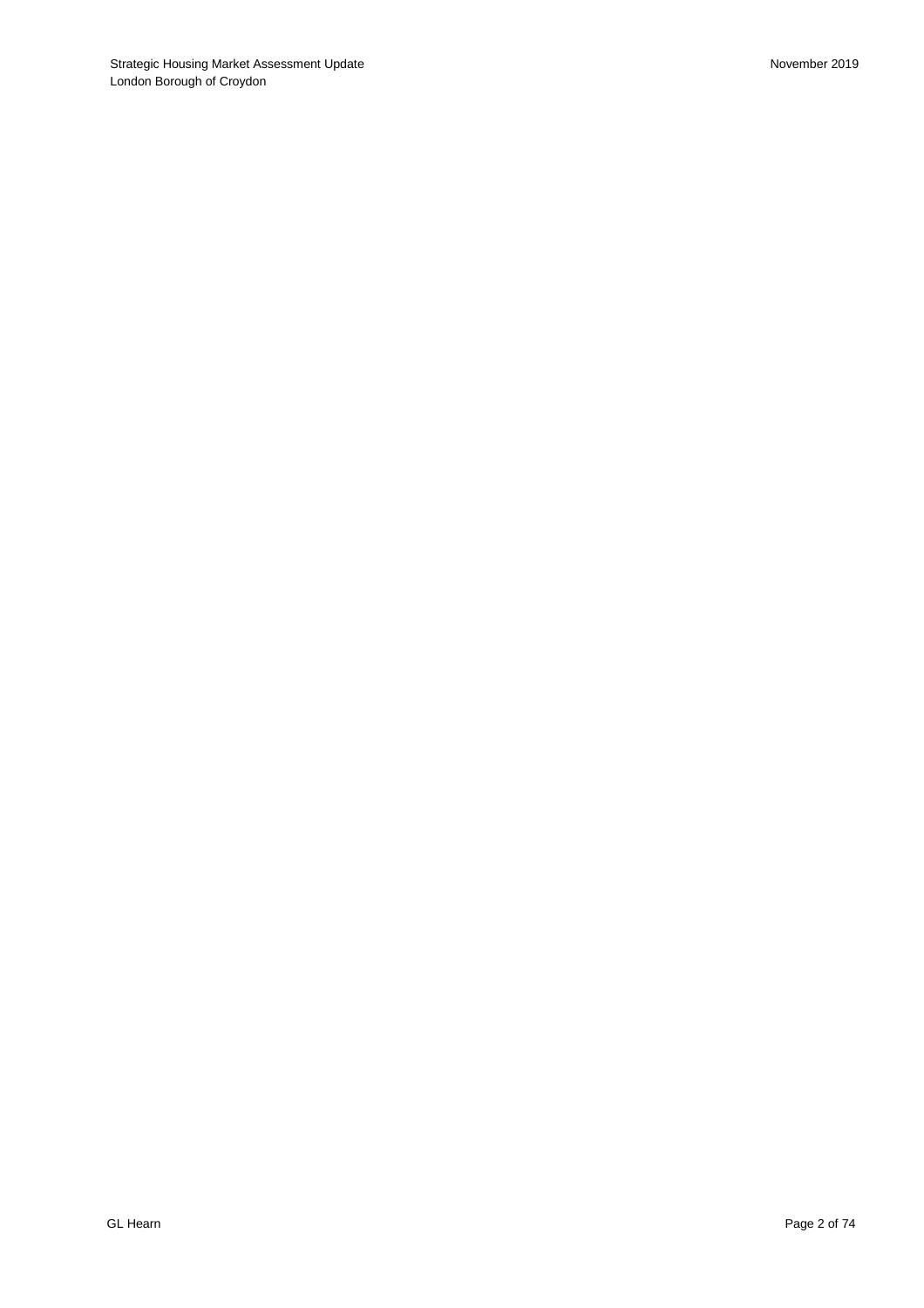# **Contents**

| <b>Section</b> |                                           | Page |
|----------------|-------------------------------------------|------|
| 1              | <b>INTRODUCTION</b>                       | 5    |
| $\mathbf{2}$   | <b>HOUSING NEED AND POPULATION GROWTH</b> | 7    |
| 3              | <b>ECONOMIC GROWTH AND HOUSING NEED</b>   | 17   |
| 4              | <b>AFFORDABLE HOUSING NEED</b>            | 22   |
| $5\phantom{1}$ | <b>HOUSING MIX</b>                        | 39   |
| 6              | <b>NEEDS OF SPECIFIC GROUPS</b>           | 54   |
| 7              | <b>SUMMARY AND CONCLUSIONS</b>            | 69   |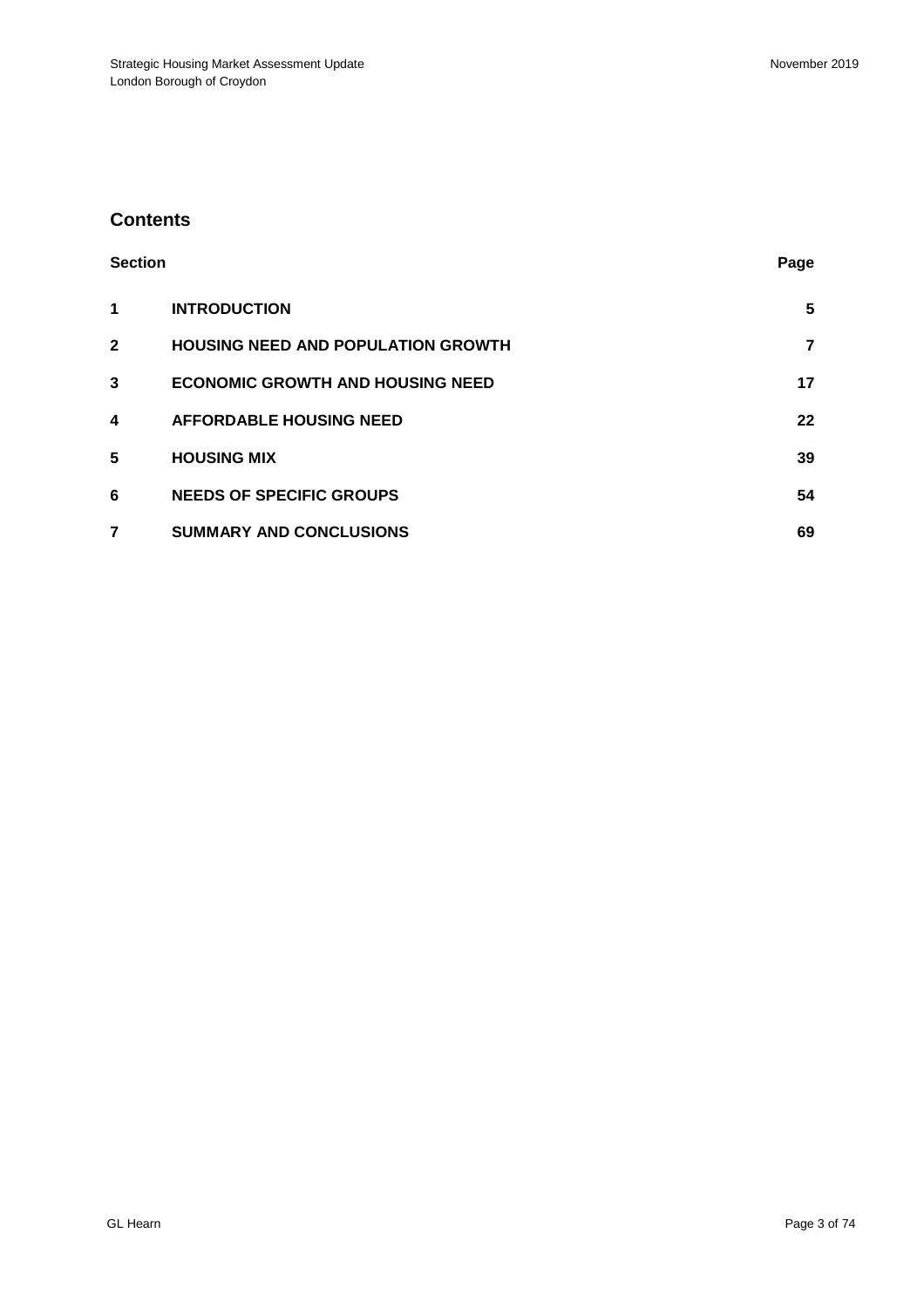# **Quality Standards Control**

The signatories below verify that this document has been prepared in accordance with our quality control requirements. These procedures do not affect the content and views expressed by the originator.

This document must only be treated as a draft unless it is has been signed by the Originators and approved by a Business or Associate Director.

DATE ORIGINATORS APPROVED November 2019 Hannah McDonald, Senior Planner Paul McColgan

**Director** 

Marft.

MKD-

Limitations

This document has been prepared for the stated objective and should not be used for any other purpose without the prior written authority of GL Hearn; we accept no responsibility or liability for the consequences of this document being used for a purpose other than for which it was commissioned.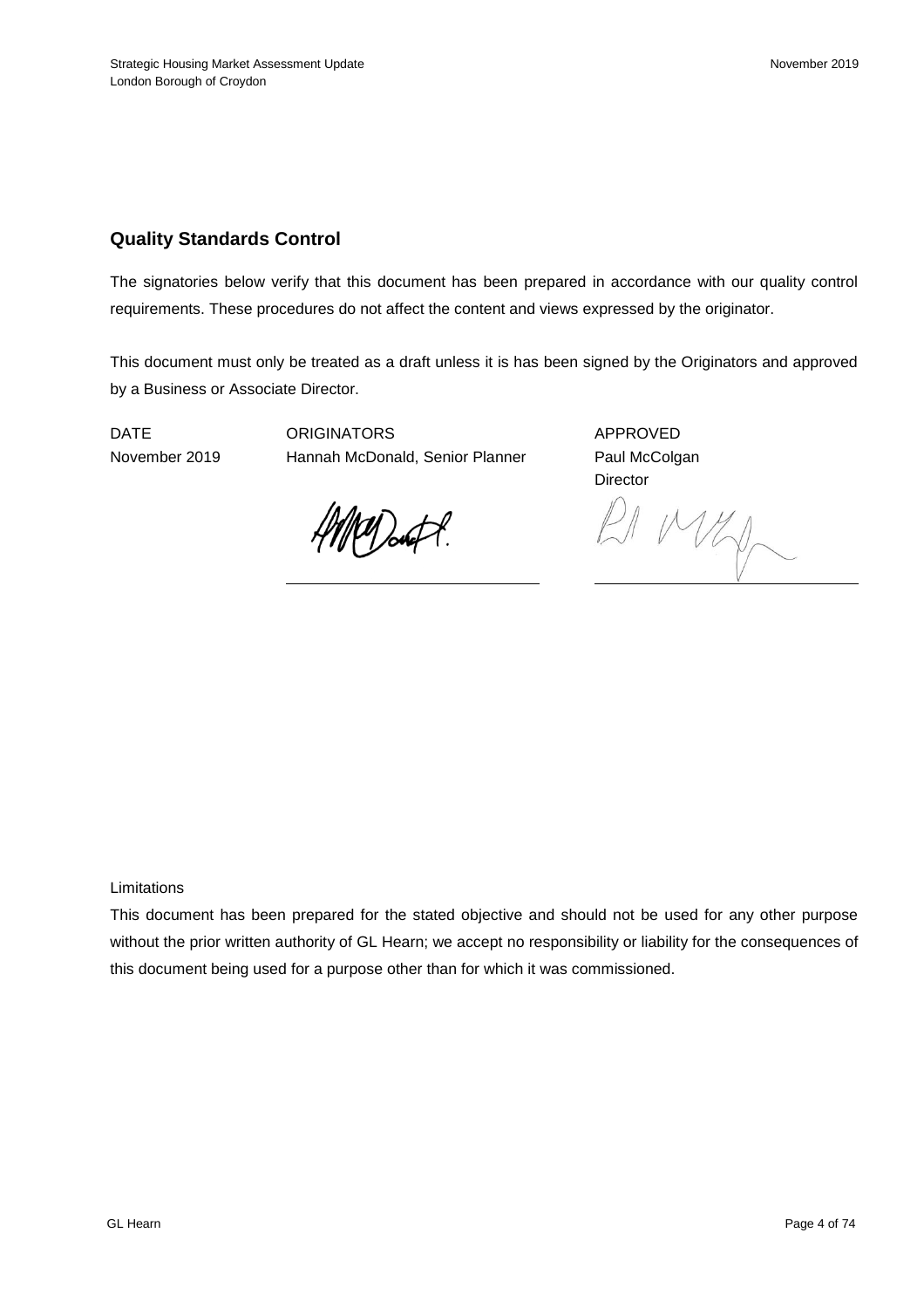## **1 INTRODUCTION**

- 1.1 GL Hearn has been commissioned by the London Borough of Croydon to carry out an update to their Strategic Housing Market Assessment in light of the publication of the National Planning Policy Framework (NPPF (2018 and subsequently 2019) to inform the development of their new Local Plan.
- 1.2 The current Croydon Local Plan was adopted in February 2018; however, the Council is currently updating this to reflect the strategic direction outlined in the Draft London Plan. The Council is working towards the publication of the Local Plan in 2022. The Emerging Croydon Local Plan has a plan period of 2019-2036. This document reflects the need within that period.
- 1.3 This work updates and adds to previous work assessing housing need in Croydon. The most recent of which was set out in the Croydon Strategic Housing Market Assessment (SHMA) in June 2015.

# NPPF (2019) and PPG

- 1.4 The methodology used in this report responds to the NPPF (2019) at the time of publication which sets out the Government's objective to significantly boost housing supply, and the current Planning Practice Guidance (PPG) on *Housing and Economic Needs Assessments*.
- 1.5 Chapter 5 of the NPPF (2019) relates to delivering a sufficient supply of homes. with Paragraph 60 setting out that "To determine the minimum number of homes needed, strategic policies should be informed by a local housing need assessment, conducted using the standard methodology" which is this report. However, in exceptional circumstances, an alternative approach could be justified.
- 1.6 In addition to the local housing need figure, any needs that cannot be met within neighbouring areas should also be taken into account in establishing the amount of housing to be planned for. This, however, would be the housing requirement rather than the housing need.
- 1.7 Paragraph 61 of the NPPF (2019) sets out that "Within this context, the size, type and tenure of housing needed for different groups in the community should be assessed". It adds these specific groups include but are not limited to:

*"those who require affordable housing, families with children, older people, students, people with disabilities, service families, travellers, people who rent their homes and people wishing to commission or build their own homes".*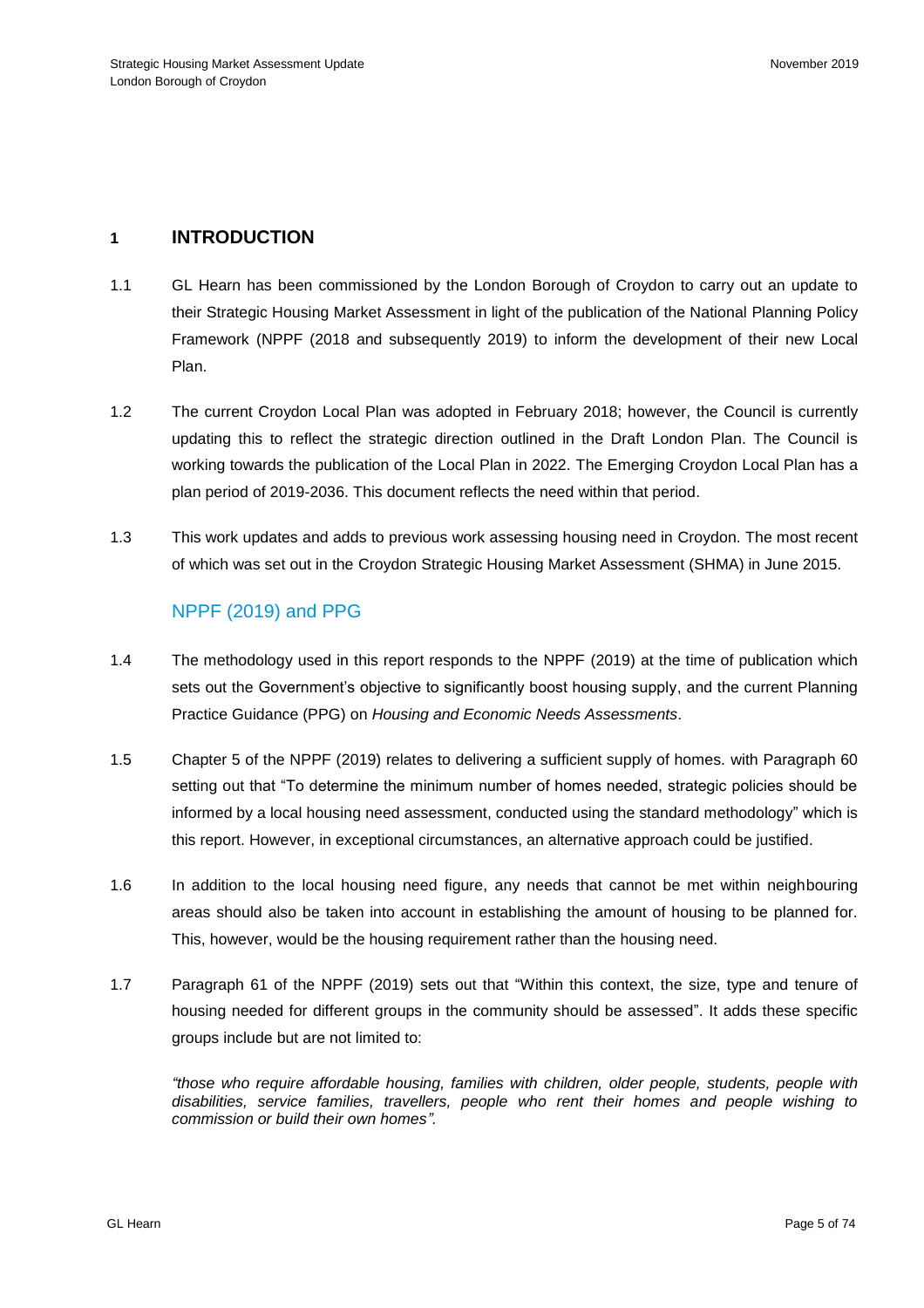- 1.8 It is clear from the NPPF (2019) and the PPG that the Local Housing Need (LHN) derived from the standard methodology is to act as a minimum and there is ample scope and indeed it is encouraged for local authorities to provide housing in excess of this.
- 1.9 Paragraph 10 of the PPG<sup>1</sup> sets out the circumstances when a higher figure than the standard method needs to be considered including but not limited to:

*"growth strategies for the area that are likely to be deliverable, for example where funding is in place to promote and facilitate additional growth (e.g. Housing Deals);*

*strategic infrastructure improvements that are likely to drive an increase in the homes needed locally; or*

*an authority agreeing to take on unmet need from neighbouring authorities, as set out in a statement of common ground;*

*There may, occasionally, also be situations where previous levels of housing delivery in an area, or previous assessments of need (such as a recently-produced Strategic Housing Market Assessment) are significantly greater than the outcome from the standard method. Authorities will need to take this into account when considering whether it is appropriate to plan for a higher level of need than the standard model suggests."*

- 1.10 Therefore, the London Borough of Croydon could align housing need with the identified growth in the draft London Plan or indeed any other aspiration document seeking a higher level of growth above the standard methodology.
- 1.11 It should be emphasised that this report does not set housing targets. It provides an assessment of housing need, based on Government guidance at the time of writing, which is intended to provide an input to plan-making alongside wider evidence including land availability, environmental and other development constraints and infrastructure.

## Report Structure

- 1.12 Following this introductory section, the remainder of the report is structured as follows:
	- Section 2: Housing need and population growth
	- Section 3: Economic growth and housing need
	- Section 4: Affordable housing need
	- Section 5: Housing mix
	- Section 6: Needs of specific groups
	- Section 7: Summary and conclusions

l

<sup>1</sup> https://www.gov.uk/government/uploads/system/uploads/attachment\_data/file/687239/Draft\_planning\_practice\_guidance.pdf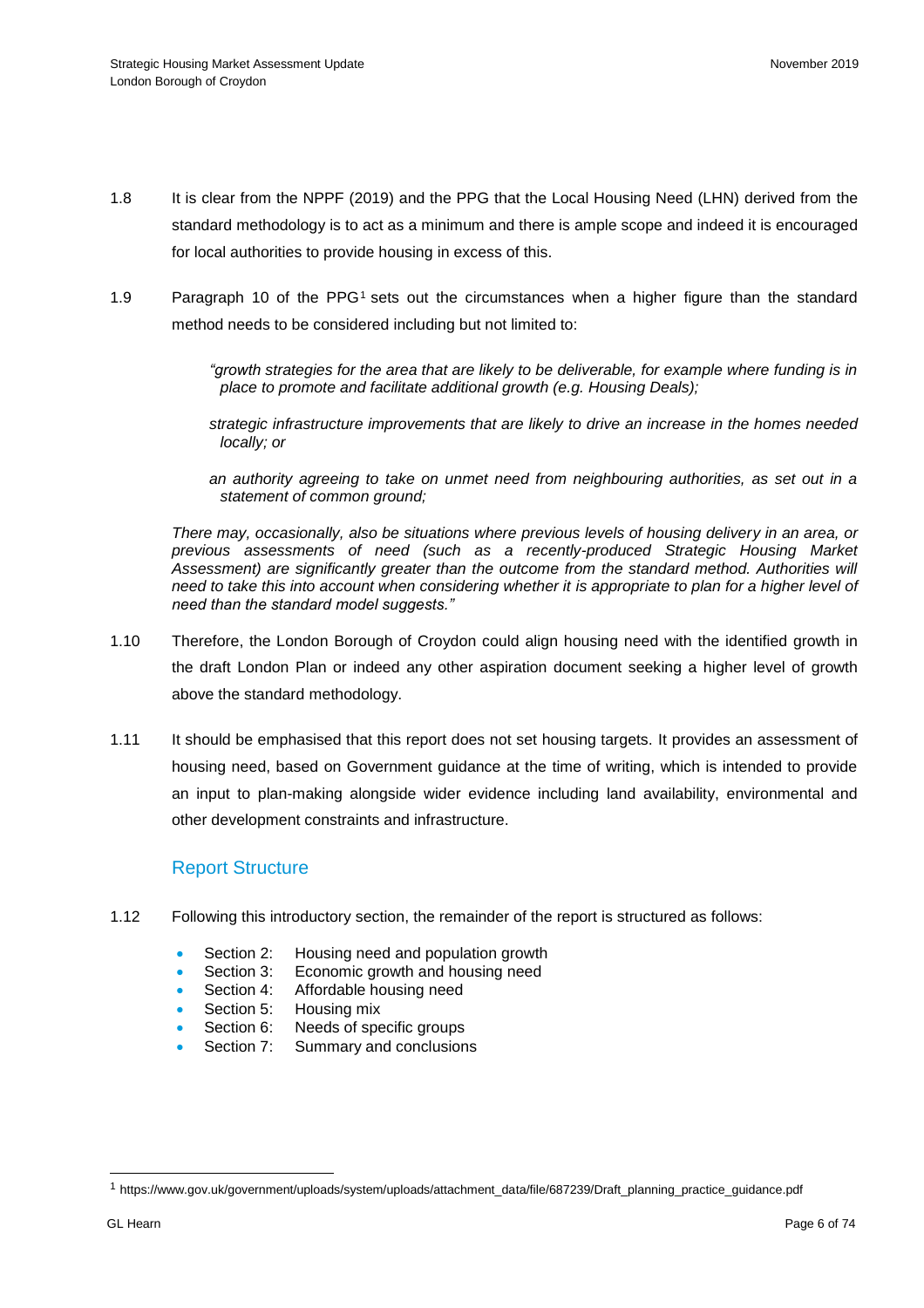# **2 HOUSING NEED AND POPULATION GROWTH**

## **Introduction**

- 2.1 Paragraph 214 of the revised NPPF (2019) states that any plans submitted after the 24<sup>th</sup> of January 2019 should be based on the 2019 version of the NPPF including the standard methodology. As the London Borough of Croydon is currently preparing a partial review of the Local Plan nevertheless given that the methodology for housing need has been updated in the NPPF and this is major change to be addressed in the review then the revised framework applies.
- 2.2 In assessing housing need and deriving a housing target that means adopting the three-stage standard methodology. This is set out in the Planning Practice Guidance (PPG) in relation to Housing and Economic Needs Assessments was revised in July 2018, again in September 2018 and most recently in February 2019.
- 2.3 Our approach below sets out the standard method for assessing housing need using the worked example set out in the PPG.
- 2.4 Three growth scenarios have been tested; these are:
	- Scenario1: Standard Method. This is the housing need derived from the Standard Method.
	- Scenario 2: The Croydon Local Plan. This is the housing need based on the housing requirement in the Croydon Local Plan.
	- Scenario 3: The Draft London Plan. This is the housing need based on the housing requirement in the Draft London Plan.

# Scenario 1: Standard Method

- 2.5 The PPG in relation to Housing Need Assessment was revised in July 2018, again in September 2018 and most recently in February 2019. The revised PPG at paragraph 4 sets out the standard methodology for assessing housing need.
- 2.6 Paragraph 214 of the revised NPPF (2019) states that any plans submitted after the 24<sup>th</sup> of January 2019 should be based on the 2019 version of the NPPF including the standard methodology. As the London Borough of Croydon is currently updating the Local Plan and working towards adoption in 2022, then the revised framework applies. This means adopting the three-stage standard methodology set out below.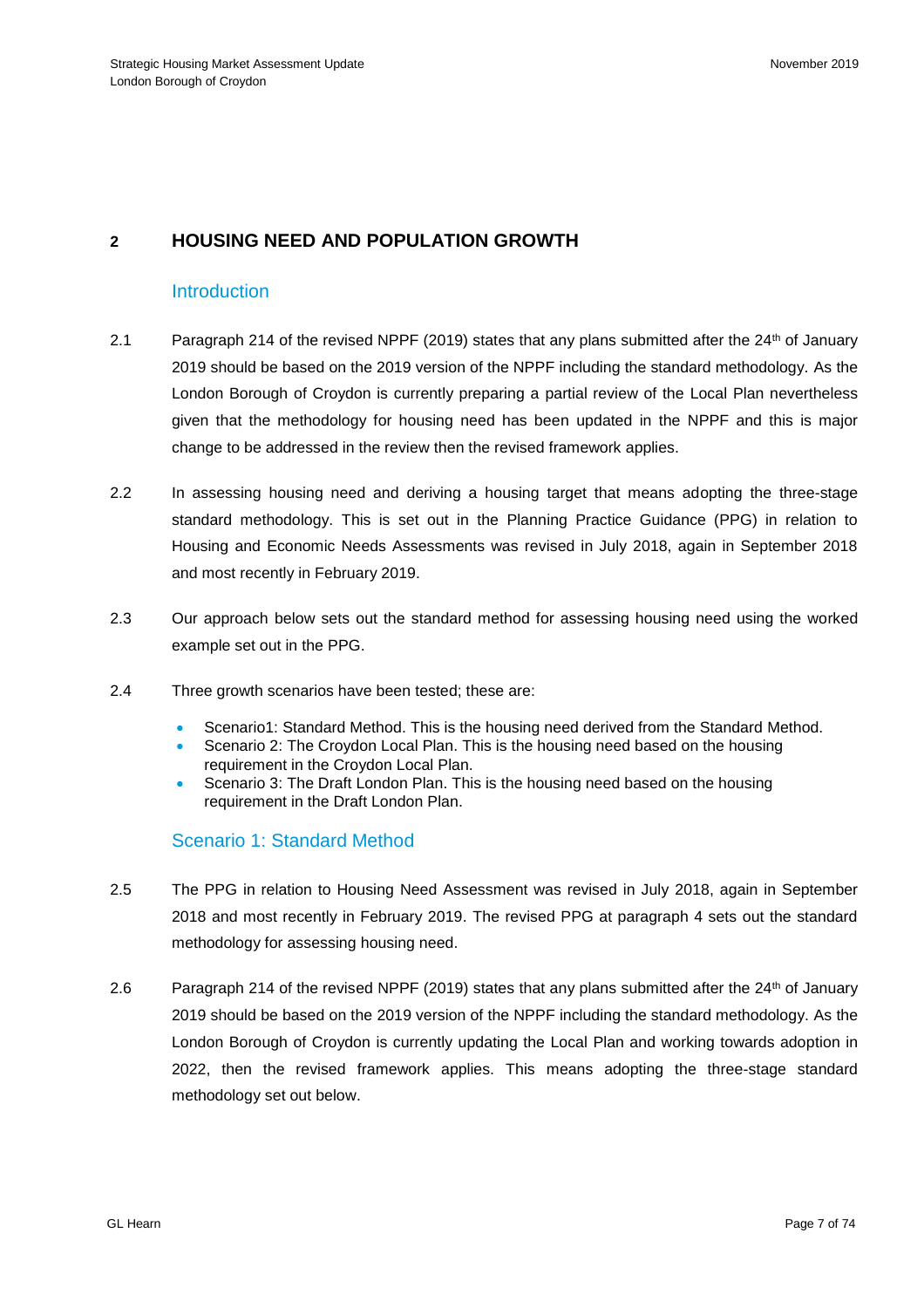#### **Step 1 - Setting the baseline**

- 2.7 The PPG advises that "the projected average annual household growth over a 10-year period (this should be 10 consecutive years, with the current year being the first year)" should be used. We have interpreted the "current year" as 2019 to align with the start of the plan period.
- 2.8 Croydon's household projections (2014-based projections) are:
	- 164,763 households in 2019
	- 189,489 households in 2029
- 2.9 This is a total of 24,726 new households over the 10-year period, equivalent to an average household growth of 2,473 per year.

#### **Step 2 - An adjustment to take account of affordability**

2.10 The Step 2 then adjusts step 1 based on the affordability of the area. This draws on the most recent [median workplace-based affordability ratios.](https://www.ons.gov.uk/peoplepopulationandcommunity/housing/datasets/ratioofhousepricetoworkplacebasedearningslowerquartileandmedian) The formula for the adjustment is calculated as below:

$$
Adjustment factor = \left(\frac{Local\ affordability\ ratio - 4}{4}\right) x\ 0.25
$$

- 2.11 Croydon's median workplace-based affordability ratio is 11.13. Using the above formula results in an adjustment factor of 0.446 (44.6%) and is used as below:
	- Minimum annual local housing need figure =  $(1 +$  adjustment factor) x projected household growth
- 2.12 For Croydon this means:

## **(1 + 0.446) x 2,473 = 1.446 x 2,473 = 3,574 dwelling per annum (dpa).**

#### **Step 3 - Capping the level of any increase**

2.13 Stage 3 of the standard method applies a cap which limits the increases an individual local authority can face. The cap depends on the status of relevant strategic policies for housing. In practice, this only effects local authorities who have an adjustment greater than 0.4. This is the equivalent of an affordability ratio of 10.4.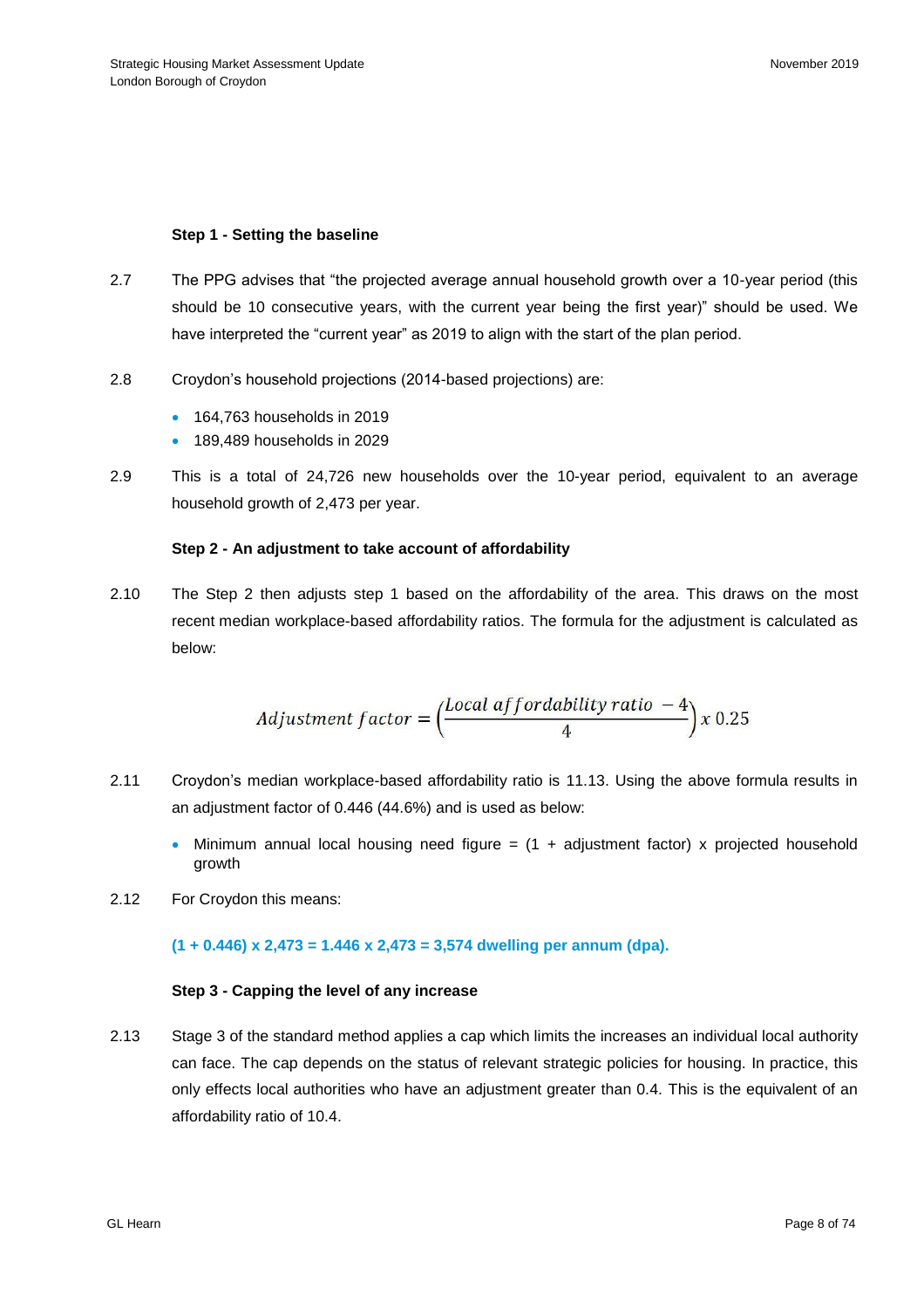- 2.14 Croydon's Local Plan was adopted under five years ago (2018) and reports the need for an additional 32,890 new homes by 2036. This equates to approximately 1,644 dwellings per annum over the plan period compared to 3,574 per annum from Step 2.
- 2.15 The local housing need figure is capped at 40% above the lower of the average housing requirement or the output from Step 2. In this instance it is capped at 40% above 1,644 dwellings per annum set out in the existing policy. Capping the level of any increase is as follows:

**Cap = 1,644 + (40% x 1,644) = 1,644 + 981 = 2,302**

2.16 The capped figure is less than the minimum annual local housing need figure and therefore the minimum LHN figure for Croydon is 2,302 dpa. This results in 46,040 dwellings over the 20-year plan period.

## Scenario 2: Croydon Local Plan

2.17 Under the Croydon Local Plan scenario, we have used Policy SP2 which seeks to deliver 32,890 dwellings over the period 2016 to 2036. This equates to 1,644 dpa. The previous housing need calculated a housing need higher than the housing allocations identified in the Croydon Local Plan therefore this is a constrained scenario.

# Scenario 3: Draft London Plan

2.18 The Draft London Plan identifies a target of 56,202 over the period 2019/20-2028/29. This equates to 2,949 dpa. This is based on an alternative assessment of capacity in the Borough including the assumptions about windfall development.

## Population Growth

- 2.19 To input into later parts of this study, we have translated the level of household growth under each scenario into a population projection. While the population projections are an input to stage 1 of the report how the additional homes (either through step 2 and 3 or Scenario 2 or 3) are occupied still needs to be calculated.
- 2.20 An indication of how this should be tackled is set out in Paragraph 6 of the PPG which relates to the affordability adjustment:

*"An affordability adjustment is applied as household growth on its own is insufficient as an indicator of housing demand because:*

• *household formation is constrained to the supply of available properties – new households cannot form if there is nowhere for them to live; and*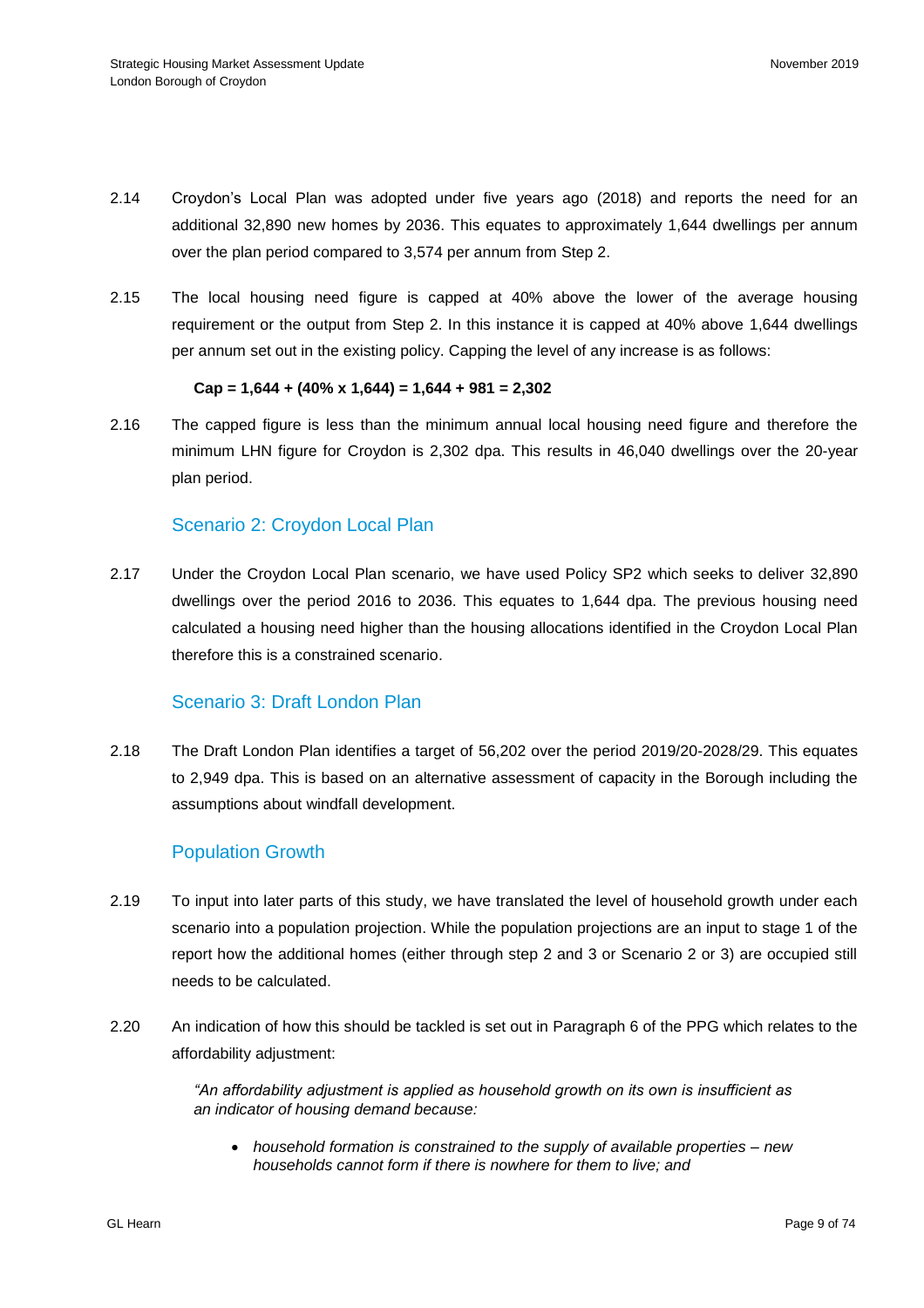- *people may want to live in an area in which they do not reside currently, for example, to be near to work, but be unable to find appropriate accommodation that they can afford."*
- 2.21 In other words, if the additional homes are to be filled and to address the issues set out above then a combination of reasonable improvements to household formation and changes to migration must occur.
- 2.22 Our two-step process therefore firstly improves household formation rates to a level which might be reasonable based on historic trends. The second step then adjusts migration (link to underlying assumptions in the 2016 SNPP which utilises more recent data and based on the same methodology as 2014-based) to a point were household growth matches the number of homes in the scenario the additional homes are occupied.

## Household Formation Rates

- 2.23 We have first sought to establish what a reasonable improvement to household formation rates entails. The latest Households Representative Rates (HRRs) are contained in the ONS 2016-based sub-national household projections (SNHP) published in September 2018.
- 2.24 The 2016-based SNHP have come under some heavy criticism, this is largely because they are based only on data in the 2001-11 Census period and arguably build in the suppression of household formation experienced in that time. The criticism of the 2016-Based HRR resulted in the consultation methodology employed in this report.
- 2.25 The previous (2014-based) projections used a longer time-series (all Census points back to 1971) and therefore do cover a wider housing market cycle. However, while the 2014- based projections are more positive than the 2016-based projections for those aged 25-34, there is still a clear and considerable deterioration in the ability to form a household since 1991 but particularly from 2001 onwards which is projected to continue.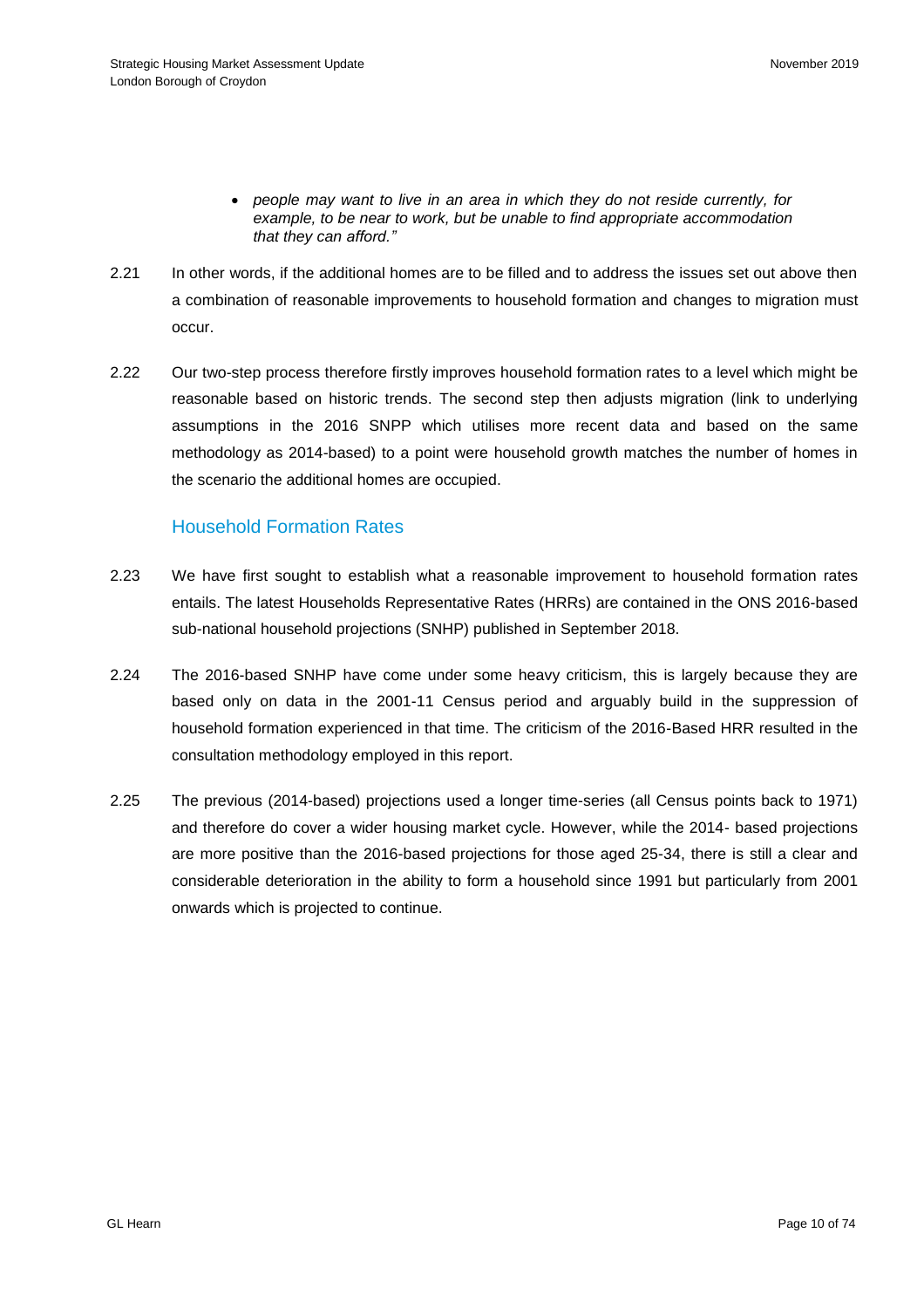

## **Figure 1: Projected Household Representative Rates by age of head of household (selected age groups) – Croydon**

Source: Derived from ONS and CLG data

- 2.26 In addition, when compared to the pre-recession 2008-based HRRs both the 25-34 and 35-44 age groups are much lower. These were based on pre-recession trends and are therefore reflective of a more positive housing environment.
- 2.27 If either the 2014-based or 2016-based HRR figures are used it would be clear that the objective of the affordability adjustment would not be met as households in these age groups would still not be able to form in the way that they once did and arguably should.
- 2.28 In such circumstances, it would be reasonable to consider a further adjustment to HRR, as otherwise, residents in these younger age groups would not be able to form in the way in which they would perhaps like to or had done so historically.
- 2.29 A sensitivity test has thus been developed to model an increase in the household formation rates of the population aged 25-44. This links back to the 2014-based SNHP and can be termed a 'partreturn-to-trend', where the rate of household formation sits somewhere between figures in the 2014 based projections and those in an older 2008-based version. This approach was suggested by the Local Plans Expert Group (LPEG)<sup>2</sup> although it should be noted that these assumptions are untested as no Local Authority that has examined their local plan since changes to the NPPF were made in February 2019.

l

<sup>2</sup> <http://lpeg.org/wp-content/uploads/2016/02/Appendices-local-plans-report-to-government.pdf> (page 23)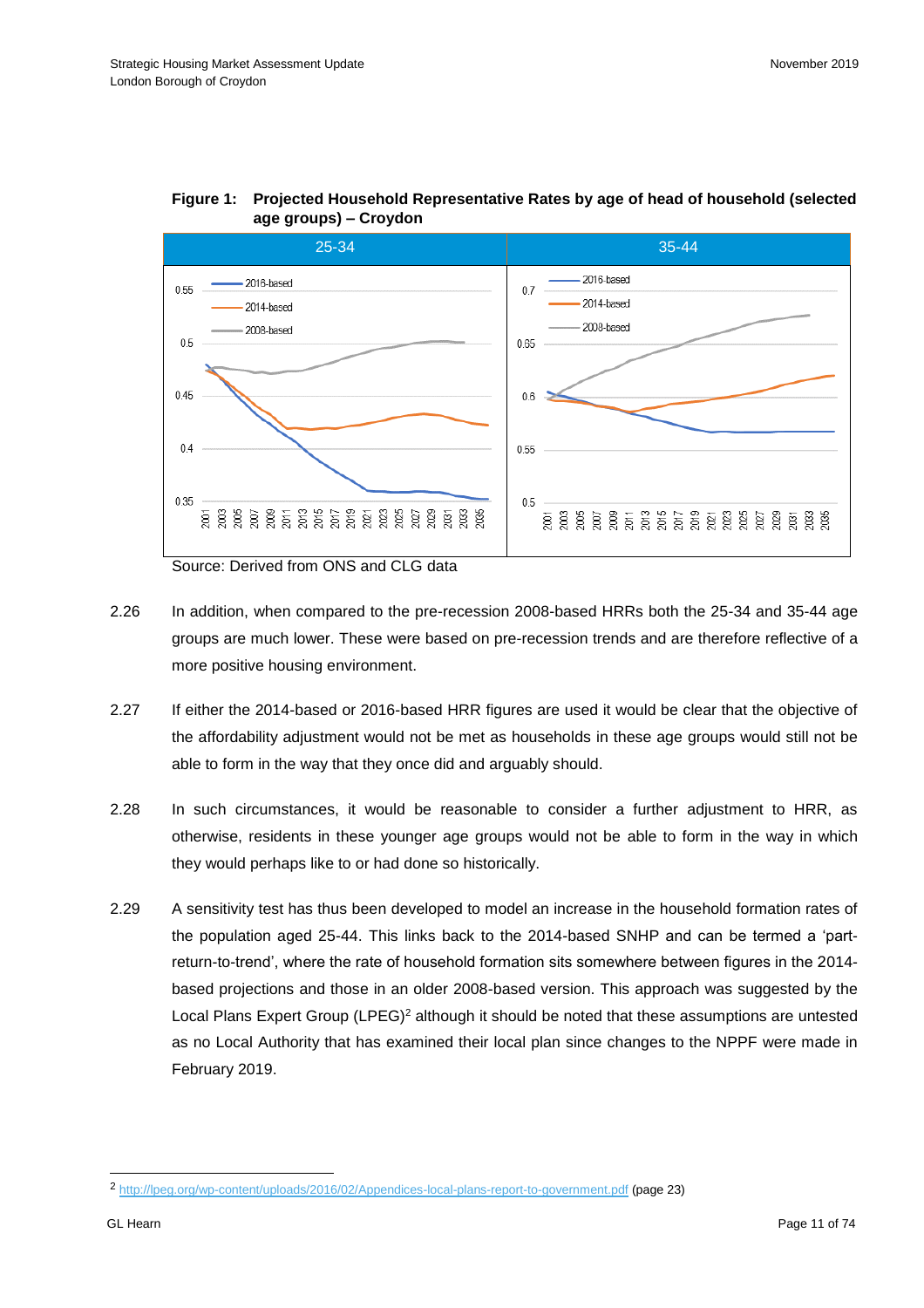## **Migration**

- 2.30 The changes to migration have been applied on a proportionate basis; the methodology assumes that the age/sex profile of both in- and out-migrants is the same as underpins the 2016-based SNPP with adjustments being consistently applied to both internal (domestic) and international migration. Adjustments are made to both in- and out-migration (e.g. if in-migration is increased by 1% then out-migration is reduced by 1%).
- 2.31 In summary, the method includes the following assumptions:
	- Base population in 2017 from the latest mid-year population estimates;
	- Household representative rates from the 2014-based SNHP with an adjustment for a part-return to 2008-based trends; and
	- The migration profile (by age and sex) in the same proportions as the 2016-based SNPP
- 2.32 This changes both the overall level of growth away from the 2016-based SNPP but also changes the age structure. The higher population growth typically results in a much stronger growth in what might be considered as 'working-age' groups. This arises because ONS data shows that migrants are heavily concentrated in those age groups (along with their associated children).
- 2.33 The tables below show the age structure of the population projected to be consistent with the housing need associated with each scenario.

#### **Scenario 1: Standard Method**

- 2.34 As identified above, calculating the Standard Method results in a housing need of 2,302 dpa. The table below reports the projected population change in Croydon between 2016 and 2036 under Scenario 1. The population is forecast to increase by 56,900 or approximately 15%. This scenario forecasts the population to reach 440,200 by 2036.
- 2.35 By 2036, older persons age groups are forecast to experience the most significant proportional growth with the 70-74 age group increasing by approximately 82%, 75-79 increasing by approximately 70% and 85 years and over group increasing by 84%.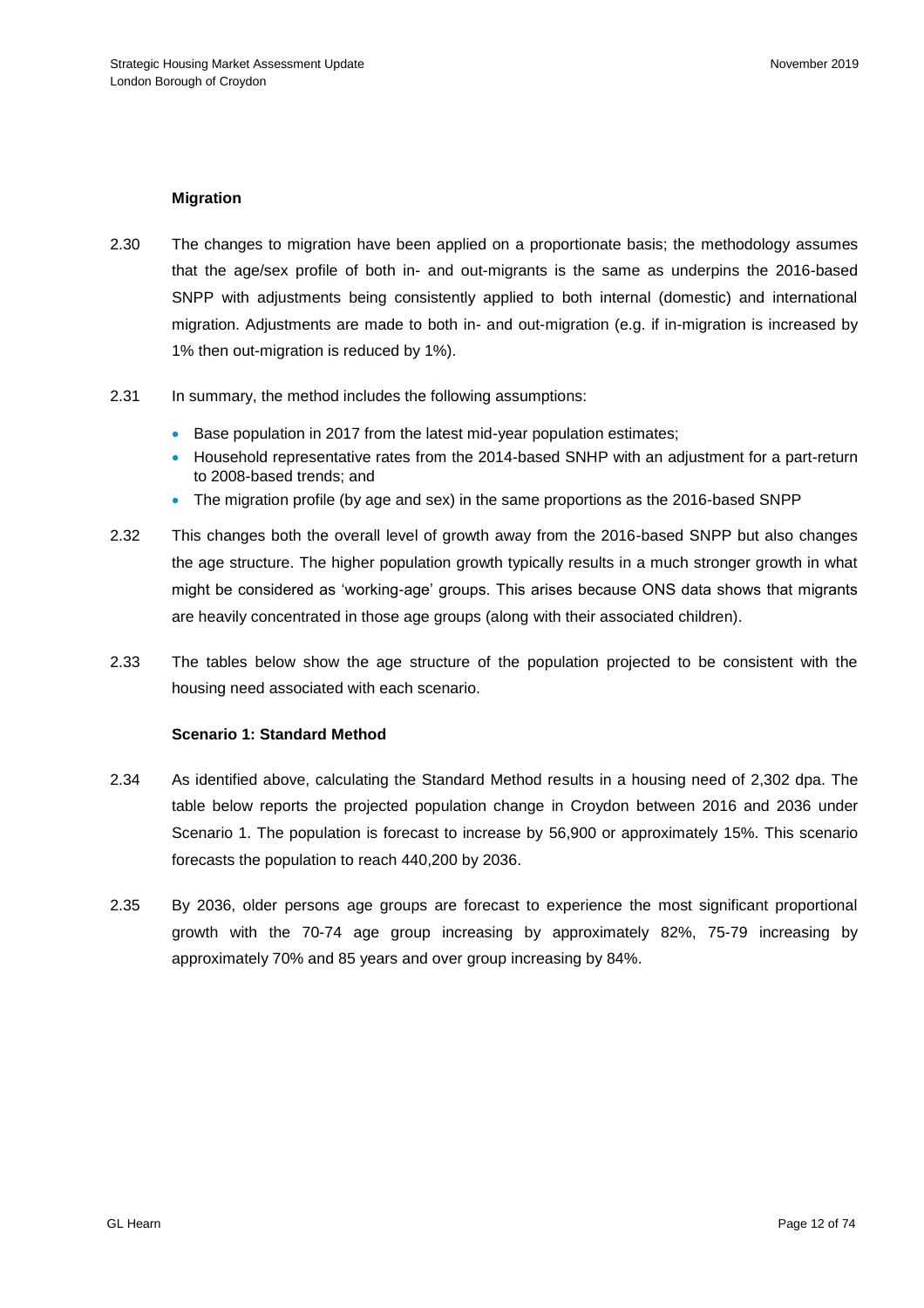|              | Population 2016 | Population 2036 | Change in  | % change |
|--------------|-----------------|-----------------|------------|----------|
|              |                 |                 | population |          |
| $0 - 4$      | 28,652          | 27,538          | $-1,114$   | $-3.9%$  |
| $5-9$        | 27,749          | 27,366          | $-383$     | $-1.4%$  |
| $10 - 14$    | 23,724          | 27,646          | 3,922      | 16.5%    |
| $15 - 19$    | 22,801          | 27,244          | 4,443      | 19.5%    |
| $20 - 24$    | 20,344          | 22,539          | 2,195      | 10.8%    |
| 25-29        | 27,743          | 27,186          | $-557$     | $-2.0%$  |
| 30-34        | 30,028          | 26,418          | $-3,610$   | $-12.0%$ |
| 35-39        | 29,356          | 27,709          | $-1,647$   | $-5.6%$  |
| 40-44        | 26,666          | 29,184          | 2,518      | 9.4%     |
| 45-49        | 27,095          | 31,122          | 4,027      | 14.9%    |
| 50-54        | 28,401          | 30,771          | 2,370      | 8.3%     |
| 55-59        | 22,417          | 28,236          | 5,819      | 26.0%    |
| 60-64        | 18,077          | 24,326          | 6,249      | 34.6%    |
| 65-69        | 15,539          | 22,530          | 6,991      | 45.0%    |
| 70-74        | 11,560          | 21,044          | 9,484      | 82.0%    |
| 75-79        | 9,216           | 15,716          | 6,500      | 70.5%    |
| 80-84        | 7,190           | 11,262          | 4,072      | 56.6%    |
| 85 & over    | 6,743           | 12,359          | 5,616      | 83.3%    |
| <b>Total</b> | 383,301         | 440,197         | 56,896     | 14.8%    |

|  |  | Table 1: Projected population change under Scenario 1: Standard Method |
|--|--|------------------------------------------------------------------------|
|--|--|------------------------------------------------------------------------|

Source: Demographic projections/SNHP

- 2.36 Currently, the young working age population make-up a large proportion of Croydon's population with 30-34 and 35-39 age groups the most populous age groups. However, these groups are forecast to experience lower rates of growth and indeed decline.
- 2.37 Amongst young adults, the 25-29 age group is forecast to decrease by approximately 2%, 30-34 age group is forecast to decrease by approximately 12% and 6% for the 35-39 age group. Having higher rates of housing delivery would result in higher levels of migration. However, in this particular scenario, the increase in migration only off-sets a decline in the population growth within the official population projections.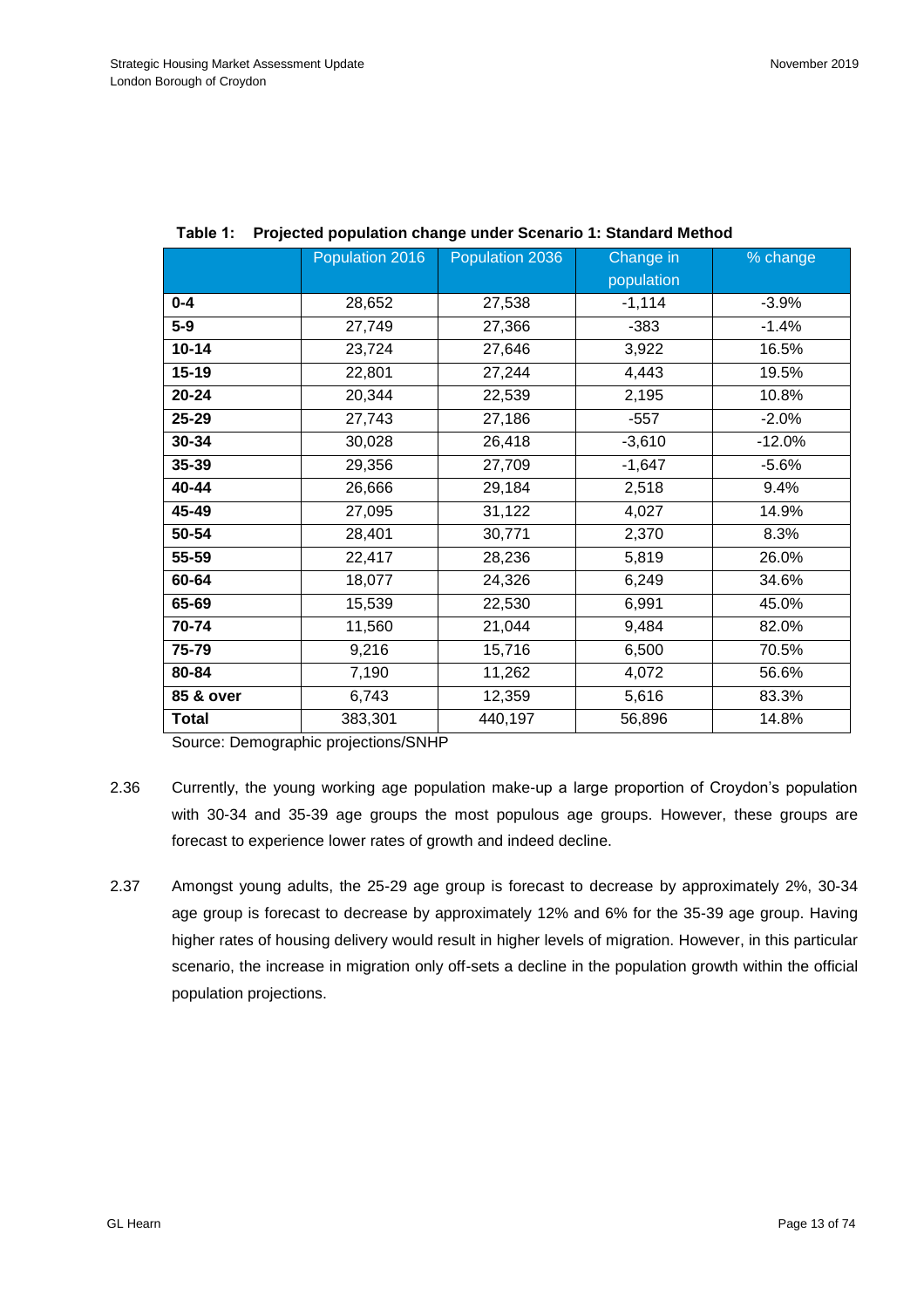## **Scenario 2: Croydon Local Plan**

- 2.38 The table below reports the population projections under Scenario 2, the Croydon Local Plan between 2016 and 2036. Over this period, the population is forecast to increase by an additional 30,590 people or 8%.
- 2.39 The population growth trends under this scenario tend to mirror Scenario 1. Currently, the young working professional age groups are the most populous with the 30-34 and 35-39 age groups each accounting for 8% of the total population.
- 2.40 As with Scenario 1, the number of children aged 0 to 9 and adults aged 25-39 are forecast to experience decline to 2036 under Scenario 2. Other age groups are expected to increase over the same period.

|              | <b>Population 2016</b> | <b>Population 2036</b> | <b>Change in</b> | % change |
|--------------|------------------------|------------------------|------------------|----------|
|              |                        |                        | population       |          |
| $0 - 4$      | 28,652                 | 25,065                 | $-3,587$         | $-12.5%$ |
| $5-9$        | 27,749                 | 25,140                 | $-2,609$         | $-9.4%$  |
| $10 - 14$    | 23,724                 | 25,918                 | 2,194            | 9.2%     |
| $15 - 19$    | 22,801                 | 25,955                 | 3,154            | 13.8%    |
| $20 - 24$    | 20,344                 | 20,931                 | 587              | 2.9%     |
| 25-29        | 27,743                 | 25,081                 | $-2,662$         | $-9.6%$  |
| 30-34        | 30,028                 | 23,974                 | $-6,054$         | $-20.2%$ |
| 35-39        | 29,356                 | 25,115                 | $-4,241$         | $-14.4%$ |
| 40-44        | 26,666                 | 26,755                 | 89               | 0.3%     |
| 45-49        | 27,095                 | 29,069                 | 1,974            | 7.3%     |
| 50-54        | 28,401                 | 29,276                 | 875              | 3.1%     |
| 55-59        | 22,417                 | 27,177                 | 4,760            | 21.2%    |
| 60-64        | 18,077                 | 23,547                 | 5,470            | 30.3%    |
| 65-69        | 15,539                 | 21,868                 | 6,329            | 40.7%    |
| 70-74        | 11,560                 | 20,502                 | 8,942            | 77.4%    |
| 75-79        | 9,216                  | 15,363                 | 6,147            | 66.7%    |
| 80-84        | 7,190                  | 11,048                 | 3,858            | 53.7%    |
| 85 & over    | 6,743                  | 12,106                 | 5,363            | 79.5%    |
| <b>Total</b> | 383,301                | 413,891                | 30,590           | 8.0%     |

#### **Table 2: Projected population change under Scenario 2: Croydon Local Plan**

Source: Demographic projections/SNHP

2.41 By 2036, this trend is forecast to shift with older working professional age groups making up a high proportion of Croydon's population. For instance, by 2036, the 45-49, 50-54 and 55-59 age groups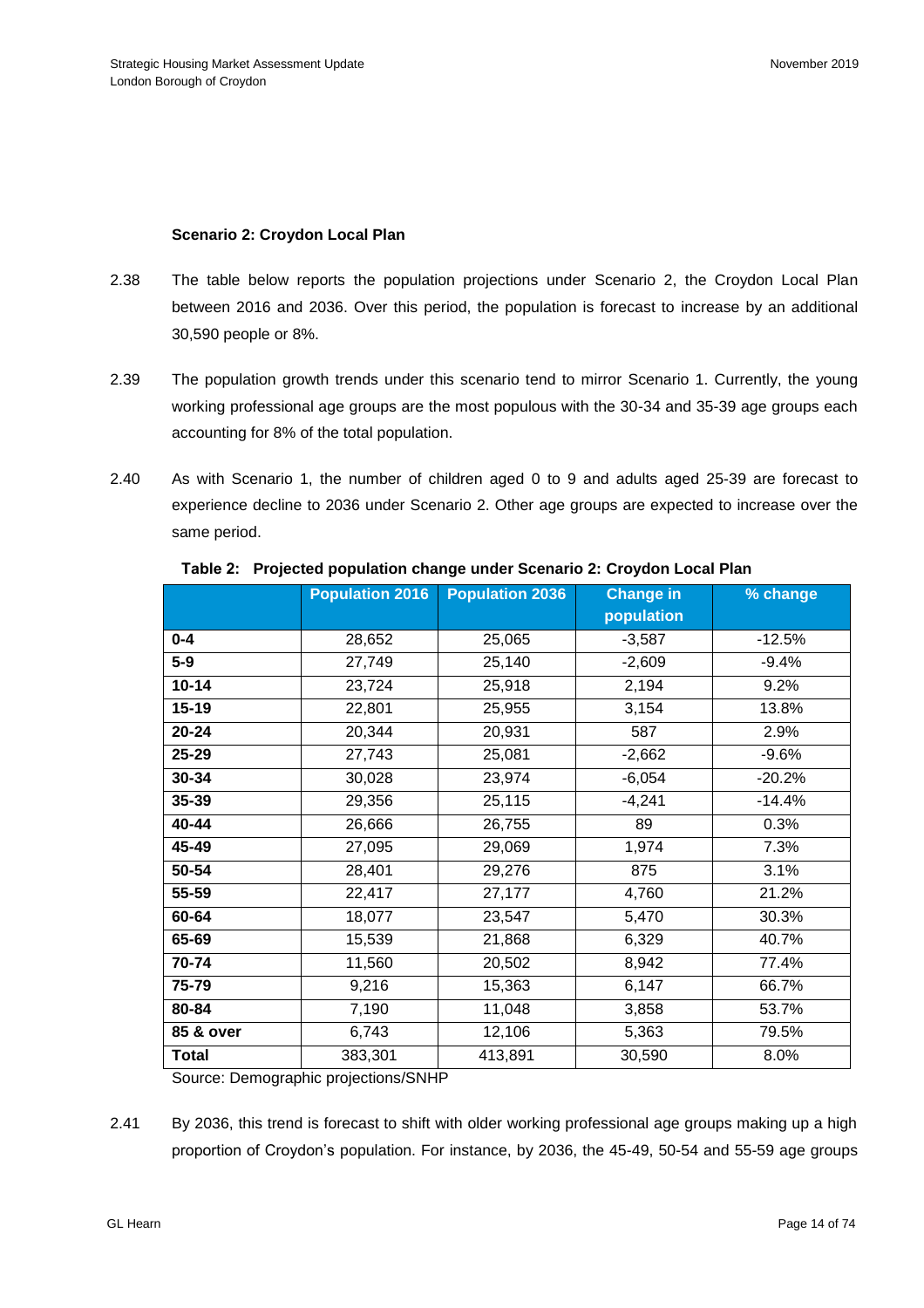are forecast to make up 7% of the total population of Croydon and the 25-29, 30-34 and 35-39 age groups are forecast to experience decline.

2.42 Over the period, the older person age groups are forecast to experience the greatest proportional growth with the 70-74 age group forecast to grow by approximately 77%, 75-79 age group forecast to increase by approximately 67% and the 85 years and over population forecast to increase by 80%. The forecast of older person population is aligned with the trends in Scenario 1.

## **Scenario 3: Draft London Plan**

- 2.43 The table below presents the population forecasts for Scenario 3, the draft London Plan which identifies growth of 2,949 dpa. Under this scenario, the population is forecast to reach 466,061 which is approximately 22% increase over the period.
- 2.44 The forecast growth of young age groups (0-4 and 5-9) is forecast to experience a slight growth to 2036, and age groups 10-14 and 15-19 are forecast to increase by approximately 28% and 25%.

|              | <b>Population 2016</b> | <b>Population 2036</b> | <b>Change in</b> | % change |
|--------------|------------------------|------------------------|------------------|----------|
|              |                        |                        | population       |          |
| $0 - 4$      | 28,652                 | 29,969                 | 1,317            | 4.6%     |
| $5-9$        | 27,749                 | 29,556                 | 1,807            | 6.5%     |
| $10 - 14$    | 23,724                 | 29,345                 | 5,621            | 23.7%    |
| $15 - 19$    | 22,801                 | 28,511                 | 5,710            | 25.0%    |
| $20 - 24$    | 20,344                 | 24,121                 | 3,777            | 18.6%    |
| $25 - 29$    | 27,743                 | 29,257                 | 1,514            | 5.5%     |
| 30-34        | 30,028                 | 28,820                 | $-1,208$         | $-4.0%$  |
| 35-39        | 29,356                 | 30,260                 | 904              | 3.1%     |
| 40-44        | 26,666                 | 31,572                 | 4,906            | 18.4%    |
| 45-49        | 27,095                 | 33,141                 | 6,046            | 22.3%    |
| 50-54        | 28,401                 | 32,241                 | 3,840            | 13.5%    |
| 55-59        | 22,417                 | 29,277                 | 6,860            | 30.6%    |
| 60-64        | 18,077                 | 25,091                 | 7,014            | 38.8%    |
| 65-69        | 15,539                 | 23,181                 | 7,642            | 49.2%    |
| 70-74        | 11,560                 | 21,576                 | 10,016           | 86.6%    |
| 75-79        | 9,216                  | 16,063                 | 6,847            | 74.3%    |
| 80-84        | 7,190                  | 11,472                 | 4,282            | 59.6%    |
| 85 & over    | 6,743                  | 12,608                 | 5,865            | 87.0%    |
| <b>Total</b> | 383,301                | 466,061                | 82,760           | 21.6%    |

## **Table 3: Projected population change under Scenario 3: Draft London Plan**

Source: Demographic projections/SNHP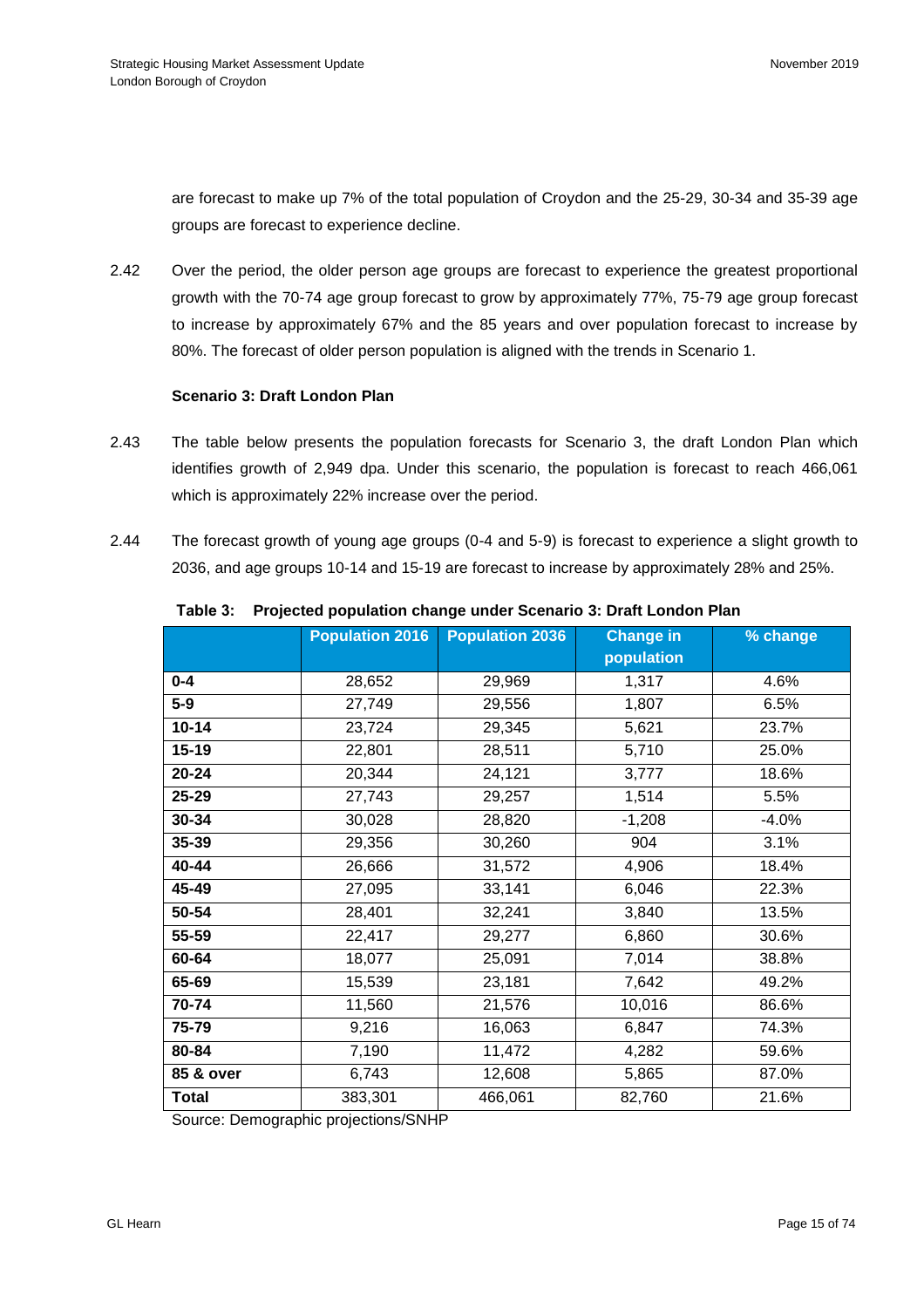- 2.45 This scenario shows positive growth for young adults in the 25-29 and 35-39 age groups, in contrast to Scenario 1 and Scenario 2 which showed decline. This is due to increased migration to fill these homes will be in those of a younger working age.
- 2.46 By 2036, the most populous age group is forecast to shift from the 30-34 and 35-39 age groups to the 40-44, 45-49 and 50-54 age groups through natural aging and in-migration. However, the 70-74 (86%), 75-79 (74%) and 85 years and over (87%) age groups are forecast to experience the greatest proportional growth over the period and in the case of those aged 70-74 the greatest absolute growth.

## **Housing Need and Population Growth: Summary Points**

- The Standard Method housing need for Croydon results in 2,302 dpa based on the 2014 based household projections.
- Two other housing need scenarios were tested, looking at the housing need under the Croydon Local Plan scenario which identified a need of 1,644 dpa and 2,949 dpa under the Draft London Plan scenario.
- Using our modelled approach to population growth we have ensured that household formation rates are improved and population growth through migration is increased. Our modelling shows a growth of 14.8% in population and 28% in households over 2016 to 2036 under the Standard Method scenario.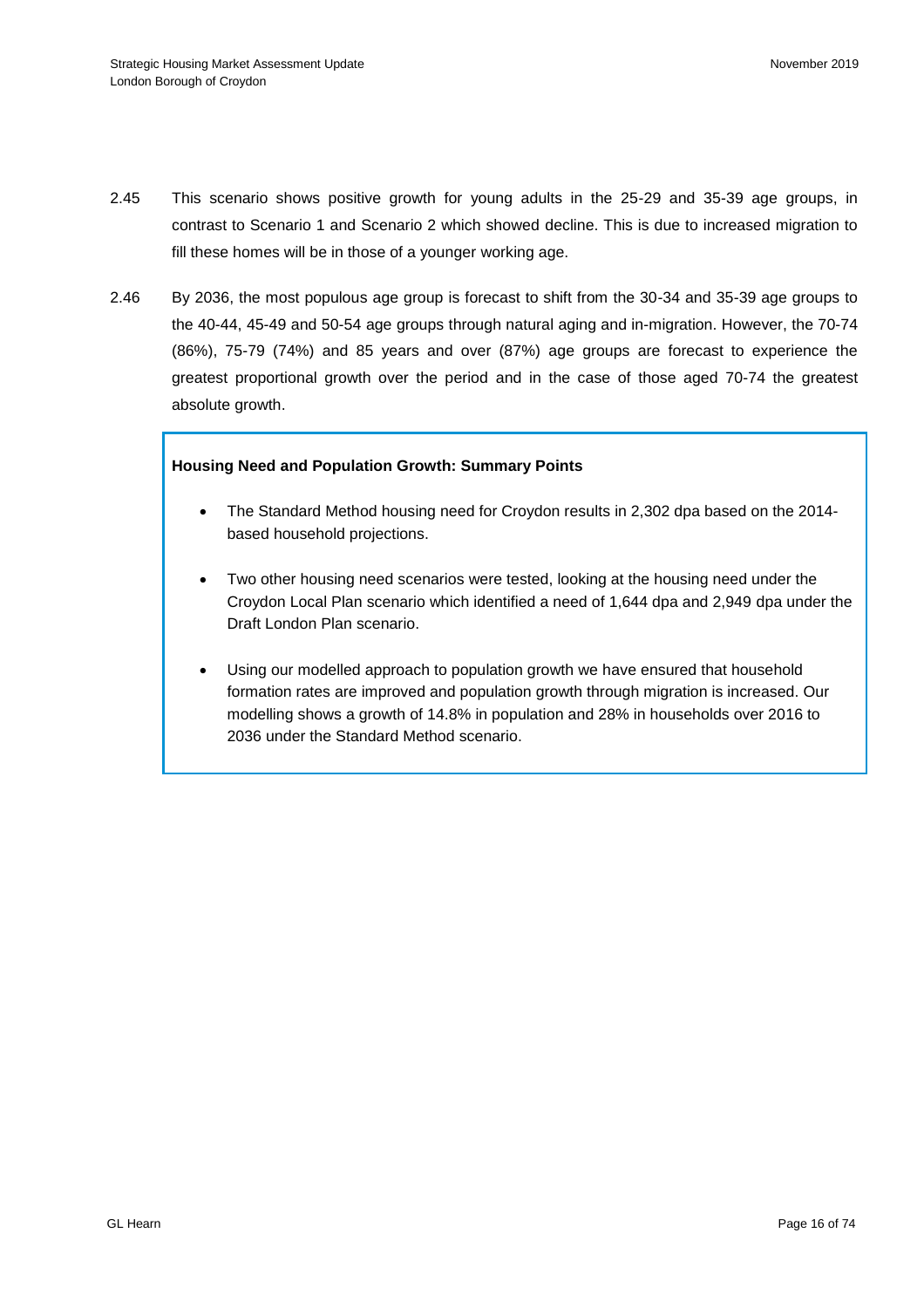# **3 ECONOMIC GROWTH AND HOUSING NEED**

- 3.1 In this section, consideration is given to economic growth and how this may influence the level of housing need. While the standard methodology removes any consideration of economic growth within the LHN, there is still a requirement for local authorities to align their economic and housing strategies.
- 3.2 By failing to do so Local Authorities would either struggle to meet their economic growth aspirations or draw on a greater level of workforce outside the borough thus creating unsustainable commuting patterns.
- 3.3 The PPG is also clear that the standard methodology is also a minimum and that where growth strategies are in place this might entail the actual housing need being higher than the figure identified by the standard method.
- 3.4 This section of the report seeks to understand the employment level generated by the standard methodology and compares this to the most recent economic forecasts supporting the Council's strategy.

## Number of Jobs Supported by the Standard Method

- 3.5 As set out in the previous chapter the three-stage approach to calculating housing need results in a total need for 2,302 dpa and a population growth of 56,896 additional people in Croydon. However, to translate this into a labour force growth and jobs growth, a series of assumptions need to be made.
- 3.6 The first step is to understand how economic activity might change and therefore what the resident labour force would be. There are several factors in relation to the economic activity including age profile, unemployment and changing pensionable ages.
- 3.7 Unemployment in Croydon was also analysed to reveal changes over time. As the figure below illustrates, the rates are somewhat in line with broader economic cycles. The level of unemployment in each area has remained similar relative to each other.
- 3.8 Unemployment in Croydon was high during the Global Financial Crisis reaching 17,000 persons at 2009, however this continued to rise in the following years. Unemployment rates peaked at 2012, reaching 20,600 people unemployed. The data assumes no further changes moving forward as current rates of unemployment are low.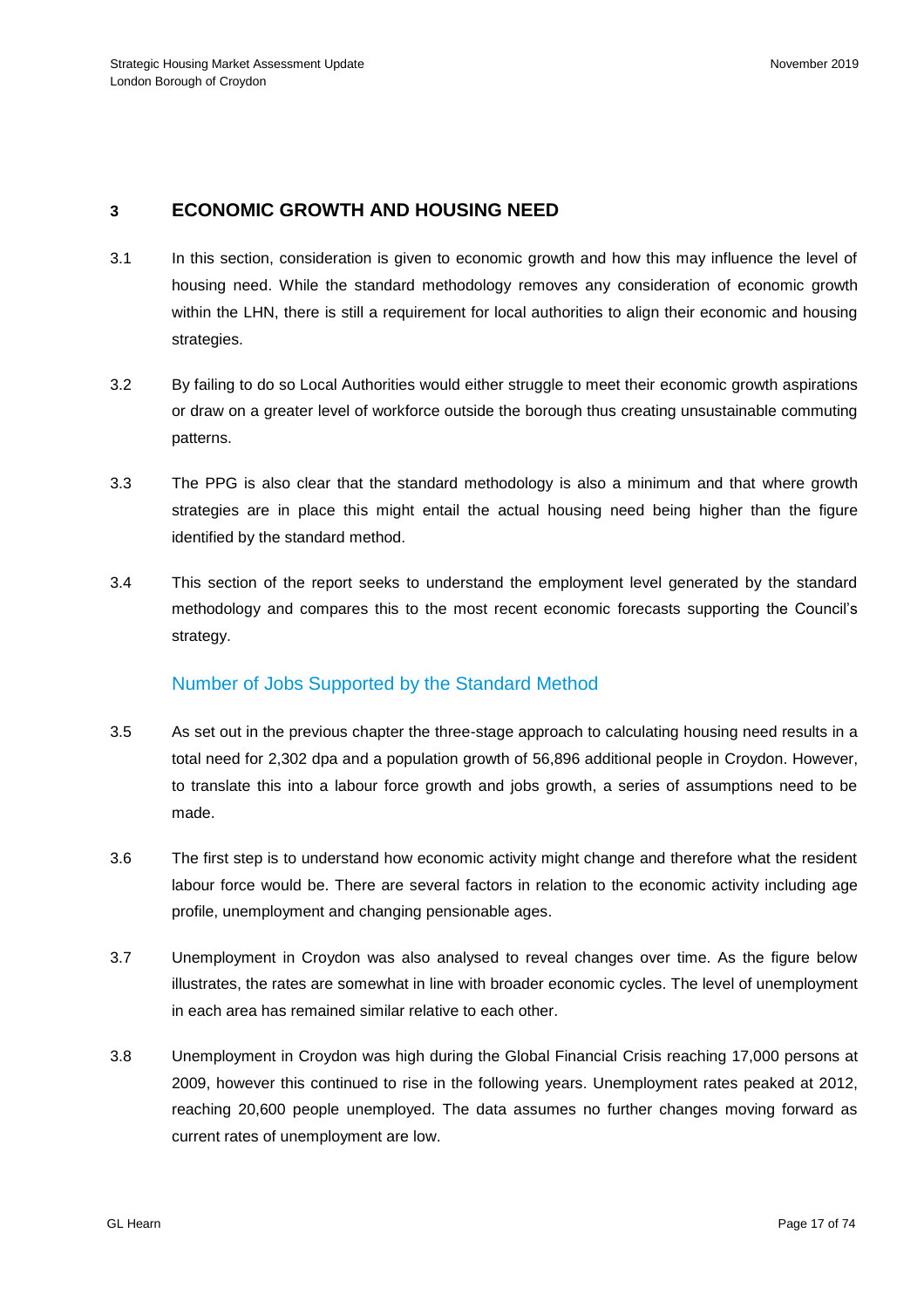

**Figure 2: Number of people unemployed in Croydon (2004-2018)**

Source: Annual Population Survey

3.9 We next considered how economic activity may change between 2019 and 2036. From this, we drew on from the Office of Budget Responsibility (OBR) Summer 2017 FSR but adjusted to reflect the start point and age structure in Croydon. The figures below illustrate changes to economic activity rates for both males and females.



**Figure 3: Projected changes to the economic activity rate by age and sex (2016-36) – Croydon**

Source: OBR and Census 2011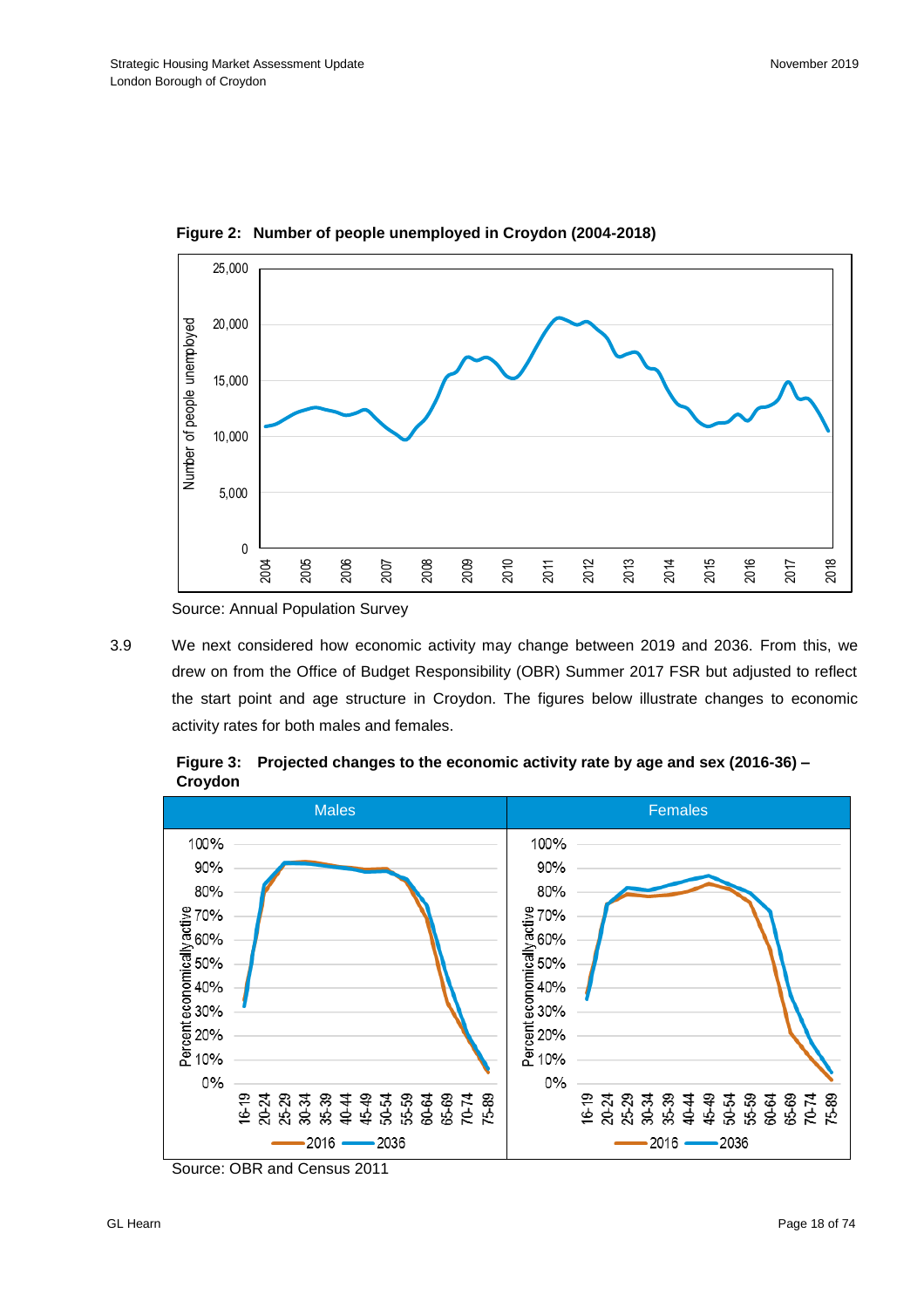- 3.10 For most age groups the percentage of economically active males is forecast to continue in the same trend to 2036. However, linked to longevity and changes to the pensionable age there will be a slightly higher percent of the population that are economically active over the age of 60 in 2036. For women, the change is slightly more apparent again this is linked to more marked changes to the pensionable age.
- 3.11 Applying these assumptions to the population growth emanating from the standard methodology and the other scenarios it is possible to assess the growth in the economically active population in Croydon. This is presented in the table below, illustrating that under Scenario 1, an additional 28,375 economically active persons would be created.

|                                    | <b>Economically</b><br><b>active (2016)</b> | <b>Economically</b><br><b>active (2036)</b> | <b>Change</b> |
|------------------------------------|---------------------------------------------|---------------------------------------------|---------------|
| <b>Scenario 1: Standard Method</b> | 202,704                                     | 231,079                                     | 28,375        |
| Scenario 2: Croydon Local Plan     | 202.704                                     | 216.214                                     | 13.510        |
| Scenario 3: Draft London Plan      | 202,704                                     | 245.694                                     | 42.990        |

## **Table 4: Estimated change to the economically active population (2016-2036)**

Source: Range of sources

#### **Commuting Patterns**

3.12 The table below shows the commuting ratio and is calculated as the number of people living in an area (and working) divided by the number of people working in the area (regardless of where they live).

#### **Table 5: Commuting Patterns (2011)**

|                                       | <b>Croydon</b> |
|---------------------------------------|----------------|
| Live and work in Local Authority (LA) | 48,412         |
| <b>Home workers</b>                   | 15,887         |
| No fixed workplace                    | 17,006         |
| In-commute                            | 39,912         |
| <b>Out-commute</b>                    | 92,621         |
| <b>Total working in LA</b>            | 121,217        |
| Total living in LA (and working)      | 173,926        |
| <b>Commuting ratio</b>                | 1.43           |

Source: Census 2011

3.13 A small number of the population are considered home workers (15,887). There is a high number (39,912) of people commuting into Croydon for employment in its strong, office, retail and industrial sector.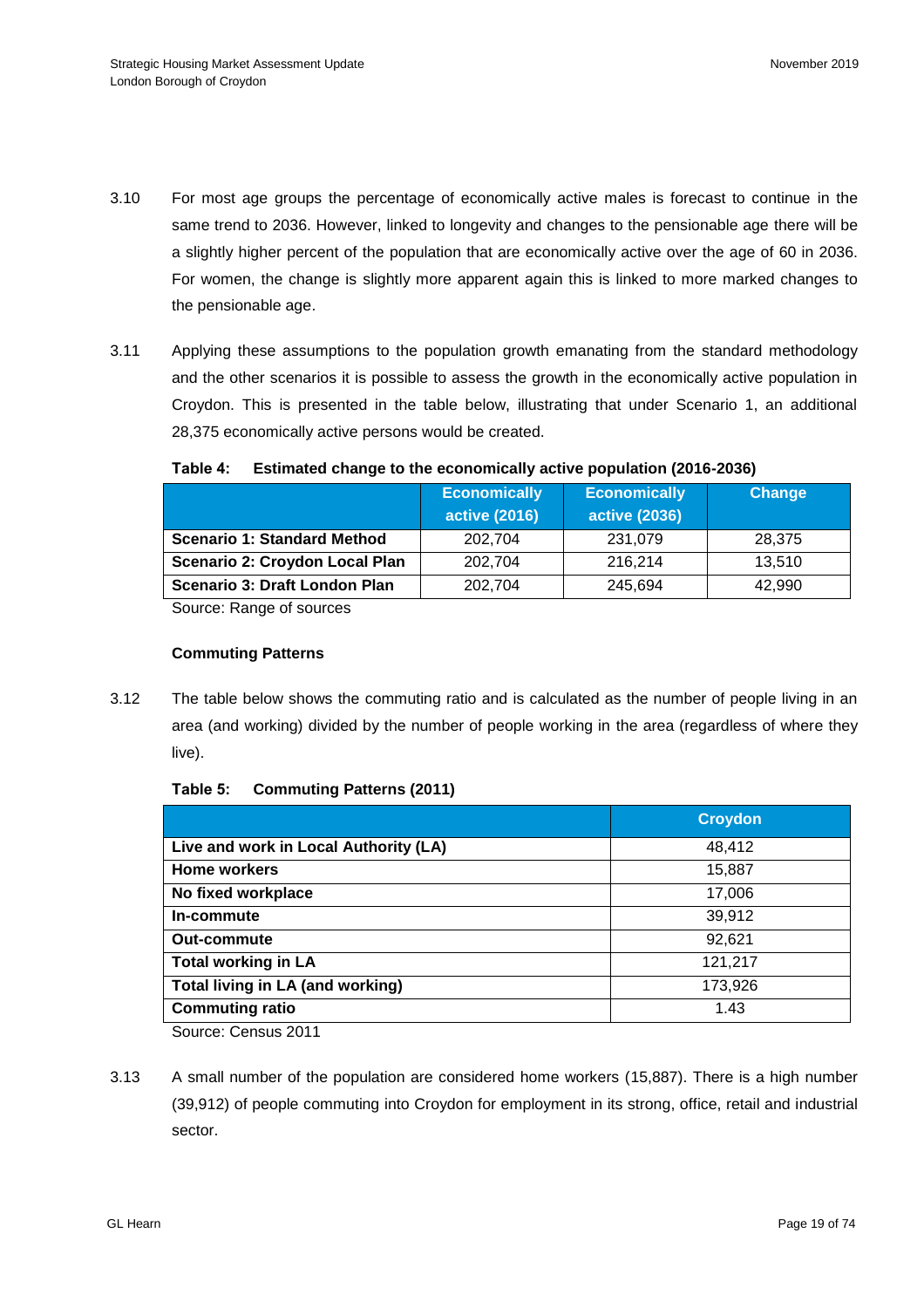- 3.14 Perhaps as expected for a borough with good transport links to Central London the Borough also has a proportion of the population commute out of the Local Authority for employment opportunities.
- 3.15 As illustrated in the table above, Croydon is a net out-commuter with a commuting ratio of 1.43. This means that the total number of people living in Croydon and in employment (regardless of where they work) is 43% higher than the total number who work in the London Borough of Croydon (regardless of where they live).

#### **Double-jobbing**

- 3.16 The next stage in this analysis is to consider double jobbing. Where data is available, double jobbing has been analysed to show the percentage of people with multiple jobs at once. The figure below presents the outcome of all the people that have a second job in Croydon between 2004 and 2018.
- 3.17 The peak in the proportion of residents double jobbing was between 2012 and 2013, which aligns with peak of unemployment rate at this point in time. Across the period, the double jobbing average is 3.5%. This figure has been used in the analysis.



**Figure 4: Percentage of people in employment who have a second job (2004-2018)**

Source: Annual Population Survey

3.18 The commuting ratio is multiplied by the double-jobbing rate to get to an adjustment factor which translates economically active population to the number of jobs which could be supported in a given area. As the table below shows the standard method would support an additional 20,489 jobs over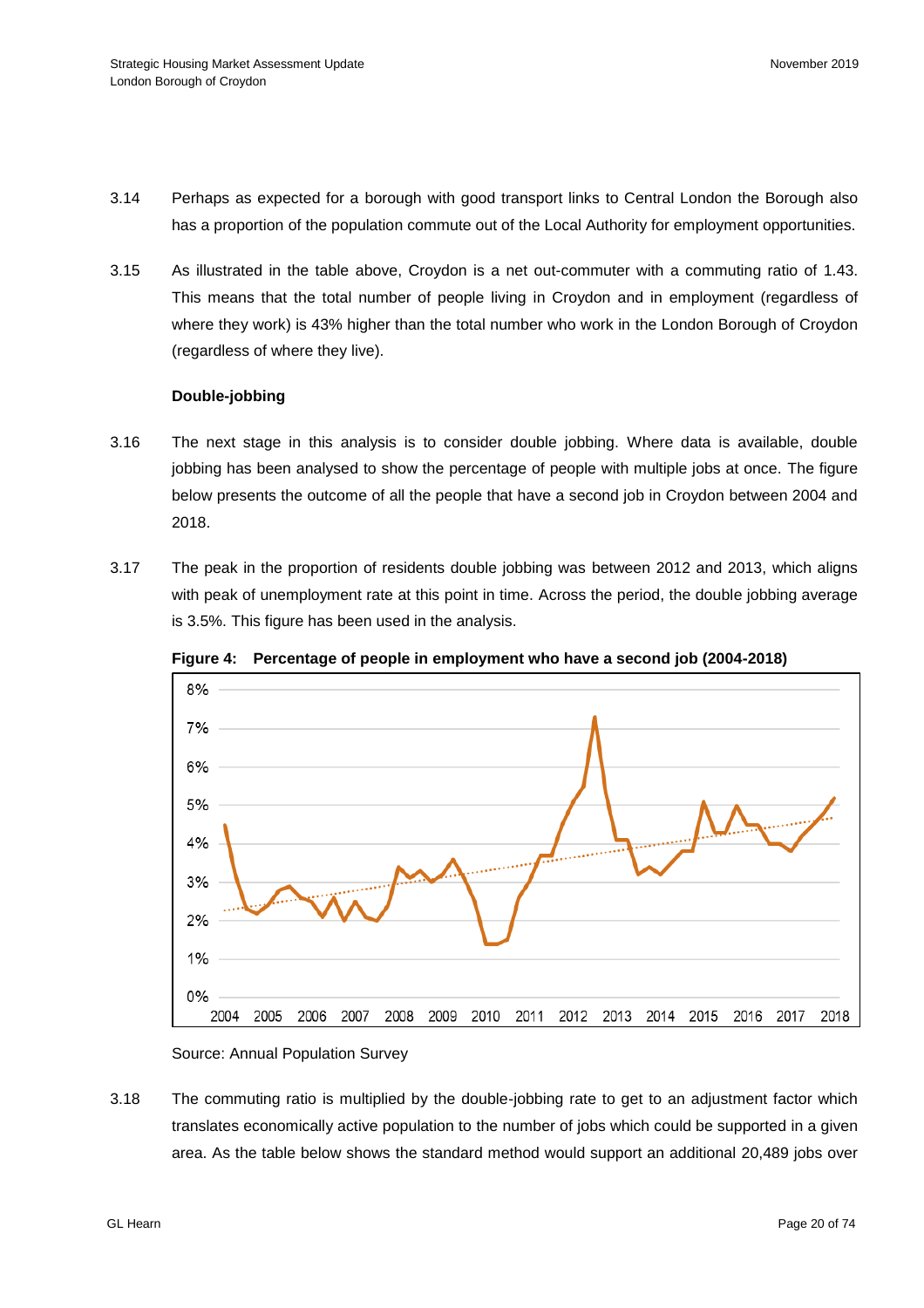the 2016-36 period under the standard method. This would increase to 31,043 jobs under the London Plan scenario.

|                                    | <b>Total change in</b><br>economically<br>active | <b>Allowance for</b><br>net commuting | <b>Allowance for</b><br>double jobbing<br>$(=$ jobs<br>supported) |
|------------------------------------|--------------------------------------------------|---------------------------------------|-------------------------------------------------------------------|
| <b>Scenario 1: Standard Method</b> | 28.375                                           | 19.775                                | 20,489                                                            |
| Scenario 2: Croydon Local Plan     | 13,510                                           | 9.416                                 | 9,756                                                             |
| Scenario 3: Draft London Plan      | 42,990                                           | 29,962                                | 31,043                                                            |

|  | Table 6: Jobs supported by scenario – Croydon (2016-36) |  |
|--|---------------------------------------------------------|--|
|--|---------------------------------------------------------|--|

Source: Range of sources

3.19 Scenario 1, the Standard Methodology, would support a jobs growth of 1,024 additional jobs per annum over the 20-year period to 2036. This would increase to 1,552 jobs per annum under Scenario 3, the draft London Plan, and fall to a low as 488 jobs per annum under Scenario 2, the Croydon Local Plan.

## **Economic Growth and Housing Need: Summary Points**

- We have examined the link between housing and employment in Croydon drawing on several assumptions.
- Linked to population growth and age profile in each area commuting patterns double jobbing and economic activity rates the standard method (2,302 dpa) housing need would support an increase in jobs of 20,489 jobs over the 2016-36 period.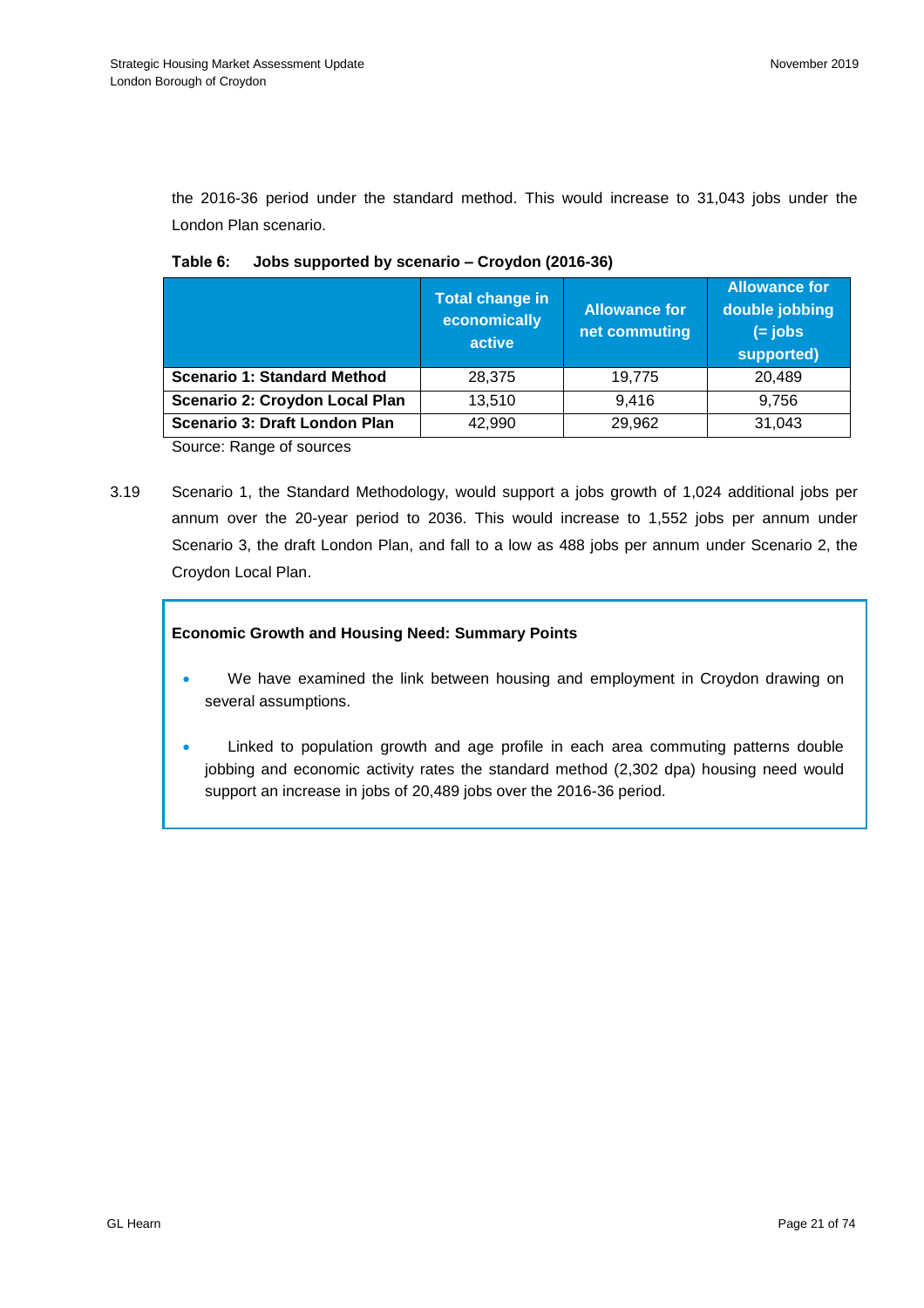# **4 AFFORDABLE HOUSING NEED**

## **Introduction**

- 4.1 Affordable housing is defined in Annex 2 of the NPPF (2019). The new definition is slightly wider than the previous NPPF (2012) definition; a series of 'affordable home ownership' options are considered to be affordable housing.
- 4.2 The Planning Practice Guidance relating to the measurement of affordable housing need was updated in February 2019, although it is similar to that set out in draft in March 2018. The PPG describes the calculation of affordable housing need as relating to *'the current number of households and projected number of households who lack their own housing or who cannot afford to meet their housing needs in the market'*.
- 4.3 A methodology is set out in the PPG to look at affordable need, this is largely the same as the previous PPG method and does not really address the additional (affordable home ownership) definition other than to identify "the number of households from other tenures in need and those that cannot afford their own homes, either to rent or to own, where that is their aspiration".
- 4.4 Due to the lack of any detailed guidance the analysis below is therefore split between the current definition of affordable need and the additional definition. This section of the report below deals with the existing definition of affordable need with the following section considering the revised/expanded NPPF definition.

# Affordable Housing Need (established definition)

- 4.5 The method for studying the need for affordable housing has been enshrined in Strategic Housing Market Assessment (SHMA) guidance for many years, with an established approach to look at the number of households who are unable to afford market housing (to either rent or buy). The analysis below follows the methodology and key data sources in guidance and can be summarised as:
	- Current need (an estimate of the number of households who have a need now and based on a range of data modelled from local information);
	- Projected newly forming households in need (based on projections developed for this project along with an affordability test to estimate numbers unable to afford the market);
	- Existing households falling into need (based on studying the types of households who have needed to access social/affordable rented housing and based on study past lettings data);
	- These three bullet points added together provide an indication of the gross need (the current need is divided by 20 to meet the need over the 2016-36 period);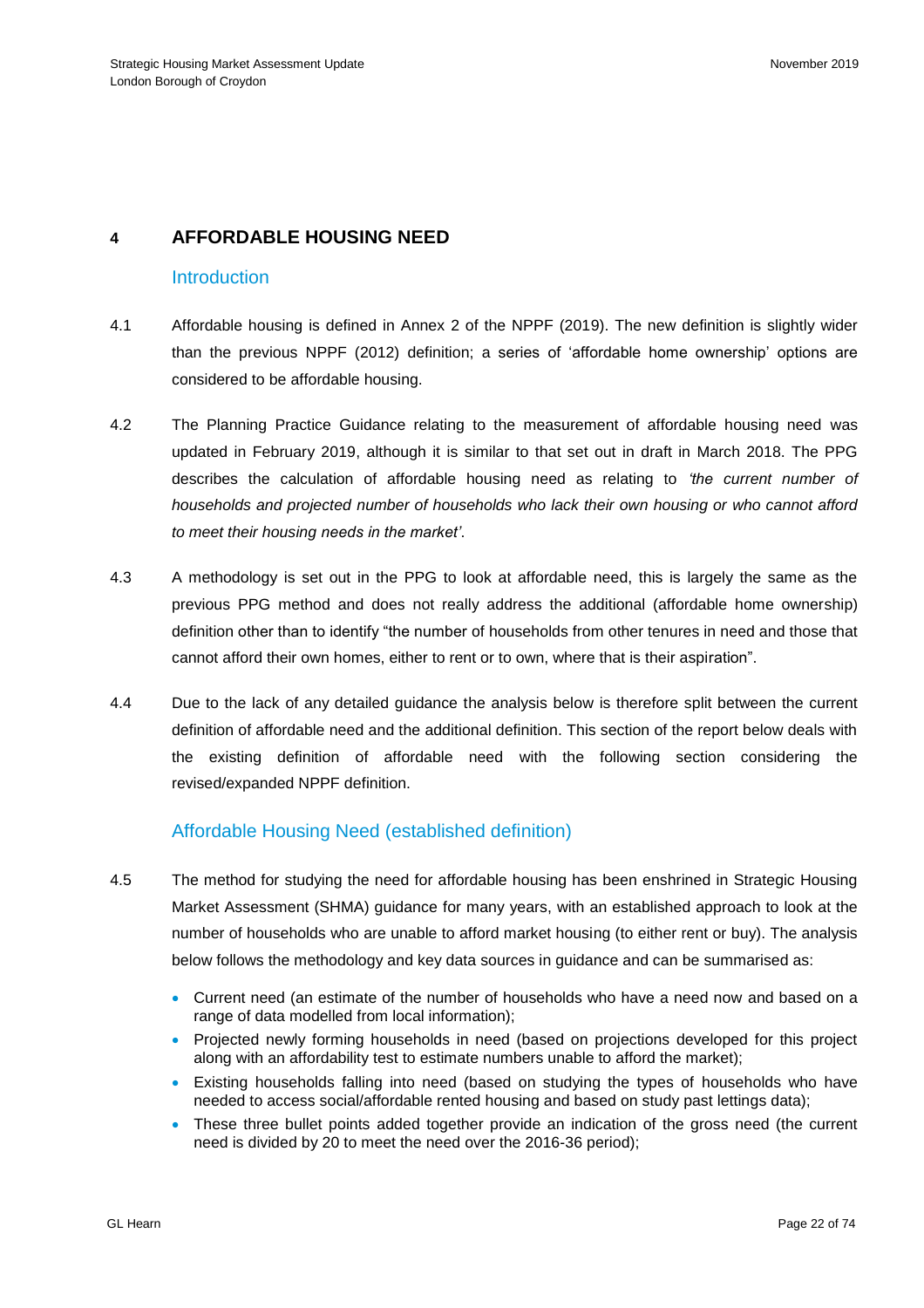- Supply of affordable housing (an estimate of the likely number of letting that will become available from the existing social housing stock – drawing on data from  $\textsf{CoRe}^3$ ); and
- Subtracting the supply from the gross need provides an estimate of the overall (annual) need for affordable housing
- 4.6 Each of these stages is described below. In addition, much of the analysis requires a view about affordability to be developed. This includes looking at house prices and private rents along with estimates of local household incomes. The following sections, therefore, look at different aspects of the analysis.

# Local Prices and Rents

- 4.7 An important part of the affordable needs model is to establish the entry-level costs of housing to buy and rent. The affordable housing needs assessment compares prices and rents with the incomes of households to establish what proportion of households can meet their needs in the market, and what proportion require support and are thus defined as having an 'affordable housing need'.
- 4.8 For the purposes of establishing affordable housing need, the analysis focuses on overall housing costs (for all dwelling types and sizes). Later in the report, this information is expanded on in more detail to present a consideration of the types of affordable housing that might meet local needs. This section focuses on establishing, in numerical terms, the overall need for affordable housing.
- 4.9 The analysis below considers the entry-level costs of housing to both buy and rent across the Borough of Croydon. The approach has been to analyse Land Registry and Valuation Office Agency (VOA) data to establish lower quartile prices and rents – using a lower quartile figure is consistent with the PPG and reflects the entry-level point into the market.
- 4.10 Data from the Land Registry for the year to September 2018 presents estimated lower quartile property prices across the London Borough of Croydon by dwelling type. Across all dwelling types in Croydon, the data shows a lower quartile average price of £285,000 for all dwellings.
- 4.11 With reference to the table below, the estimated lower quartile average price of a flat in Croydon is £220,000. This value increases to £337,000 for a terraced and £400,000 for a semi-detached dwelling. The estimated lower quartile average price for a detached dwelling in Croydon is £569,000.

l

 $3$  The continuous recording of lettings and sales in social housing in England (referred to as CoRe) is a national information source that records information on the characteristics of both private registered providers and local authority new social housing tenants and the homes they rent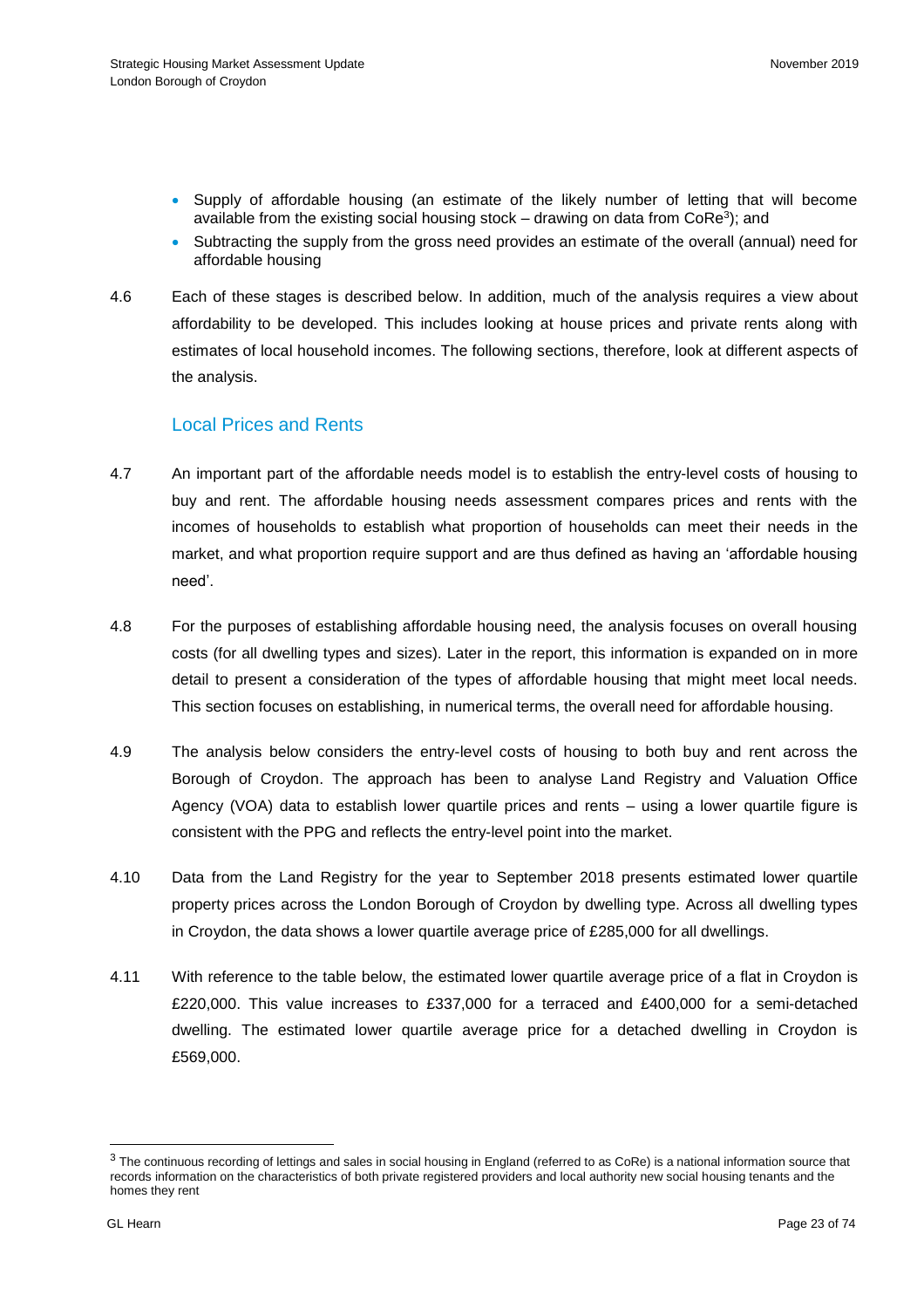|                 | Lower quartile price |
|-----------------|----------------------|
| Flat/maisonette | £220,000             |
| Terraced        | £337,000             |
| Semi-detached   | £400,000             |
| Detached        | £569,000             |
| All dwellings   | £285,000             |

#### **Table 7: Lower quartile cost of housing to buy – year to September 2018 – Croydon**

Source: Land Registry, 2018

- 4.12 A similar analysis has been carried out for private rents using Valuation Office Agency (VOA) data this covers a 12-month period to September 2018. For rental data, information about dwelling sizes (by bedroom) is provided rather than types.
- 4.13 The data in Table 2 below shows that the average lower quartile cost across all dwelling sizes is £900 per month. The lower quartile rental value for a room is £433 per month and increases to £675 for a studio and £850 for a one-bedroom dwelling.
- 4.14 The average lower quartile rental value of two-bedroom dwellings (£1,100) is almost on par with the rental value of three-bedroom at £1,300 per month. The rental value of four-bedroom dwellings increases substantially with the lower quartile rental average reaching £1,650 per month.

|                | Lower Quartile rent (pcm) |  |
|----------------|---------------------------|--|
| Room only      | £433                      |  |
| Studio         | £675                      |  |
| 1-bedroom      | £850                      |  |
| 2-bedrooms     | £1,100                    |  |
| 3-bedrooms     | £1,300                    |  |
| 4-bedrooms     | £1,650                    |  |
| All properties | £900                      |  |

**Table 8: Lower Quartile Market Rents (pcm), year to September 2018 – Croydon**

Source: Valuation Office Agency, 2018

- 4.15 A household is considered able to afford market rented housing in cases where the rent payable would constitute no more than a particular percentage of gross income. The choice of an appropriate threshold is an important aspect of the analysis, CLG guidance (of 2007) suggested that 25% of income is a reasonable start point but also notes that a different figure could be used. It is noted that the Greater London Authority apply 40% of net income or 28% of gross household income.
- 4.16 Further, analysis of current letting practice suggests that letting agents typically work on a multiple of 40%. Government policy (through Housing Benefit payment thresholds) would also suggest a figure of 40%+ (depending on household characteristics).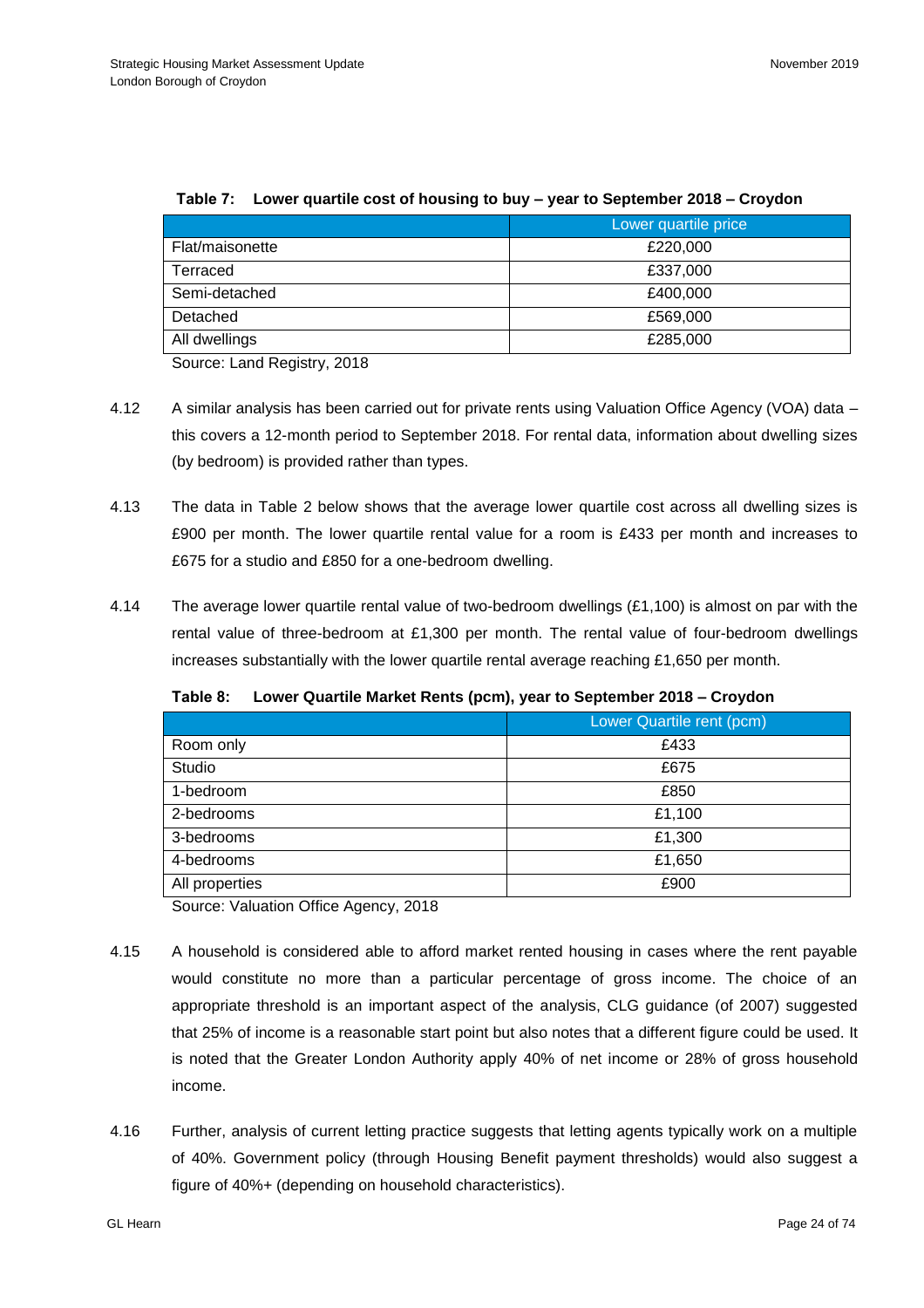- 4.17 The threshold of income to be spent on housing should be set by asking the question 'what level of income is expected to be required for a household to be able to access market housing without the need for a subsidy (e.g. through Housing Benefit)?' The choice of an appropriate threshold will to some degree be arbitrary and will be linked to the cost of housing rather than income.
- 4.18 Income levels are only relevant in determining the number (or proportion) of households who fail to meet the threshold. It would be feasible to find an area with very low incomes and therefore conclude that no households can afford housing, alternatively, an area with very high incomes might show the opposite output. The key here is that local income levels are not setting the threshold but are simply being used to assess how many can or can't afford market housing.
- 4.19 Rent levels in the London Borough of Croydon are higher in comparison to those seen nationally (a lower quartile rent of £500 per month across England). This suggests that a proportion of income to be spent on housing would be at the top end of the range.
- 4.20 In the previous Croydon Strategic Housing Market Assessment (2015), a gross income threshold of 30% was used to understand the level of affordable housing need. The modelling also looked at thresholds of 25%, 35% and 40% to consider the implications of alterative thresholds.
- 4.21 The Greater London Authority consider that for a house to be affordable, it should cost no more than 28% of gross household income. However, taking into account increasing rental values since the time of the previous SHMA, it is prudent to use a figure towards the upper end of this range. We have therefore assumed a maximum 33% of gross income spent on housing. Although we recognise there will be households paying more a higher percentage than this.

## Income Levels and Affordability

- 4.22 Following the analysis of local prices and rents, it is important to understand local income levels as these (along with the price/rent data) will determine levels of affordability (i.e. the ability of a household to afford to buy or rent housing in the market without the need for some sort of subsidy).
- 4.23 Data on total household income has been based on ONS modelled income estimates, with additional data from the English Housing Survey (EHS) being used to provide information about the distribution of incomes. Based on this, the estimated household income for Croydon at 2018 is presented in the table below.

### **Table 9: Estimated household income in Croydon (2018)**

|         | Mean    | Median  | Lower quartile |
|---------|---------|---------|----------------|
| Croydon | £51,800 | £39,400 | £22,800        |

Source: Derived from a range of sources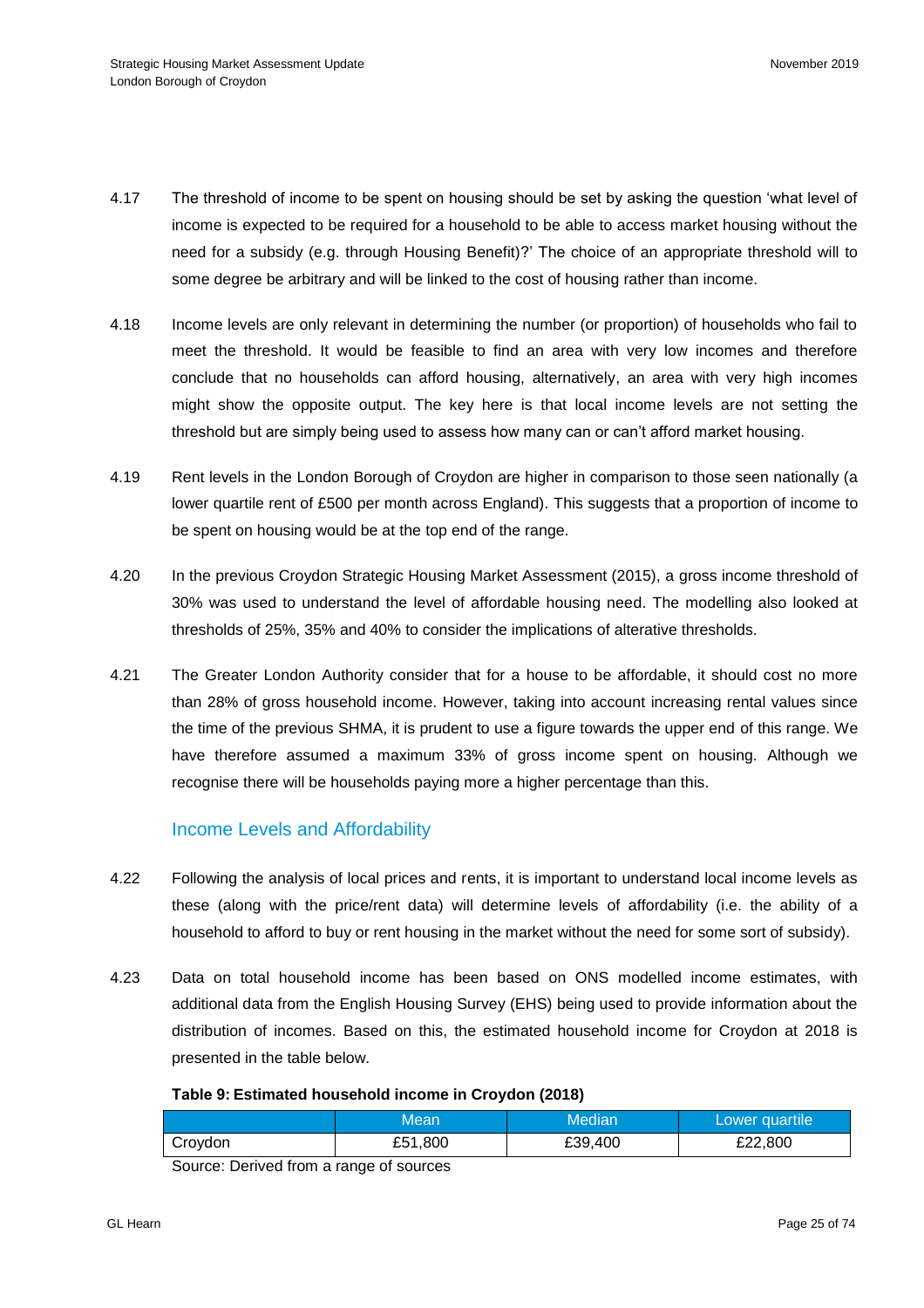4.24 The figure below illustrates the distribution of household income in Croydon. Currently, 18% of households in Croydon have an annual household income ranging between £20,000 to £30,000. This is followed by 17.8% of households in the £10,000 to £20,000 household income bracket.



**Figure 5: Distribution of Household Income in Croydon (mid-2018 estimate)** 

Source: Derived from a range of sources

# Net Affordable Housing Need

- 4.25 The table below shows the overall calculation of affordable rented housing need. This excludes supply arising from sites with planning permission (the 'development pipeline') to allow for a comparison with the net housing need set out in the report.
- 4.26 The analysis has been based on meeting affordable housing need over the period from 2019 to 2036 this means using the current need as the starting point. Whilst most of the data in the model are annual figures the current need has been divided by 16 to make an equivalent annual figure. The net need is calculated as follows:

## *Net Need = Current Need + Need from Newly-Forming Households + Existing Households falling into Need – Supply of Affordable Housing*

- 4.27 The analysis in the table below calculates an overall net need of affordable rented (social/affordable) housing per annum under each scenario in Croydon over the years to 2036.
- 4.28 The analysis shows that total net need for social/affordable rented housing is 2,254 per annum under Scenario 1, the Standard Method. The net need is 2,435 under Scenario 3, the Draft London Plan and lowers to 2,070 per annum under Scenario 2, the Croydon Local Plan.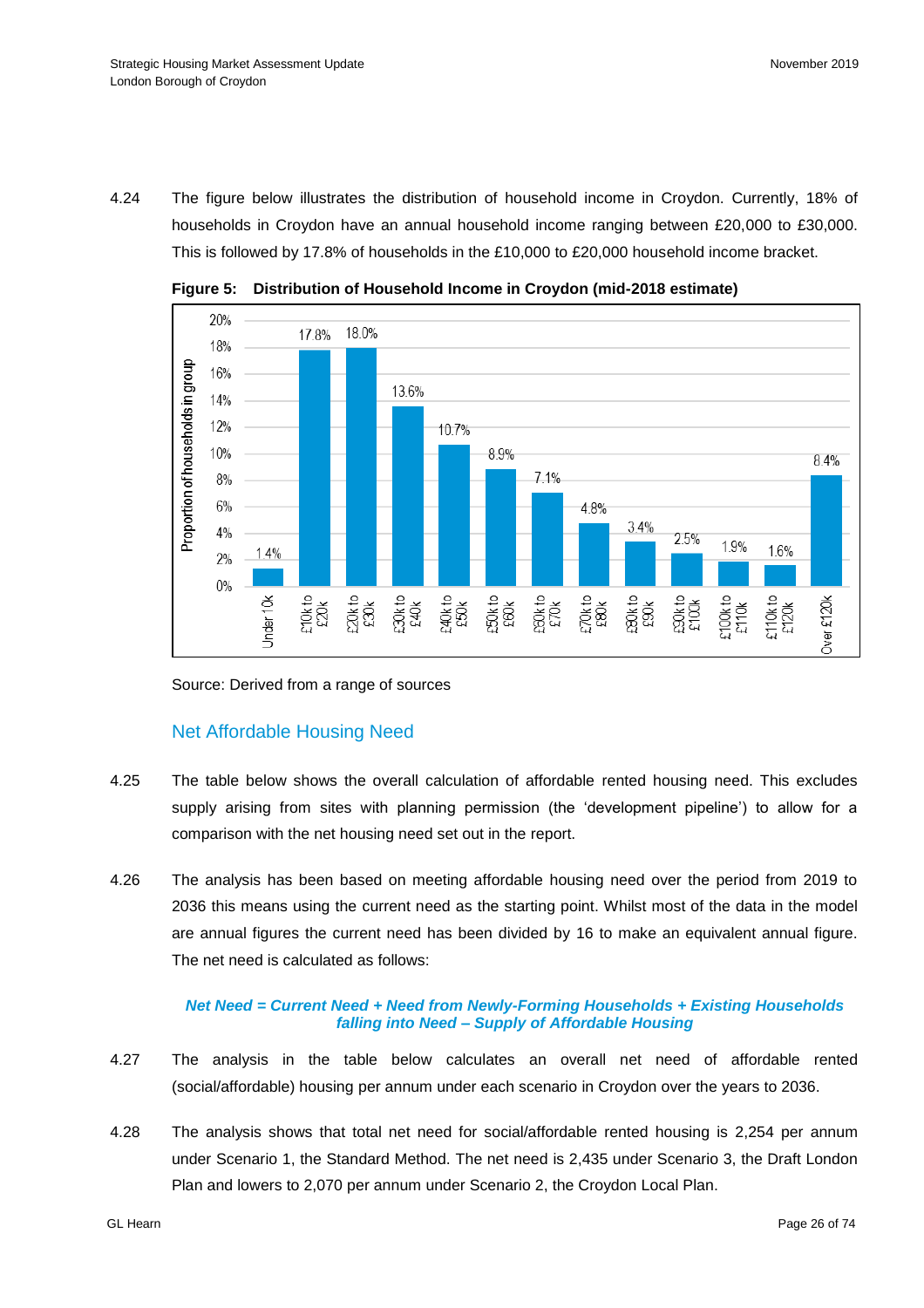4.29 The current need has increased partly due to a change in methodology which takes better account of homelessness and concealed households (which are significant in Croydon) as well as general updating which sees estimates of other groups such as an increase in overcrowding. For the existing households falling into need, there is a link between the supply and this needs element as the modelling looks at those considered as in need and housed by the Council.

|                                          | <b>Scenario 1: Standard</b><br><b>Method</b> | <b>Scenario 2: Croydon</b><br><b>Local Plan</b> | <b>Scenario 3: Draft</b><br><b>London Plan</b> |
|------------------------------------------|----------------------------------------------|-------------------------------------------------|------------------------------------------------|
| Current need                             | 505                                          | 505                                             | 505                                            |
| Newly forming<br>households              | 1,935                                        | 1,751                                           | 2,116                                          |
| Existing households<br>falling into need | 602                                          | 602                                             | 602                                            |
| <b>Total Gross Need</b>                  | 3042                                         | 2858                                            | 3223                                           |
| <b>Re-let Supply</b>                     | 788                                          | 788                                             | 788                                            |
| Net Need                                 | 2,254                                        | 2,070                                           | 2,435                                          |

**Table 10: Estimated Annual Level of Affordable Housing Need (rented housing)– Croydon (2019-36)**

Source: Census (2011)/CoRe/Projection Modelling and affordability analysis

4.30 The need would also increase further had we adopted the percentage spend on housing suggested by the GLA. In either case the affordable housing need is considerable in relation to overall need and the Council should seek the maximum contribution from development as viability allows.

# Comparison with Previous Assessment of Affordable Housing Need

4.31 The table below compares this analysis to the assessment undertaken in the previous Croydon SHMA (2015). As outlined above, the previous SHMA used varying scenarios of household income spent on housing. This study assumes 33% of household income is spent on housing.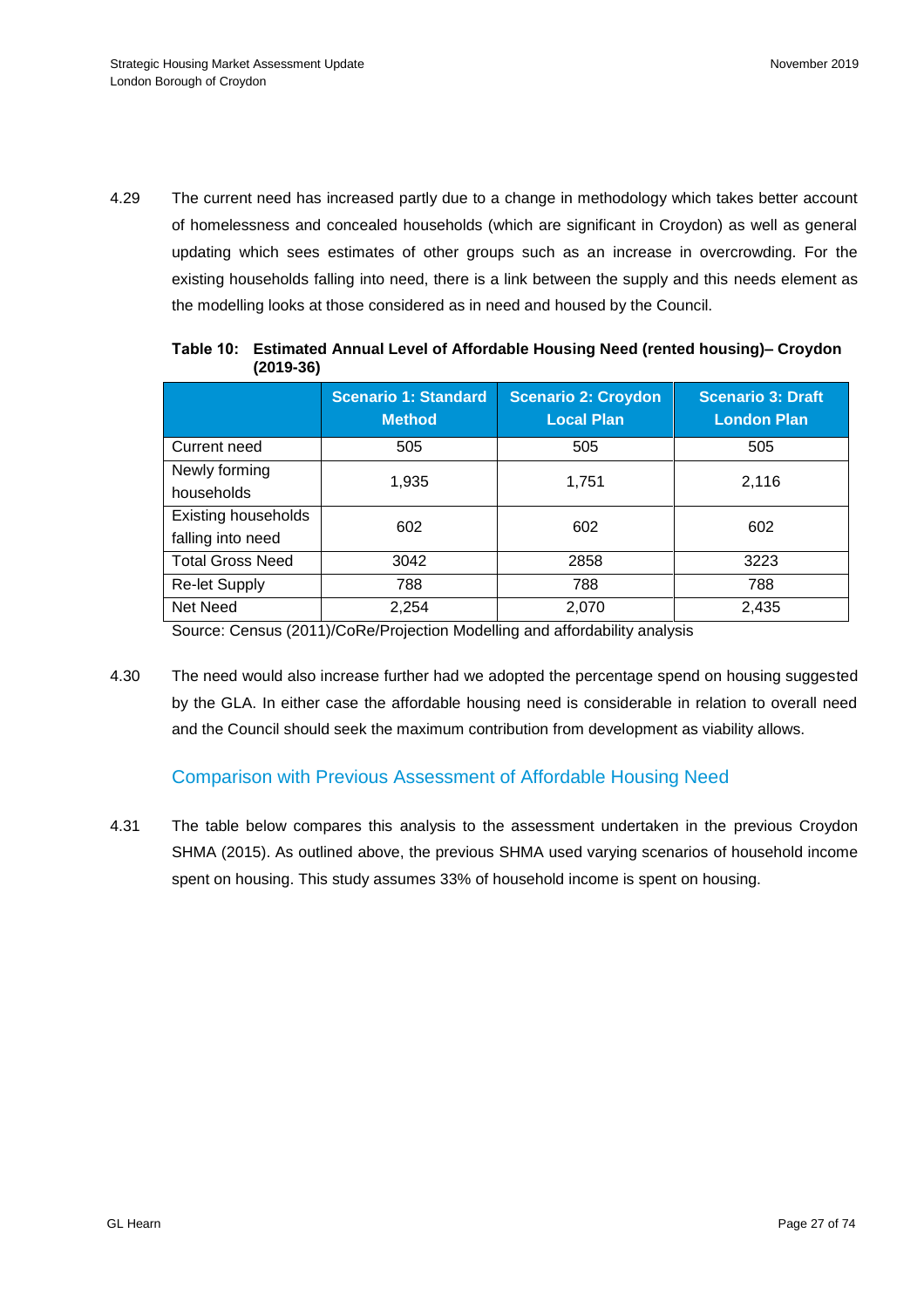|                                             | <b>SHMA</b><br>$(2013 - base)$<br>25% | <b>SHMA</b><br>$(2013 - base)$<br>30% | <b>SHMA</b><br>$(2013 - base)$<br>35% | <b>SHMA</b><br>$(2013 - base)$<br>40% | Scenario 1 in<br><b>This Study</b><br>$(2019-base)$<br>33% |
|---------------------------------------------|---------------------------------------|---------------------------------------|---------------------------------------|---------------------------------------|------------------------------------------------------------|
| Current need                                | 242                                   | 211                                   | 185                                   | 161                                   | 505                                                        |
| Newly forming<br>households                 | 2,432                                 | 2,061                                 | 1,751                                 | 1,508                                 | 1,935                                                      |
| Existing<br>households falling<br>into need | 445                                   | 419                                   | 389                                   | 356                                   | 602                                                        |
| <b>Total Need</b>                           | 3,118                                 | 2,690                                 | 2,325                                 | 2,025                                 | 2,966                                                      |
| Supply from<br>existing stock               | 603                                   | 603                                   | 603                                   | 603                                   | 788                                                        |
| Net Need                                    | 2,516                                 | 2,088                                 | 1,722                                 | 1,422                                 | 2,254                                                      |

**Table 11: Comparing assessments of affordable housing need in Croydon**

Source: This study and 2015 SHMA (Table 30)

- 4.32 Overall, the comparison shows that the current need and the number of existing households falling into need have both increased over time, increasing the total gross need (a midpoint between the 30% and 35% columns provide a good comparison). Yet the reality is that figures can vary and are specific to the point at which the analysis is undertaken.
- 4.33 Given that the net need is a function of two large numbers (gross need and gross supply), it can be seen that small changes to either can have quite a notable impact on the bottom-line needs estimate.
- 4.34 However, the key output to this comparison is that affordable housing (2,254 dpa) is still considerable in comparison to overall need (2,302 dpa). This means that the Council should continue to seek as much affordable housing as is viable possible when setting affordable housing polices.

#### **Affordable Housing Need in the Wider Housing Need Context**

- 4.35 There are a number of things that need to be remembered in interpreting the housing needs analysis. Firstly, the Basic Needs Assessment Model which has been used was designed specifically to identify whether there is a shortfall or surplus of affordable housing. It is a statutory requirement to underpin affordable housing policies.
- 4.36 The needs assessment therefore does not look at all housing needs, but specifically the needs of those who can't afford market housing (assuming no more than 33% of households' gross income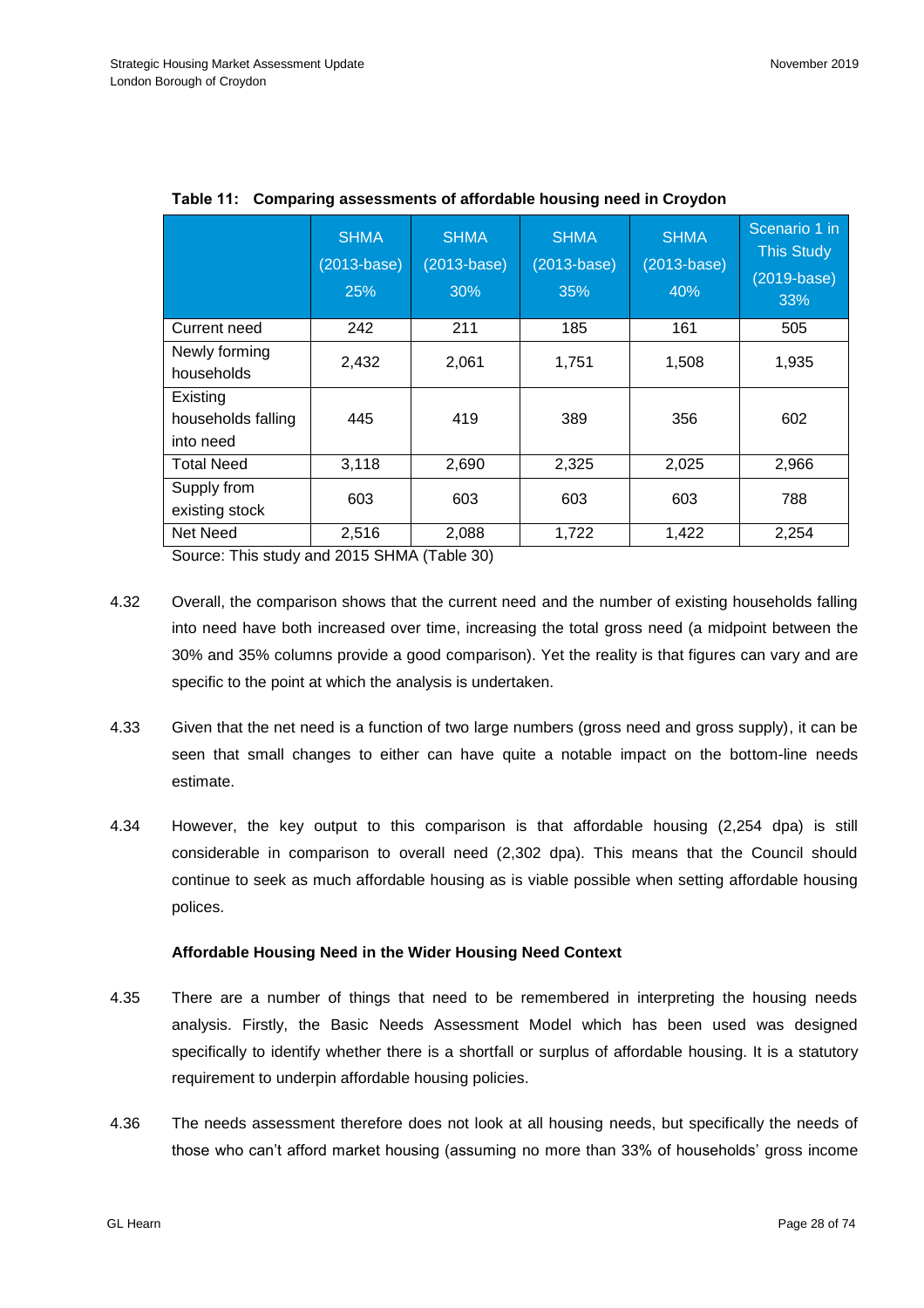is spent on housing costs). It assumes that all households are adequately housed in a home that they can afford.

- 4.37 The needs assessment is a 'snapshot' assessment at a point in time, which is affected by the differential between housing costs and incomes at that point; as well as the existing supply of affordable housing. In the case of Croydon, the stock of affordable housing (social rented) represents about 18% of the total number of households – this is notably below the equivalent figure for London (24%). This has affected the level of affordable housing need. The shortfall of affordable housing identified is therefore to some extent affected by past investment decisions.
- 4.38 Moreover, as the Basic Needs Assessment Model is designed to identify a shortfall of genuine affordable housing, it assumes that all households in 'housing need' are housed in affordable homes (which include a provision that the home remains at an affordable price for future eligible households).
- 4.39 In reality, there are two key factors which need to be considered:
	- Many households defined as in housing need may choose to spend more than a third of their gross income on housing costs or may not actively seek an affordable home; and
	- Some households defined as in housing need are accommodated in the Private Rented Sector, supported by Local Housing Allowance.
- 4.40 It is estimated that there are currently around 7,300 Local Housing Allowance claimants housed in the Private Rented Sector with many more expected to be in this sector and paying more than 30% of their income on housing but not claiming Housing Benefit (for example a single person might need to see their housing costs get up to around 45%-50% of rent before getting Housing Benefit (although other benefits such as working tax credits will kick in below this level))
- 4.41 As the level of housing need is very sensitive to differences between housing costs and incomes, changes in the difference between incomes and housing costs over time will affect the level of housing need identified.
- 4.42 Due to the role of the private rented sector in meeting housing need there is no evidence of a significant shortfall in overall housing provision to meet local housing requirements over and above that shown by the standard method and so no additional uplift is required to take account of affordability issues.
- 4.43 Given the current stock of affordable housing in the area, the funding mechanisms for delivery of new affordable housing and policies affecting sales of existing properties, it is unrealistic to assume that all households in housing need will be provided with an affordable home. It is realistic to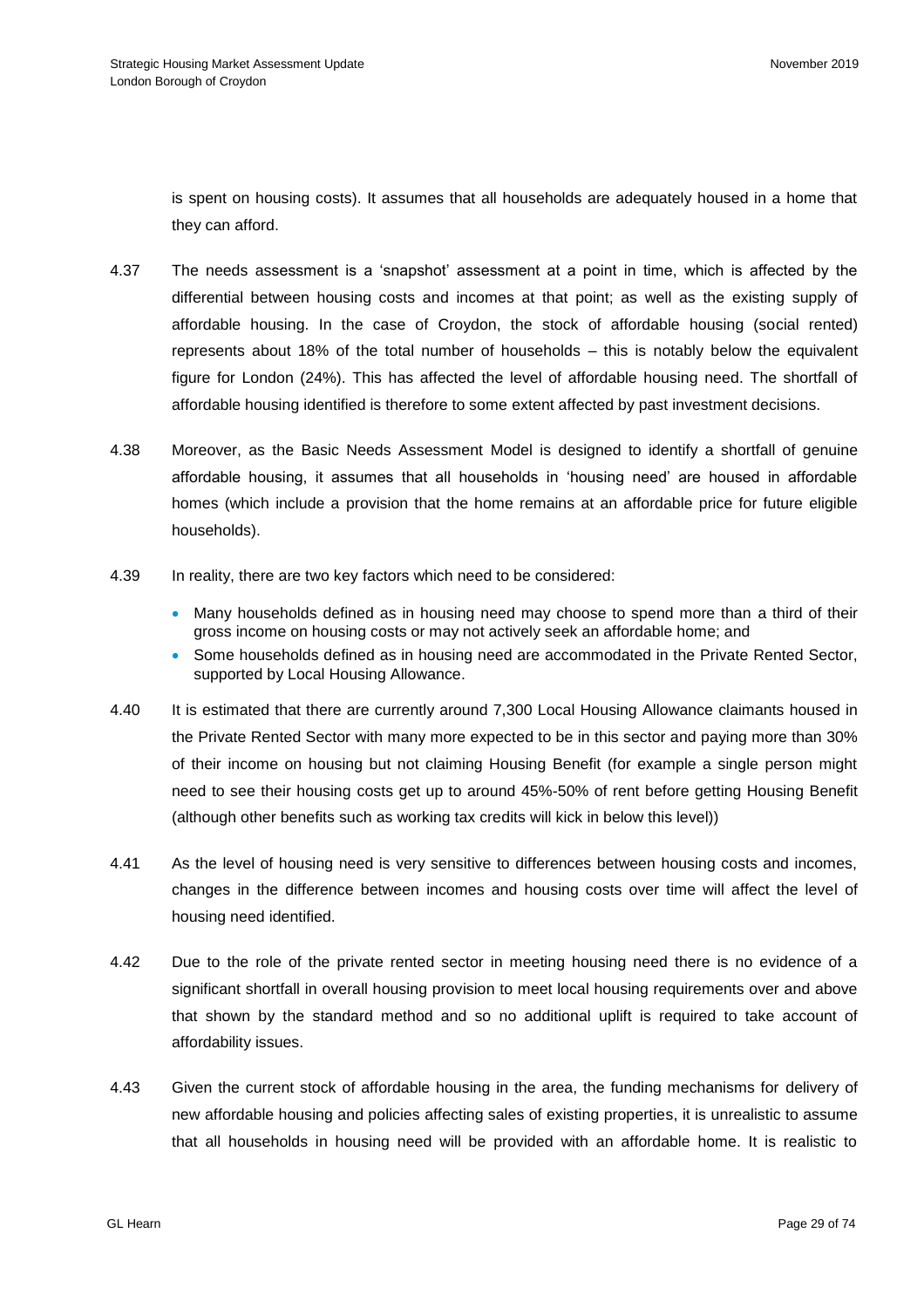assume that the Private Rented Sector will continue to play an important role in meeting housing need in the short-to-medium term.

## Widened Definition of Affordable Housing

- 4.44 As set out above, the previously established method to look at affordable need estimates that there is a need for around 2,254 units per annum based on the standard method – this is for subsidised housing at a cost below that to access the private rented sector (i.e. for households unable to access any form of market housing without some form of subsidy). It would be expected that this housing would be delivered primarily as social/affordable rented housing.
- 4.45 The NPPF (2018) introduced a new category of household in affordable housing need and widens the definition of affordable housing (as found in the NPPF (2018 and 2019) – Annex 2). It is considered that households falling into the definition would be suitable for Starter Homes, Discounted market sales housing, or other forms of affordable home ownership (such as shared ownership), as set out in the NPPF.
- 4.46 This section considers the level of need for these types of dwellings in Croydon. The NPPF (2019) states *"Where major development involving the provision of housing is proposed, planning policies and decisions should expect at least 10% of the homes to be available for affordable home ownership, unless this would exceed the level of affordable housing required in the area, or significantly prejudice the ability to meet the identified affordable housing needs of specific groups."*  (NPPF (2019), paragraph 64).

## Establishing a Need for Affordable Home Ownership

- 4.47 The Planning Policy Guidance of February 2019 confirms a widening definition of those to be considered as in affordable need; now including *'households from other tenures in need and those that cannot afford their own homes, either to rent, or to own, where that is their aspiration'*. However, there is no further guidance about how the number of such households should be measured.
- 4.48 The methodology used in this report, therefore, draws on the current standard method and includes an assessment of current needs and projected need (including housing need for newly forming and existing households falling in to need). The key difference is that in looking at affordability, an estimate of the number of households in the 'gap' between buying and renting is used. There is also the issue of establishing an estimate of the supply of affordable home ownership homes – this is considered separately below.
- 4.49 The first part of the analysis seeks to understand what the gap between renting and buying means in Croydon – establishing the typical incomes that might be required.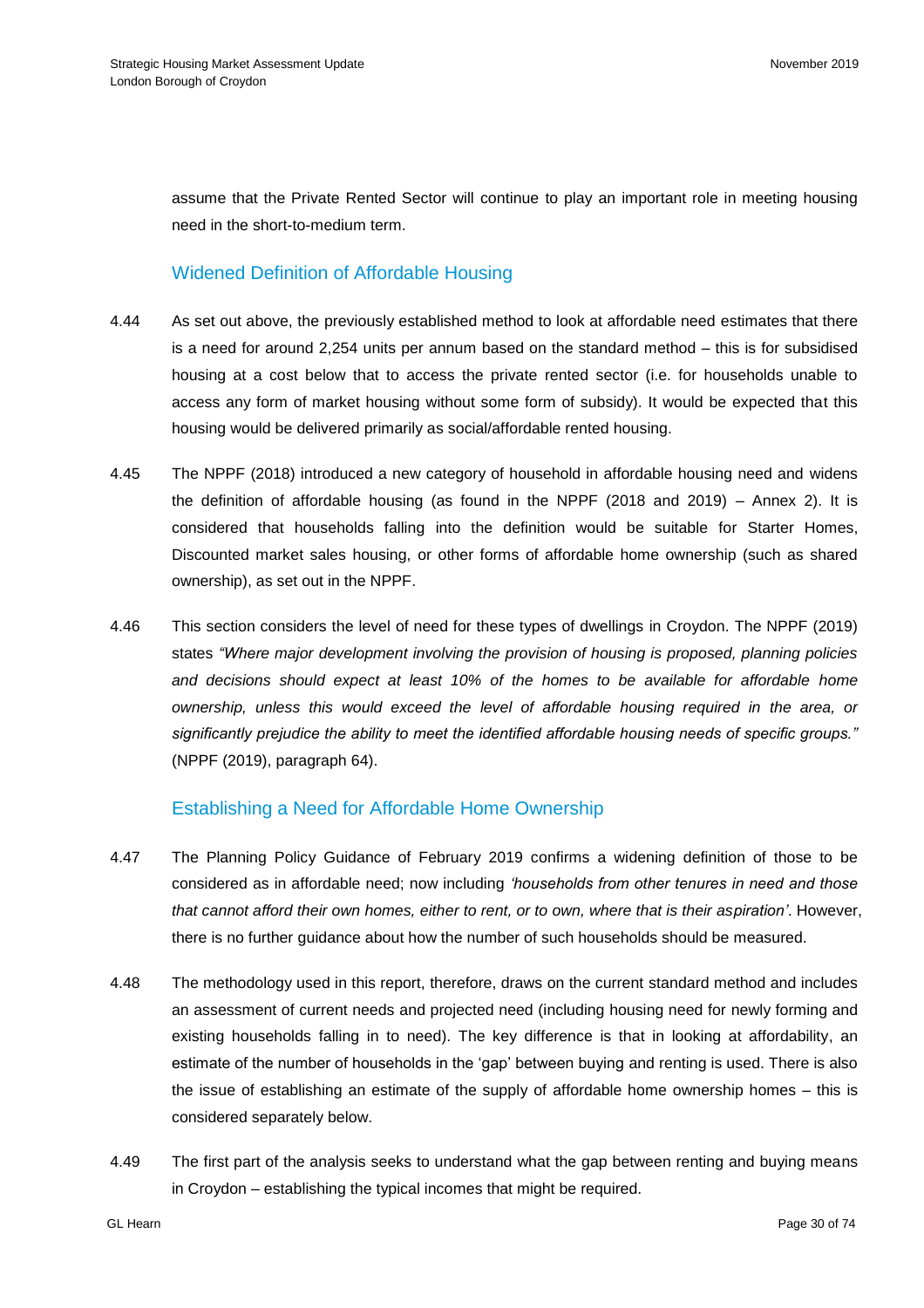- 4.50 Just by looking at the relative costs of housing to buy and to rent, there will be households in the London Borough of Croydon who can currently rent but who may be unable to buy. In the year to September 2018, the 'average' lower quartile private rent is shown by the VOA to cost £900 a month, assuming a household spends no more than 33% of income on housing, this would equate to an income requirement of about £32,700.
- 4.51 For the same period, Land Registry data records a lower quartile purchase price in Croydon of about £285,000, which (assuming a 10% deposit and 4.5 times mortgage multiple) would equate to an income requirement of approaching £57,000.
- 4.52 Therefore, based on these costings, it is reasonable to suggest that affordable housing products would be pitched at households with an income between £32,700 (able to afford to privately rent) and £64,125, with the lower the cost addressing a greater percentage of this need.



**Figure 6: Thresholds of Affordability by Tenure**



- 4.53 With reference to the income distributions in the figure above, it has been estimated that of all households living in the private rented sector, around 26% already have enough income to buy a lower quartile home, with around 27% in the income bracket to afford rental housing. The remaining are estimated to have an income below which they cannot afford to rent privately.
- 4.54 The finding that a reasonable proportion of households (26%) in the private rented sector are likely to have an income that would allow them to buy a home is noteworthy and suggests that for many households, barriers to accessing owner-occupation are influenced by a combination of income/the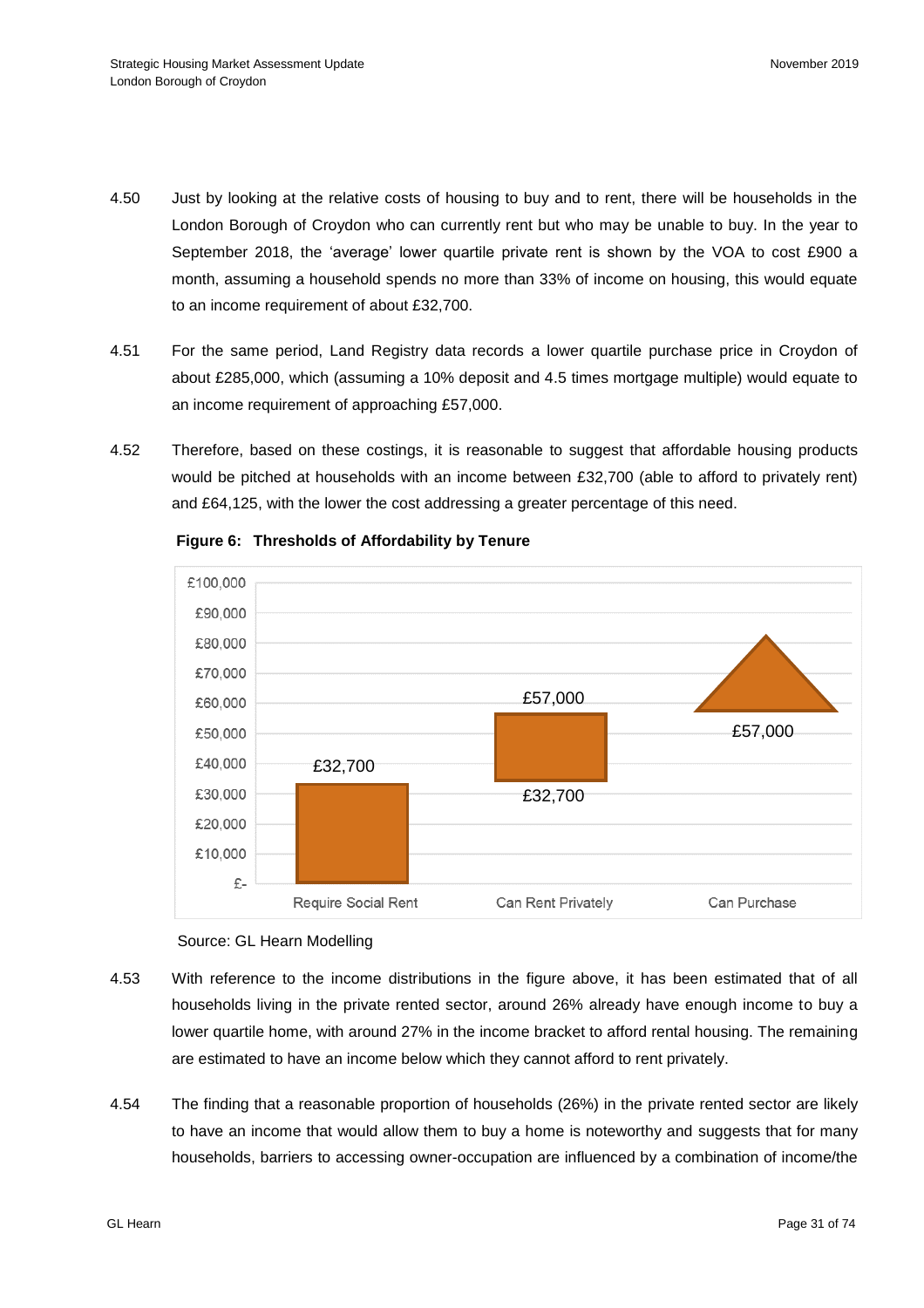cost of housing and external factors including the lack of a deposit or difficulties obtaining a mortgage (for example due to a poor credit rating or insecure employment).

- 4.55 To study current need, an estimate of the number of household living in the private rented sector (PRS) has been established, along with the same (rent/buy gap) affordability test described above. The start point is the number of households living in private rented accommodation; as of the 2011 Census there were some 28,762 households living in the sector.
- 4.56 Data from the Survey of English Housing (EHS) suggests that since 2011, the number of households in the PRS has risen by about 26%. If the same proportion is relevant to Croydon, then the number of households in the sector would now be around 36,240.
- 4.57 Additional data from the EHS suggests that 60% of all PRS households expect to become an owner at some point (23,037 households if applied to Croydon) and of these some 25% (5,759 households) would expect this to happen in the next 2-years. The figure of 5,759 is therefore taken as the number of households potentially with a current need for affordable home ownership before any affordability testing.
- 4.58 In projecting forward, the analysis can consider newly forming households and the remaining existing households who expect to become owners further into the future. The table below reports the estimated annual level of affordable home ownership for each of the three scenarios.
- 4.59 The method has applied the same affordability test (albeit on a very slightly different income assumption for newly forming households). The table below shows a large range (as may be expected), therefore the analysis has rationalised by assuming that half of the lower quartile (LQ) supply would be able to meet the needs.
- 4.60 To clarify, the supply range maximum is based on the number of homes sold at below the lower quartile price and the supply range minimum is based on the number of homes sold at a price affordable to those just able to afford to rent privately.
- 4.61 This analysis suggests that under Scenario 1, the Standard Method, there is a gross need for around 1,453 affordable home ownership dwellings (priced for households able to afford to rent but not buy) per annum in the 2019-36 period. This is before any supply side considerations.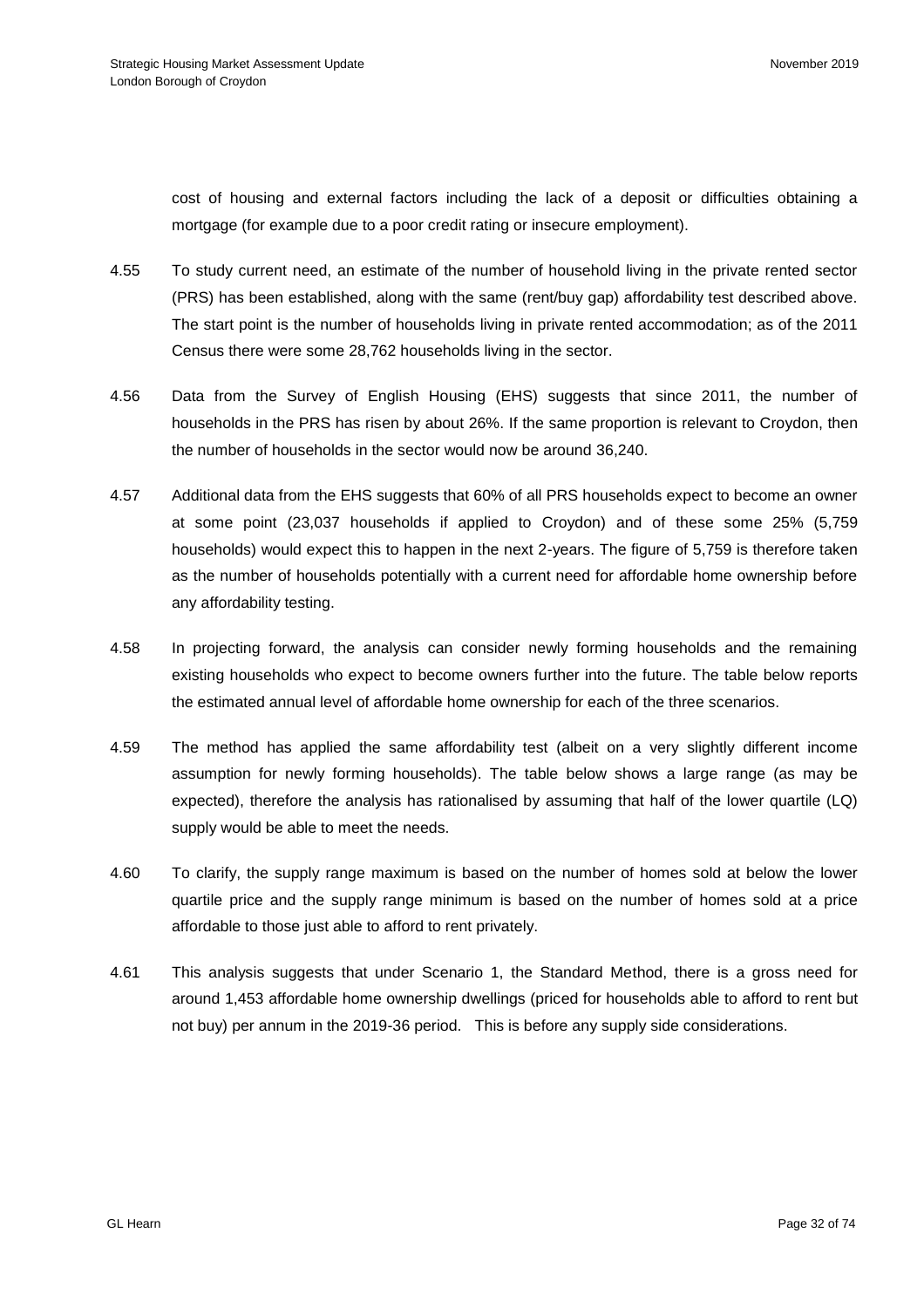|                                       | <b>Scenario 1:</b><br><b>Standard</b><br><b>Method</b> | <b>Scenario 2:</b><br><b>Croydon Local</b><br><b>Plan</b> | <b>Scenario 3:</b><br><b>Draft London</b><br><b>Plan</b> |
|---------------------------------------|--------------------------------------------------------|-----------------------------------------------------------|----------------------------------------------------------|
| Current need                          | 93                                                     | 93                                                        | 93                                                       |
| Newly forming households              | 1.080                                                  | 977                                                       | 1.181                                                    |
| Existing households falling into need | 279                                                    | 279                                                       | 279                                                      |
| <b>Total Gross Need</b>               | 1.453                                                  | 1,350                                                     | 1.554                                                    |

### **Table 12: Estimated Annual Level of Affordable Home Ownership – Croydon (2019-36)**

Source: Census (2011)/CoRe/Projection Modelling and affordability analysis

# Potential Supply of Housing to Meet the Affordable Home Ownership Need

- 4.62 As with assessing the need for affordable home ownership, it is the case that at present, the PPG does not include any suggestions about how the supply of housing to meet these needs should be calculated. The analysis below therefore provides a general discussion.
- 4.63 As noted previously, the lower quartile cost of a home to buy in the London Borough of Croydon is around £285,000. A quarter of all homes sold (noting that the data is for the year to September 2018) will be priced at or below this level.
- 4.64 However, not all of these homes will be available to all (age restricted) and some may be in a state of disrepair and are uninhabitable. We have therefore chosen to take half of these homes as a potential supply.
- 4.65 As shown in the table below, there is potentially a net annual need for up to 854 low cost home ownership dwellings under Scenario 1, the Standard Method. Scenario 3, Draft London Plan reports a net annual need of 955 and Scenario 2, Croydon Local Plan, reports a much lower figure of around 751.

|                          | Scenario 1:<br><b>Standard Method</b> | Scenario 2: Croydon<br><b>Local Plan</b> | Scenario 3: Draft<br>London Plan |
|--------------------------|---------------------------------------|------------------------------------------|----------------------------------|
| <b>Total Gross Need</b>  | 1.453                                 | 1.350                                    | 1.554                            |
| Supply (LQ)              | 1.199                                 | 1.199                                    | 1.199                            |
| Supply (50% of LQ)       | 599                                   | 599                                      | 599                              |
| Net need (50% LQ supply) | 854                                   | 751                                      | 955                              |

Source: Derived from Census (2011)/Projection Modelling/Land Registry and affordability analysis

4.66 Another way to look at the supply is to estimate how much housing is available at an equivalent price (in income terms) to access the private rented sector. If the rental income figure of £32,700 per calendar month is worked backwards into an equivalent purchase price, then this gives an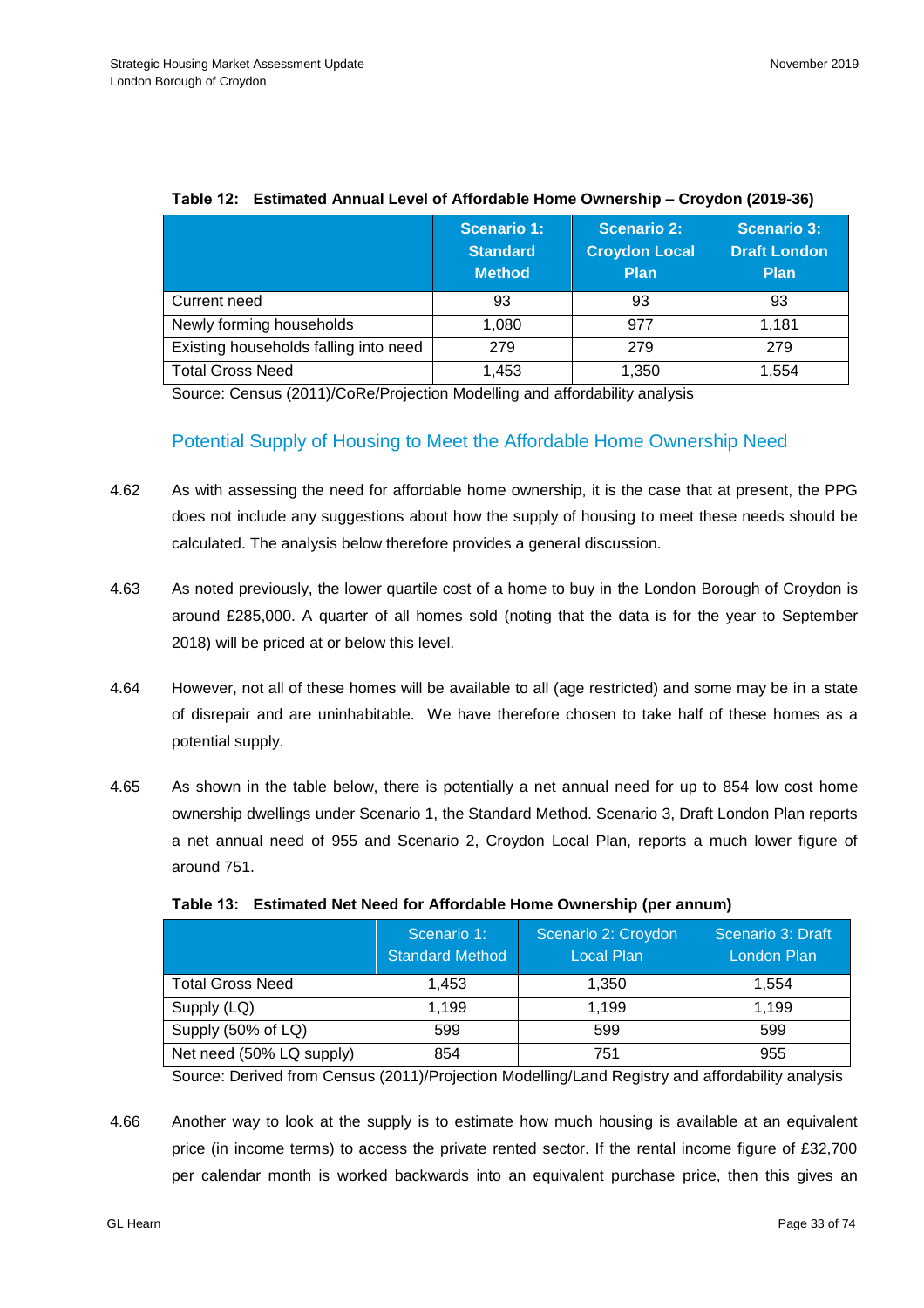affordable price to buy of about £145,300 (calculated as  $((4,200) \times 4) \div 0.9$ ). There is a considerably lower supply at homes below this price and thus the net need increases to 1,267 under the standard method scenario.

|                                     | Scenario 1:<br><b>Standard Method</b> | Scenario 2:<br><b>Croydon Local</b><br>Plan | Scenario 3: Draft<br><b>London Plan</b> |
|-------------------------------------|---------------------------------------|---------------------------------------------|-----------------------------------------|
| <b>Total Gross Need</b>             | 1,453                                 | 1.350                                       | 1.554                                   |
| (equivalent cost of rent)<br>Supply | 186                                   | 186                                         | 186                                     |
| Net need                            | 1.267                                 | 1.164                                       | 1.368                                   |

**Table 14: Alternative Estimated Net Need for Affordable Home Ownership (per annum)**

Source: Derived from Census (2011)/Projection Modelling/Land Registry and affordability analysis

- 4.67 These figures should be used to demonstrate the scale of potential supply for households in the rent/buy gap and it should be noted that this stock is not necessarily available to those households in need (i.e. market housing is not allocated and so theoretically all the sales could go to households who could afford a more expensive home or potentially to investment buyers).
- 4.68 There may also be issues with the quality of the stock at the very bottom end of the market. That said, there is clearly a reasonable level of stock that is potentially affordable to those households falling into the Government's revised definition of affordable housing need.

## Implications of the Analysis

- 4.69 Given the analysis above, it would be reasonable to conclude that there is potential need to provide housing under the new definition of 'affordable home ownership'. Whilst there are some households in the gap between renting and buying, there is also a potential supply of homes within the existing stock that can contribute to this need.
- 4.70 However, it does seem that there are many households in Croydon who are being excluded from the owner-occupied sector. This can be seen by analysis of tenure change, which saw the number of households living in private rented accommodation in Croydon increasing by 80% between 2001 and 2011 (with the likelihood that there have been further increases since). Over the same period, the number of owners with a mortgage dropped by around 16%.
- 4.71 As part of a package of low-cost home ownership products, Council should focus on Shared Ownership housing in light of the reduced deposits and the subsidised rent provided. Such a scheme could provide an opportunity for people to eventually achieve 100% equity in their home.
- 4.72 Additionally, the Council could consider products that offer a straight discount on OMV as part of its package of measures, if these would meet the affordability criteria of households in the gap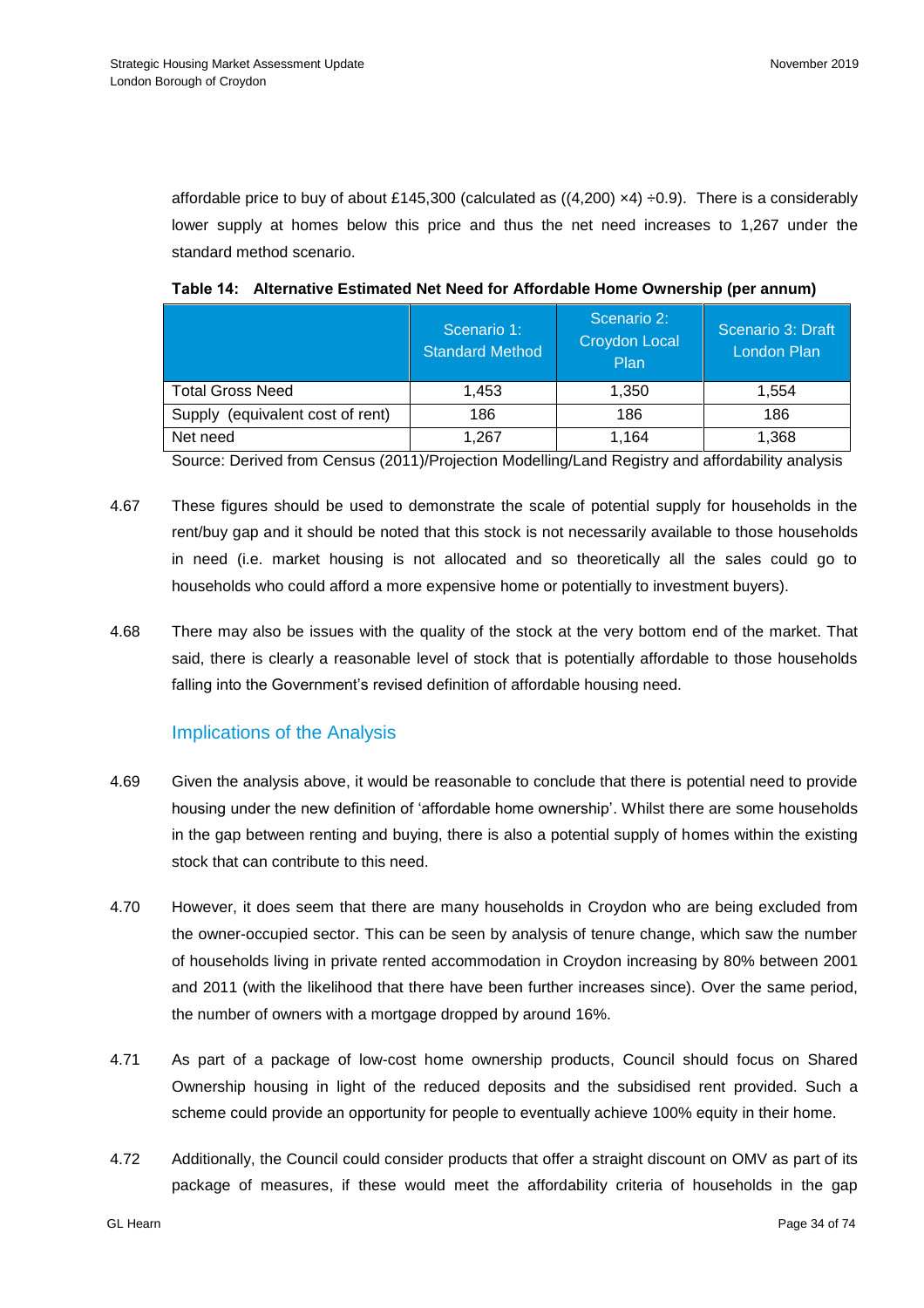between renting and buying. The Council could also seek a percentage of low-cost home ownership housing to be made available with some initial upfront capital payment (such as a deposit contribution).

- 4.73 Such a payment could cover the deposit and other initial costs and would potentially need to be protected in some way so that the money is not lost if a household chooses to sell their property (i.e. to ensure that any subsidy is held in perpetuity).
- 4.74 Schemes such as Help-to-Buy could also form part of such a package. This would still be targeted at the same group of households (likely to mainly be those currently privately renting but who would like to buy). If this could be achieved, then it may be reasonable to seek 10% of new homes to fall into the affordable home ownership category. This is based on the NPPF which seeks the 10% figure, although this is in conflict with the Draft London Plan, which seeks 15% of new homes falling into the affordable home ownership category. There is a difference here and while it may increase the viability of schemes going above 10%, it will mean less of the more acute need will be addressed. This will be for the Council to decide the most appropriate way forward.
- 4.75 If the Council does seek to provide 10% of housing as affordable home ownership, then it is likely that shared ownership is the most appropriate option. This is due to the lower deposit requirements and lower overall costs (given that the rent would also be subsidised).
- 4.76 In promoting shared ownership, the Council should consider the equity share and the overall cost once the rent and any service charges are included – this will be necessary to ensure that such homes are meeting the target group of households (i.e. those with an income in the gap between renting and buying).
- 4.77 It may be that equity shares as low as 25% would be needed to make shared ownership affordable (although this does have the additional advantage of a lower deposit), given that such homes would need to use Open Market Value as a start point. This is something that should be monitored on a case by case basis and could vary by location and property type/size.
- 4.78 The evidence suggests there is no basis to increase the provision of affordable home ownership above the 10% figure currently suggested in the NPPF, and that in addition to 10% of affordable home ownership (or some alternative measure such as capital payments), the Council should be seeking to provide additional social/affordable rented housing. Such housing is cheaper than that available in the open market and can be accessed by many more households (some of whom may be supported by benefit payments).
- 4.79 Overall therefore, it seems reasonable to suggest that the Council could consider seeking 10% of all housing (on larger sites) to be affordable home ownership (as set out in the NPPF), although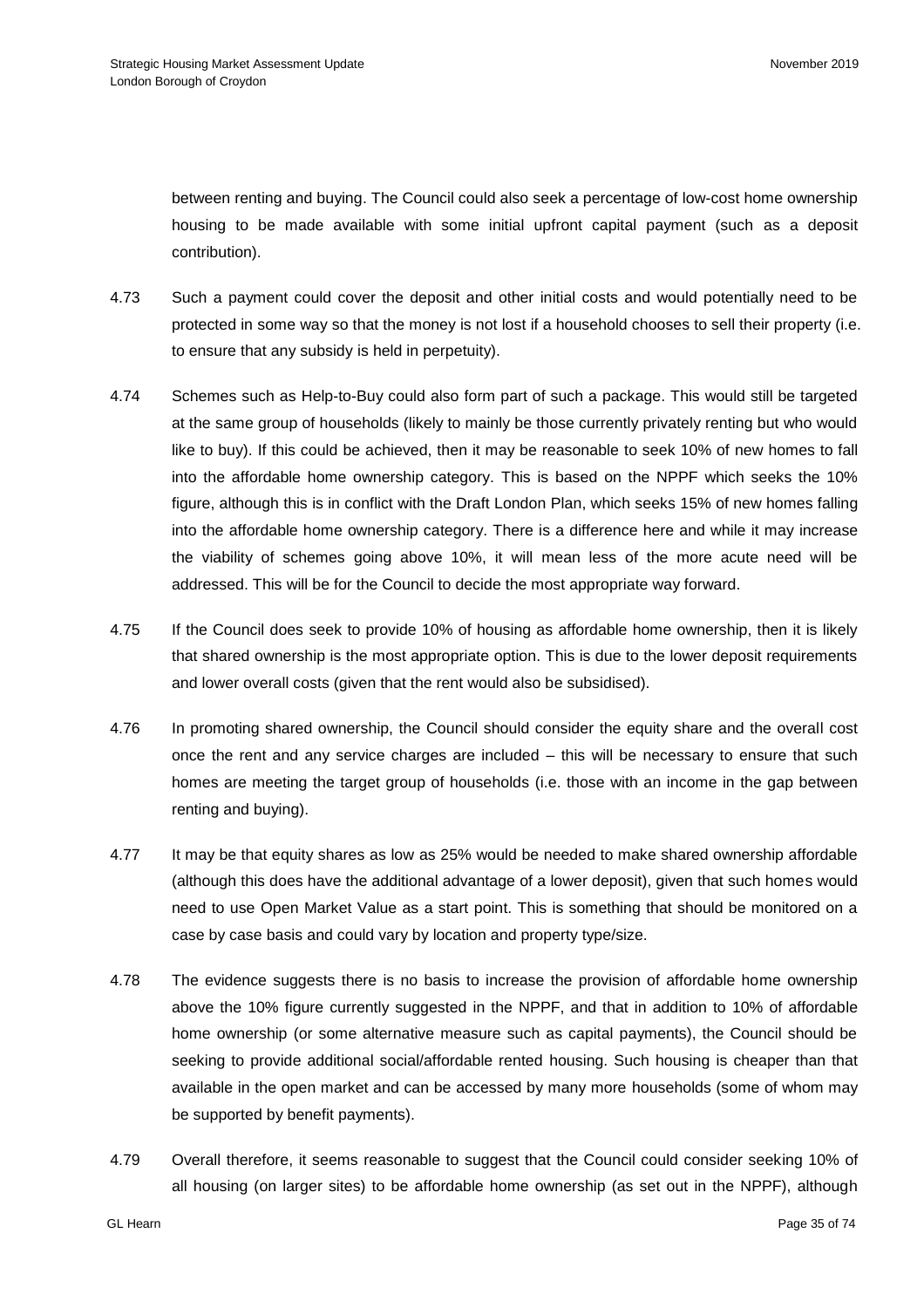consideration will need to be given to the tenure of such housing, levels of discounts and other options (such as relating to deposits).

- 4.80 However, given that the main analysis of affordable need also showed a notably higher level of need (particularly when compared to the bottom end of the low-cost home ownership range), and one involving households who cannot afford anything in the market without subsidy, it is not considered that there is a strong basis to increase the provision of affordable home ownership above the 10% figure. Yet, in saying this, the DLP identifies 15% for the provision of affordable home ownership. Essentially, it is the decision of Council to increase the provision of affordable home ownership.
- 4.81 It should also be noted that the finding of a 'need' for affordable home ownership does not have any impact on the overall need for housing. As is clear from both the NPPF and PPG, the additional group of households in need is simply a case of seeking to move households from one tenure to another (in this case from private renting to owner-occupation); there is therefore no net change in the total number of households, or the number of homes required.

## How Much Should Affordable Home Ownership Homes Cost?

- 4.82 The analysis and discussion above suggest that there are several households likely to fall under the new PPG definition of affordable housing need (i.e. in the gap between renting and buying) but that the potential supply of housing to buy makes it difficult to fully quantify this need. However, given the NPPF, it seems likely that the Council will need to seek 10% of additional homes on larger sites as some form of home ownership.
- 4.83 Forms of housing such as Starter Homes, Shared Ownership and discounted market sale are considered to be appropriate forms of affordable home ownership. Another option is providing support for deposits. It will be important for the Council to ensure that such homes are sold at a price that is genuinely affordable for the intended target group.
- 4.84 On this basis, it is worth discussing what sort of costs affordable home ownership properties should be sold for. The Annex 2 (NPPF) definitions suggest that such housing should be made available at a discount of at least 20% from Open Market Value (OMV).
- 4.85 The problem with having a percentage discount is that it is possible in some locations or types of property that such a discount still means that housing is more expensive than that typically available in the open market.
- 4.86 The preferred approach in this report is to set out a series of affordable purchase costs for different sizes of accommodation. These are based on equivalising the private rent figures into a house price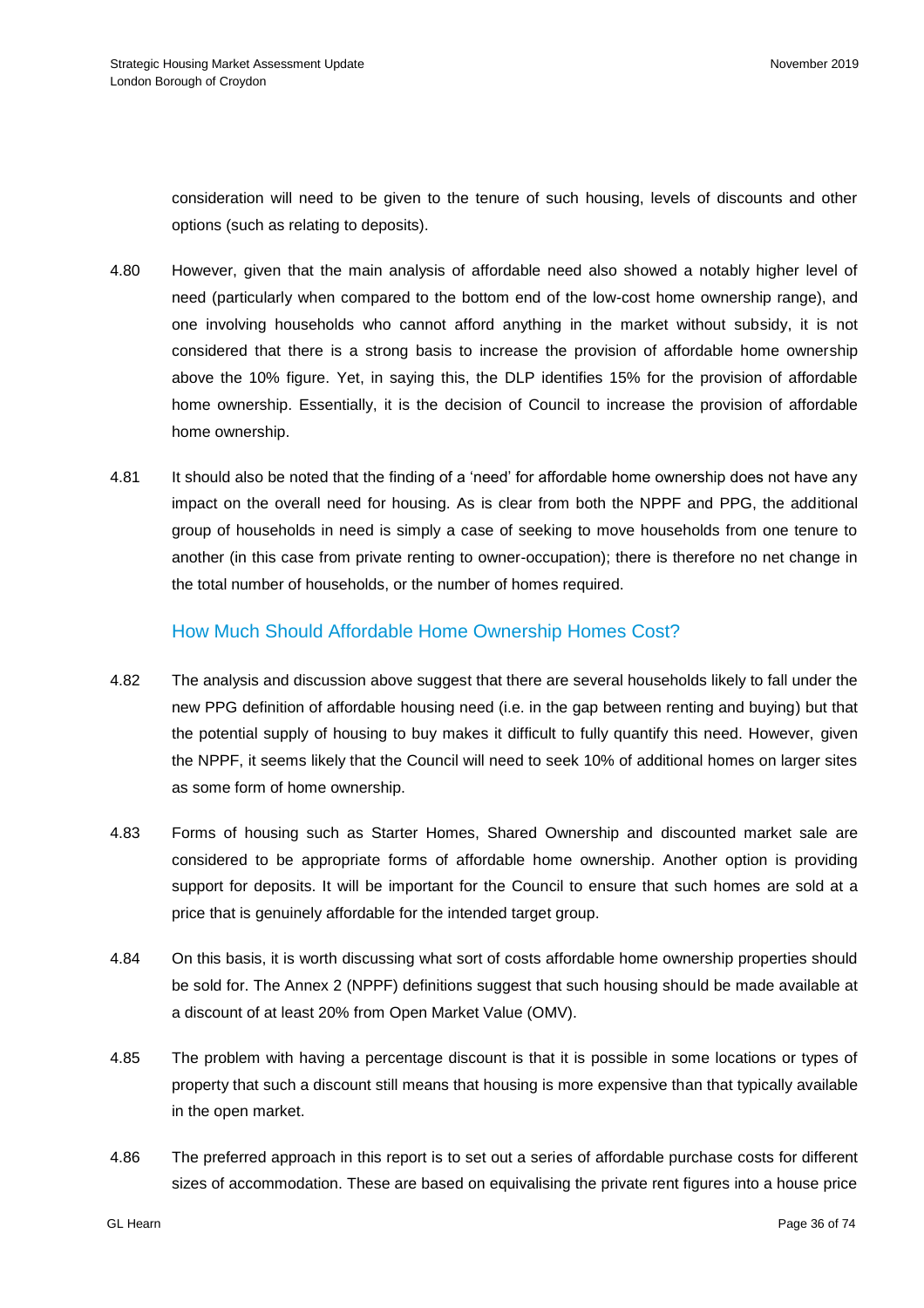so that the sale price will meet the needs of all households in the gap between buying and renting. Setting higher prices would mean that such housing would not be available to many households for whom the Government is seeking to provide an 'affordable' option.

4.87 The table below therefore sets out a suggested purchase price for affordable home ownership in Croydon. As noted, the figures are based on trying to roughly equate a sale price with an equivalent access point to the private rental market.

|  | Table 15: Affordable home ownership prices -2018 base |  |
|--|-------------------------------------------------------|--|
|  |                                                       |  |

|             | 1-bedroom | 2-bedroom | 3-bedroom | 4+-bedroom |
|-------------|-----------|-----------|-----------|------------|
| Lower limit | £153,000  | £198,000  | £234,000  | £297,000   |
| Upper limit | £215,000  | £287,000  | £385,000  | £500,000   |
| $\sim$      | .         |           |           |            |

Source: derived from VOA data and Land Registry data

- 4.88 This shows the lower limit of a 1-bedroom at an 'affordable' price of about £153,000 and rising to an upper limit of £215,000. This increase to £297,000 as a lower limit cost of £297,000 for 4-bedroom and an upper limit of £500,000. These figures can be monitored and updated every six months by reference to VOA data.
- 4.89 If the Council do seek for some additional housing to be in the affordable home ownership sector, it is additionally recommended that they set up a register of people interested in these products (in a similar way to the current Housing Register). This will enable any properties to be 'allocated' to households whose circumstances best meet the property on offer.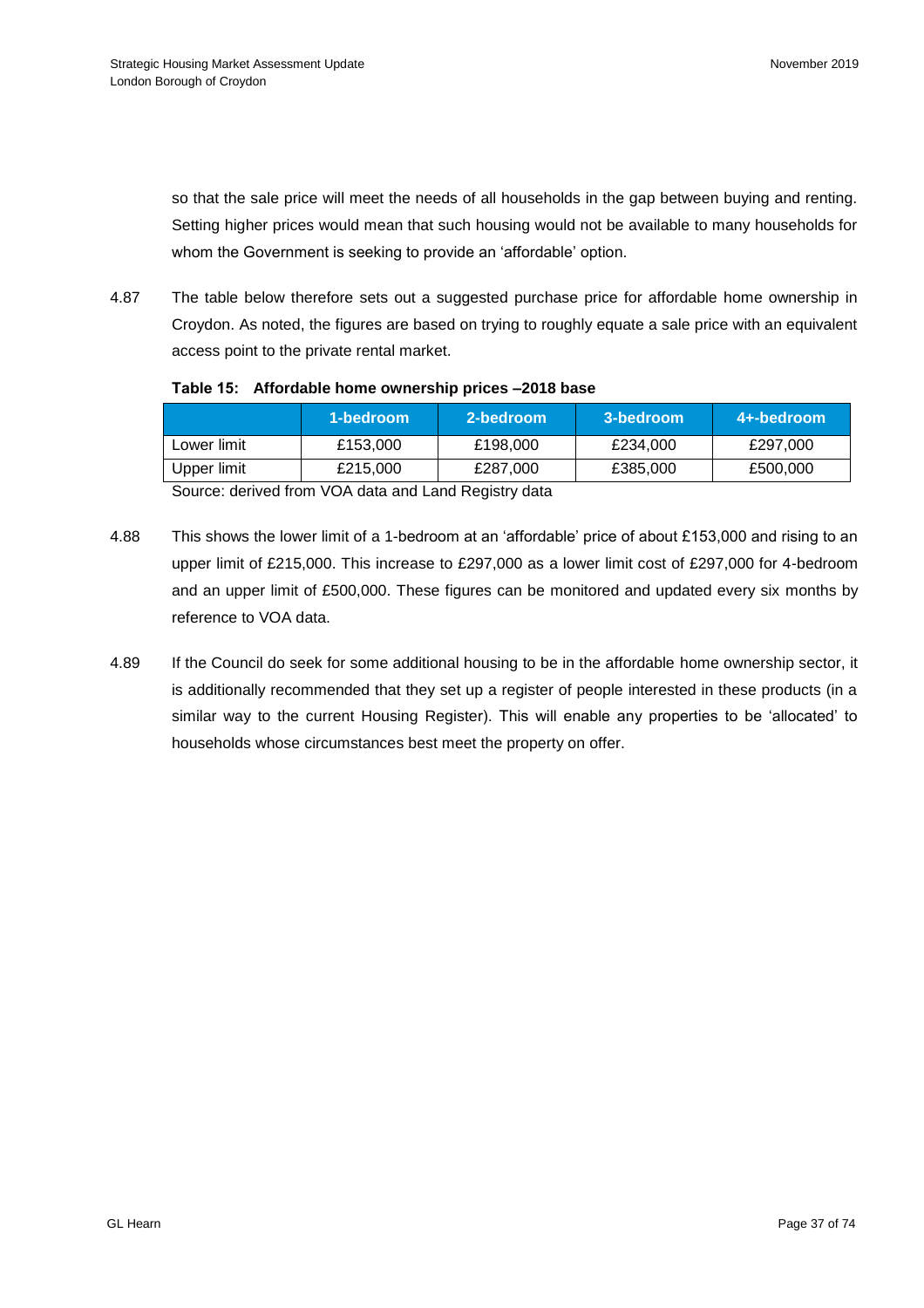## **Affordable Housing Need: Key Messages**

- Analysis has been undertaken to estimate the need for affordable housing in the period to 2036. The analysis is split between a 'traditional' need (which is mainly for social/affordable rented accommodation) and is based on households unable to buy or rent in the market and the 'additional' category of need introduced by the revised NPPF/PPG (which includes housing for those who can afford to rent privately but cannot afford to buy a home). This is dealt with in the following section.
- The analysis has taken account of local housing costs (to both buy and rent) along with estimates of household income. Additionally, consideration is given to household projections and estimates of the supply of social/affordable rented housing through relets.
- Under the Standard Method, the analysis suggests a net need for 2,254 of affordable rented housing per annum to be provided over the period to 2036. This figure is higher than estimated in the previous SHMA, although these are not on a like for like basis. However, the Council is justified in seeking to secure as much additional affordable housing as viably possible.
- Overall, the analysis identifies a notable need for affordable housing, and the provision of new affordable housing continues to be an important and pressing issue in the Borough.
- When looking at the need for affordable home ownership products (i.e. the expanded definition of affordable housing in the NPPF) there are several households likely to be able to afford to rent privately but who cannot afford to buy a suitable home. However, there is also a potential supply of homes within the existing stock that can contribute to this need.
- It is therefore difficult to robustly identify an overall need for affordable home ownership products. Under Scenario 1, the Standard Method, our analysis suggests that the gross need is 1,453.
- If the Council does seek to provide 10% of housing as affordable home ownership, then it is suggested that shared ownership is the most appropriate option. Where other forms of affordable home ownership are provided (e.g. Starter Homes or discounted market), it is recommended that the Council considers setting prices at a level which (in income terms) are equivalent to the levels needed to access private rented housing. These are set our below.

|             | 1-bedroom | 2-bedroom | 3-bedroom | 4+-bedroom |
|-------------|-----------|-----------|-----------|------------|
| Lower limit | £153,000  | £198,000  | £234.000  | £297,000   |
| Upper limit | £215,000  | £287,000  | £385,000  | £500.000   |

- This would ensure that households targeted by the new definition potentially afford housing this might mean greater than 20% discounts from Open Market Value for some types/sizes of homes in some locations.
- Overall, the evidence does not show any strong basis to increase the provision of affordable home ownership above the 10% figure currently suggested in the NPPF.
- It does, however, need to be stressed that this report does not provide an affordable housing target; the amount of affordable housing delivered will be limited to the amount that can viably be provided.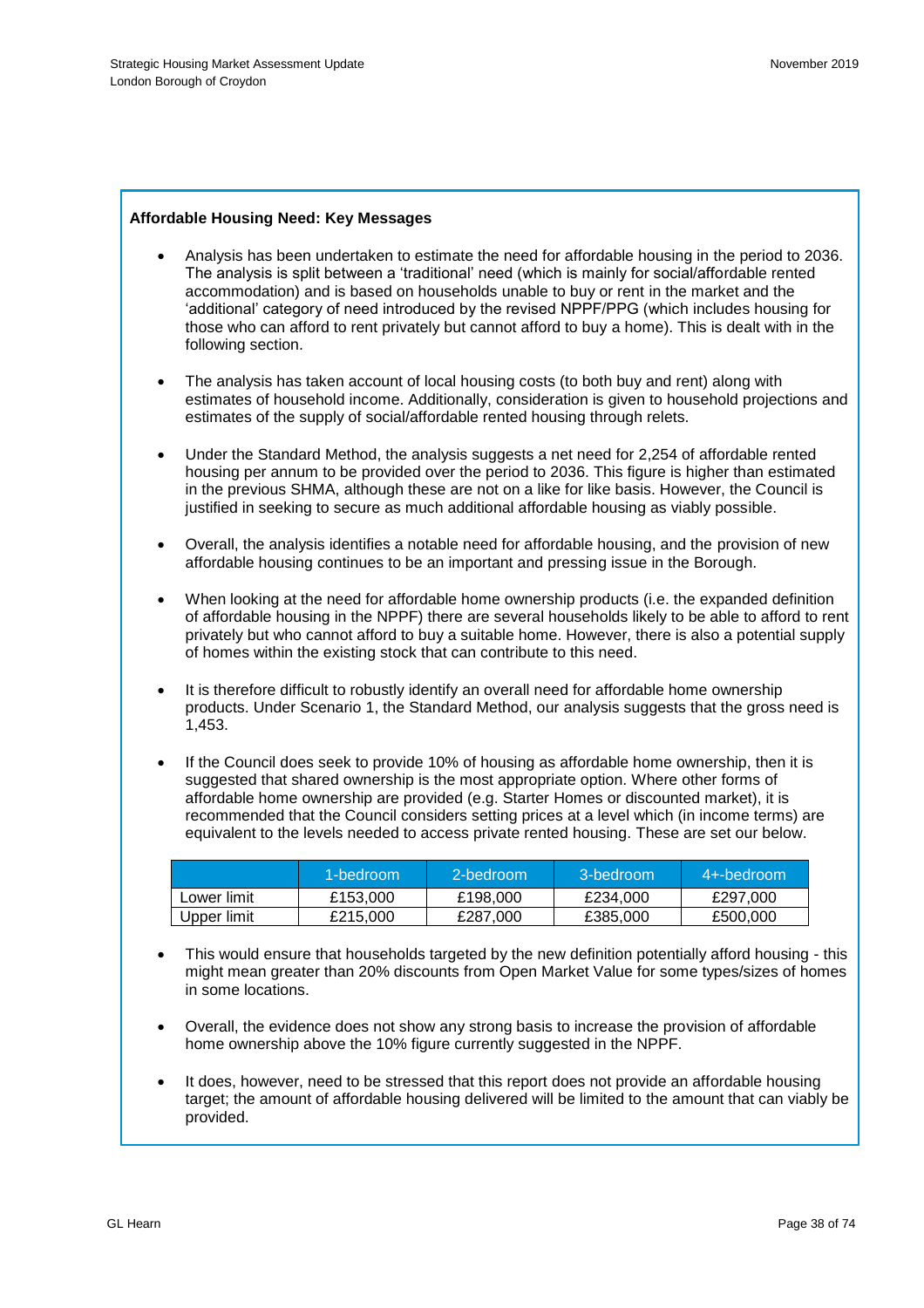# **5 HOUSING MIX**

## **Introduction**

- 5.1 There are a range of factors which influence housing demand. These factors play out at different spatial scales and influence both the level of housing demand (in terms of aggregate household growth) and the nature of demand for different types, tenures, and sizes of homes. It is important to understand that the housing market is influenced by macro-economic factors, as well as the housing market conditions at a regional and local level.
- 5.2 This section assesses the need for different sizes of homes in the future, modelling the implications of demographic drivers on need/demand for different sizes of homes in different tenures. The assessment is intended to provide an understanding of the implications of demographic dynamics on need and demand for different sizes of homes.
- 5.3 The analysis in this section seeks to use the information available about the size and structure of the population and household structures in Croydon. This informs the consideration of what impact this may have on the sizes of housing required in the future.
- 5.4 The figure below describes the broad methodology employed in the housing market model which is used to consider the need for different sizes of market and affordable homes. Data is drawn from a range of sources including the 2011 Census and demographic projections.



**Figure 7: Stages in the Housing Market Model**

5.5 It should be noted that the current stock of housing (by size) can have a notable impact on the outputs of the modelling. The table below shows a comparison of the size profile of accommodation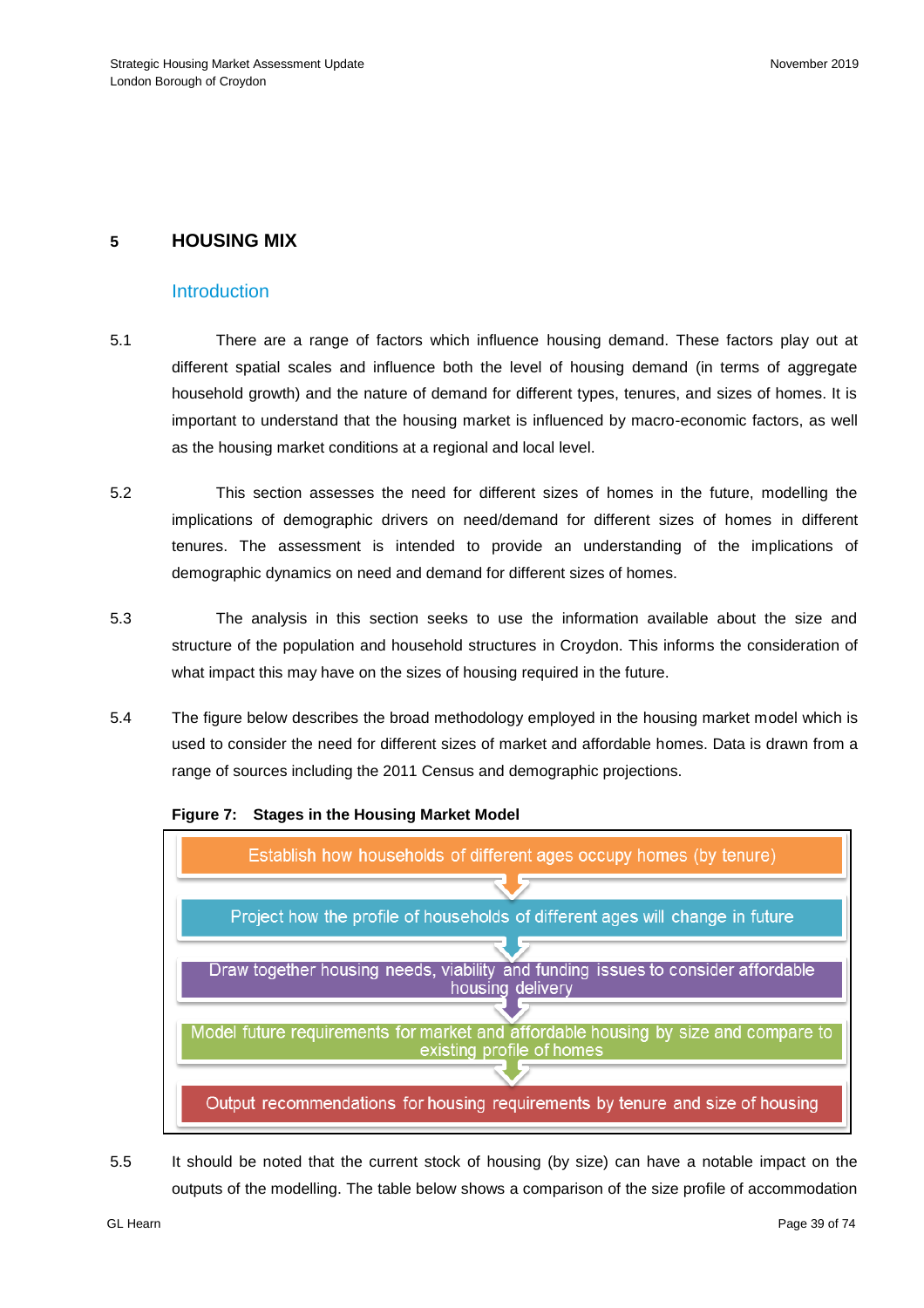in Croydon, London and England in three broad tenure groups as of 2011. Although it should be noted that Croydon has seen a high amount of smaller flatted stock being delivered though permitted development.

- 5.6 For point of reference, the methodology used in the London SHMA uses 2016 based household projections divided into eight household types, but a more detailed classification of 17 household types was created in the SHMA for the housing requirements analysis.
- 5.7 This classification was derived by applying each detailed type's share of the total in its 'parent' category from the 2013 round of GLA demographic projection to each of the eight parent categories in the 2016-based projections.
- 5.8 As the table shows Croydon has a relatively high supply of 3-bedroom houses in the London context given the nature of the local authority area hosting larger homes on the edge of the city core. The net annualised requirement for new homes in London (2016-2041) identified in the London SHMA found 14% of total new dwellings to be 3-bedrooms.

|                |             | Croydon | London | England |
|----------------|-------------|---------|--------|---------|
|                | 1-bedroom   | 17%     | 22%    | 12%     |
|                | 2-bedrooms  | 29%     | 32%    | 28%     |
| Overall        | 3-bedrooms  | 37%     | 31%    | 41%     |
|                | 4+-bedrooms | 17%     | 15%    | 19%     |
|                | Total       | 100%    | 100%   | 100%    |
|                | 1-bedroom   | 7%      | 4%     | 10%     |
|                | 2-bedrooms  | 24%     | 23%    | 27%     |
| Owner-occupied | 3-bedrooms  | 45%     | 48%    | 41%     |
|                | 4+-bedrooms | 24%     | 25%    | 23%     |
|                | Total       | 100%    | 100%   | 100%    |
|                | 1-bedroom   | 29%     | 31%    | 35%     |
|                | 2-bedrooms  | 36%     | 34%    | 36%     |
| Social rented  | 3-bedrooms  | 30%     | 31%    | 24%     |
|                | 4+-bedrooms | 5%      | 4%     | 5%      |
|                | Total       | 100%    | 100%   | 100%    |
|                | 1-bedroom   | 33%     | 23%    | 33%     |
|                | 2-bedrooms  | 39%     | 39%    | 37%     |
| Private rented | 3-bedrooms  | 21%     | 28%    | 20%     |
|                | 4+-bedrooms | 7%      | 10%    | 10%     |
|                | Total       | 100%    | 100%   | 100%    |

### **Table 16: Number of bedrooms by tenure and a range of areas**

Source: Census 2011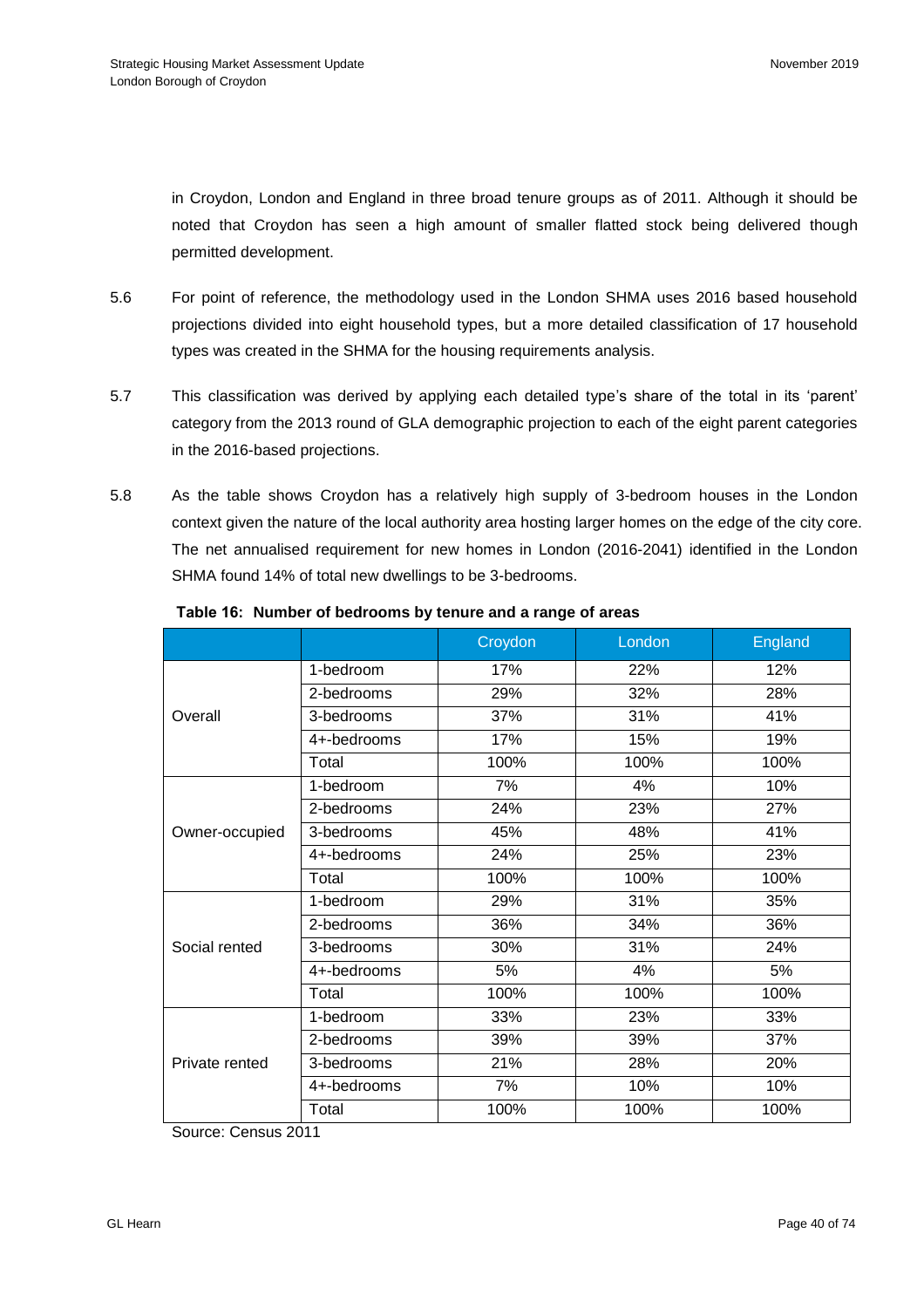- 5.9 The table above also identifies that the profile of housing in Croydon to that seen in London and England. The private rented sector has a significantly higher proportion of 1-bedroom dwellings at 33% compared to London (23%), however on par with the national proportion (33%).
- 5.10 Croydon also has a higher proportion (7%) of 1-bedroom dwellings in the owner-occupier sector compared to London (4%), however the proportion of larger dwellings is lower than London.
- 5.11 Croydon has relatively few 1-bedroom dwellings in the social rented sector, yet slightly higher proportion of 2-bedroom social rented dwellings (36%) compared to London (34%) and more aligned with the national trend.

## Understanding how Households Occupy Homes

- 5.12 Whilst the demographic projections provide a good indication of how the population and household structure will develop, it is not a simple task to convert the net increase in the number of households into a suggested profile for additional housing to be provided.
- 5.13 The main reason for this is that in the market sector households can buy or rent any size of property (subject to what they can afford) and therefore knowledge of the profile of households in an area does not directly transfer into the sizes of property to be provided.
- 5.14 The size of housing which households occupy relates more to their wealth and age than the number of people which they contain. For example, there is no reason why a single person cannot buy (or choose to live in) a four-bedroom home if they can afford it and hence projecting an increase in single person households does not automatically translate into a need for smaller units.
- 5.15 This issue is less relevant in the affordable sector (particularly since the introduction of the social sector size criteria) although there will still be some level of under-occupation moving forward regarding older persons and working households who may be able to under-occupy housing.
- 5.16 The approach used is to interrogate information derived in the projections about the number of household reference persons (HRPs) in each age group and apply this to the profile of housing within these groups. The data for this analysis has been formed from a commissioned table by ONS (Table CT0621 which provides relevant data for all local authorities in England and Wales from the 2011 Census).
- 5.17 The figure below shows an estimate of how the average number of bedrooms varies by different ages of HRP and broad tenure group. In the owner-occupied sector, the average size of accommodation rises over time to typically reach a peak around the age of 55-59. After this peak, the average dwelling size decreases as some households downsize as they get older.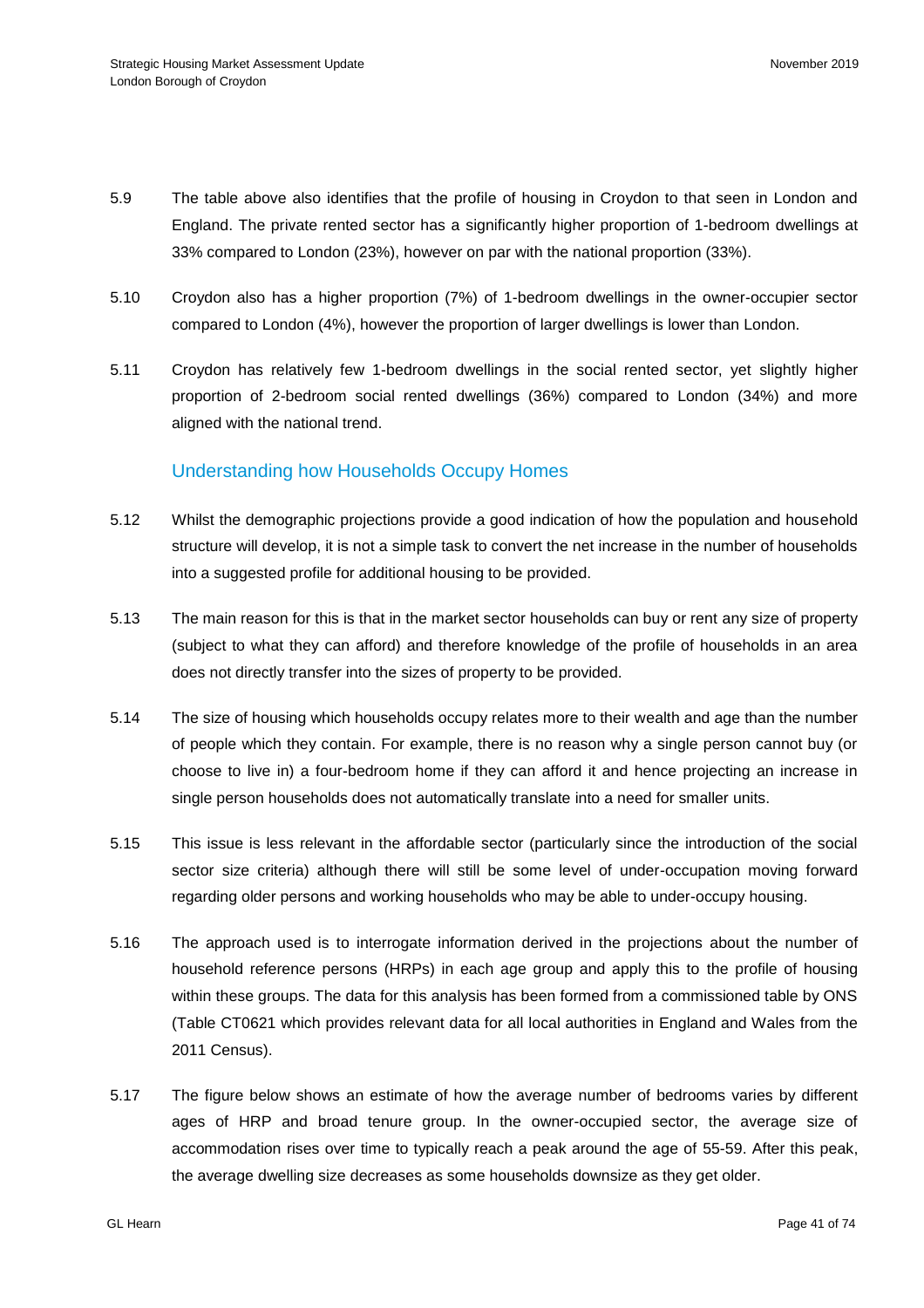5.18 The social and private rented sector sees a different pattern, peaking in earlier ages at 40-44 for the social rented sector and 45-49 for the private rented sector. Notably, the average number of bedrooms in the private and social rented sectors are smaller compared to the owner-occupier sector.



**Figure 8: Average Bedrooms by Age and Tenure in Croydon**

- 5.19 These outputs have been segmented into three broad categories including market housing, owneroccupier, private rented and affordable (rented) housing.
- 5.20 Market housing follows the occupancy profiles in the owner-occupied sector, affordable home ownership is taken to follow the occupancy profile in the private rented sector (this is seen as reasonable as the Government's desired growth in home ownership looks to be largely driven by a wish to see households move out of private renting) and affordable (rented) housing is taken to follow the occupancy profile in the social rented sector. The affordable sector in the analysis to follow includes affordable rented housing.
- 5.21 These are applied to the following projected change in age groups, with most of the absolute growth in households headed by someone in the older age groups (aged 65 and over). Although those in the younger age categories are expected to see the stronger percentage growth. The tables below present the projected change in households by age of household reference person under each scenario.
- 5.22 Under Scenario 1, the Standard Method, households are forecast to increase by approximately 28% over the period. The greatest proportional growth is forecast to occur in the 70-74 age group

Source: 2011 Census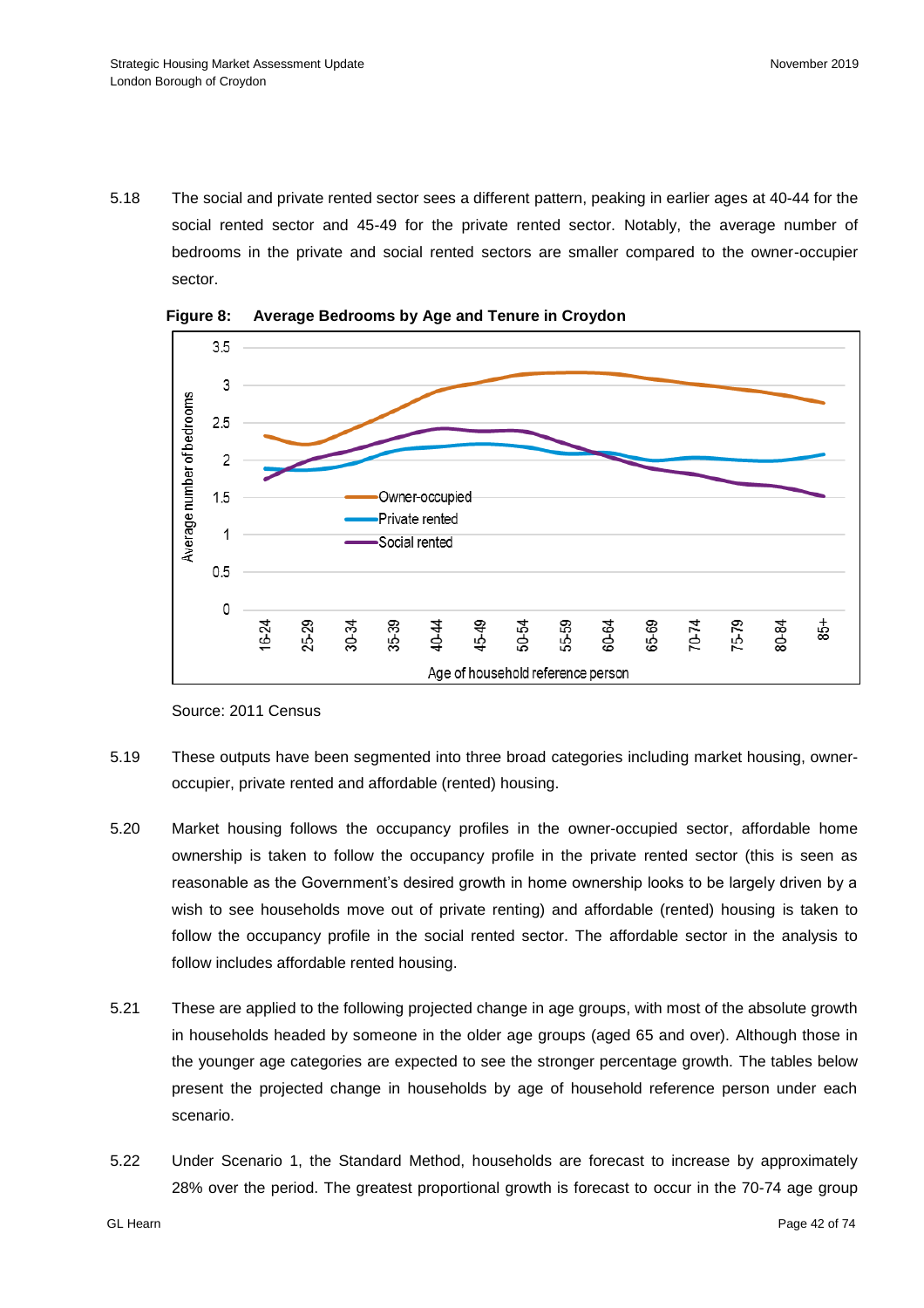where growth in this household will increase by 7,183 (approximately 93%). The older age group growth will almost entirely to be due to households in Croydon ageing as migration from these older age groups tends to be quite low.

|           | <b>Households</b> | <b>Households</b> | <b>Change in</b> | % change |
|-----------|-------------------|-------------------|------------------|----------|
|           | 2016              | 2036              | households       |          |
| 16-24     | 5,287             | 6,144             | 856              | 16.2%    |
| $25 - 29$ | 9,552             | 9,975             | 423              | 4.4%     |
| 30-34     | 14,595            | 14,533            | $-62$            | $-0.4%$  |
| $35 - 39$ | 16,639            | 17,414            | 774              | 4.7%     |
| $40 - 44$ | 16,431            | 19,224            | 2,793            | 17.0%    |
| 45-49     | 16,358            | 19,750            | 3,392            | 20.7%    |
| 50-54     | 17,641            | 19,745            | 2,104            | 11.9%    |
| 55-59     | 14,310            | 18,982            | 4,673            | 32.7%    |
| 60-64     | 11,246            | 16,283            | 5,037            | 44.8%    |
| 65-69     | 10,071            | 15,529            | 5,458            | 54.2%    |
| 70-74     | 7,684             | 14,868            | 7,183            | 93.5%    |
| 75-79     | 6,416             | 10,908            | 4,492            | 70.0%    |
| 80-84     | 5,468             | 8,310             | 2,841            | 52.0%    |
| 85 & over | 4,825             | 8,745             | 3,920            | 81.2%    |
| Total     | 156,524           | 200,410           | 43,886           | 28.0%    |

## **Table 17: Projected change in households by age of household reference person – Scenario 1: Standard Method**

Source: Demographic projections

5.23 Under Scenario 2, the Croydon Local Plan, households are forecast to increase by approximately 21% over the period. The greatest proportional growth is forecast to occur in the 70-74 age group where growth in this household will increase by 6,787 (approximately 88%).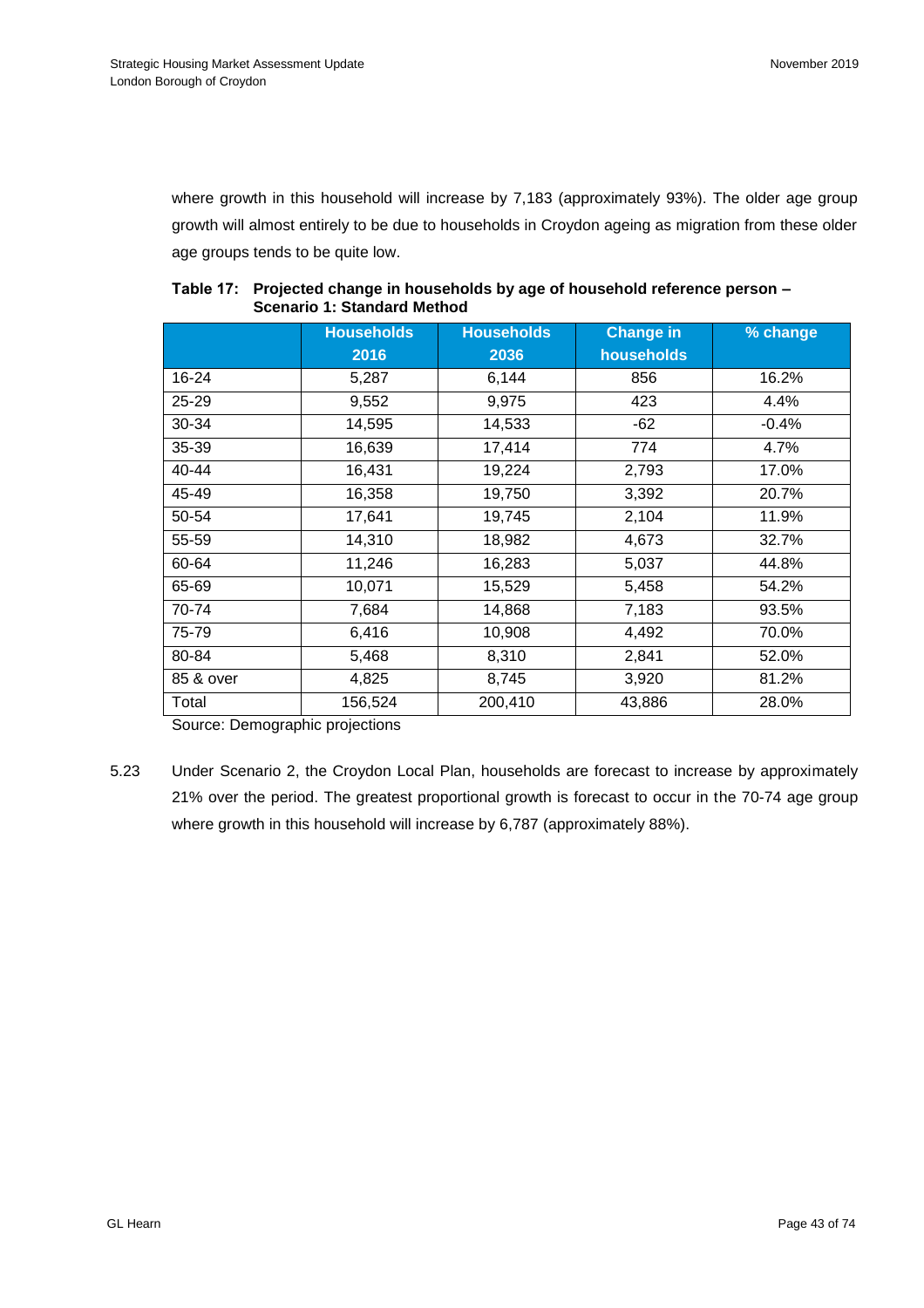|           | <b>Households</b> | <b>Households</b> | <b>Change in</b> | % change |
|-----------|-------------------|-------------------|------------------|----------|
|           | 2016              | 2036              | households       |          |
| 16-24     | 5,287             | 5,739             | 451              | 8.5%     |
| $25 - 29$ | 9,552             | 9,208             | $-344$           | $-3.6%$  |
| 30-34     | 14,595            | 13,200            | $-1,394$         | $-9.6%$  |
| 35-39     | 16,639            | 15,797            | $-842$           | $-5.1%$  |
| 40-44     | 16,431            | 17,614            | 1,183            | 7.2%     |
| 45-49     | 16,358            | 18,402            | 2,045            | 12.5%    |
| 50-54     | 17,641            | 18,728            | 1,088            | 6.2%     |
| 55-59     | 14,310            | 18,226            | 3,916            | 27.4%    |
| 60-64     | 11,246            | 15,731            | 4,485            | 39.9%    |
| 65-69     | 10,071            | 15,052            | 4,981            | 49.5%    |
| 70-74     | 7,684             | 14,471            | 6,787            | 88.3%    |
| 75-79     | 6,416             | 10,659            | 4,243            | 66.1%    |
| 80-84     | 5,468             | 8,151             | 2,682            | 49.1%    |
| 85 & over | 4,825             | 8,569             | 3,744            | 77.6%    |
| Total     | 156,524           | 189,550           | 33,026           | 21.1%    |

| Table 18: Projected change in households by age of household reference person - |
|---------------------------------------------------------------------------------|
| Scenario 2: Croydon Local Plan                                                  |

Source: Demographic projections

5.24 Under Scenario 3, the Draft London Plan, households are forecast to increase by approximately 35% over the period. The greatest proportional growth is forecast to occur in the 70-74 age group where growth in this household will increase by 7,573 (approximately 99%).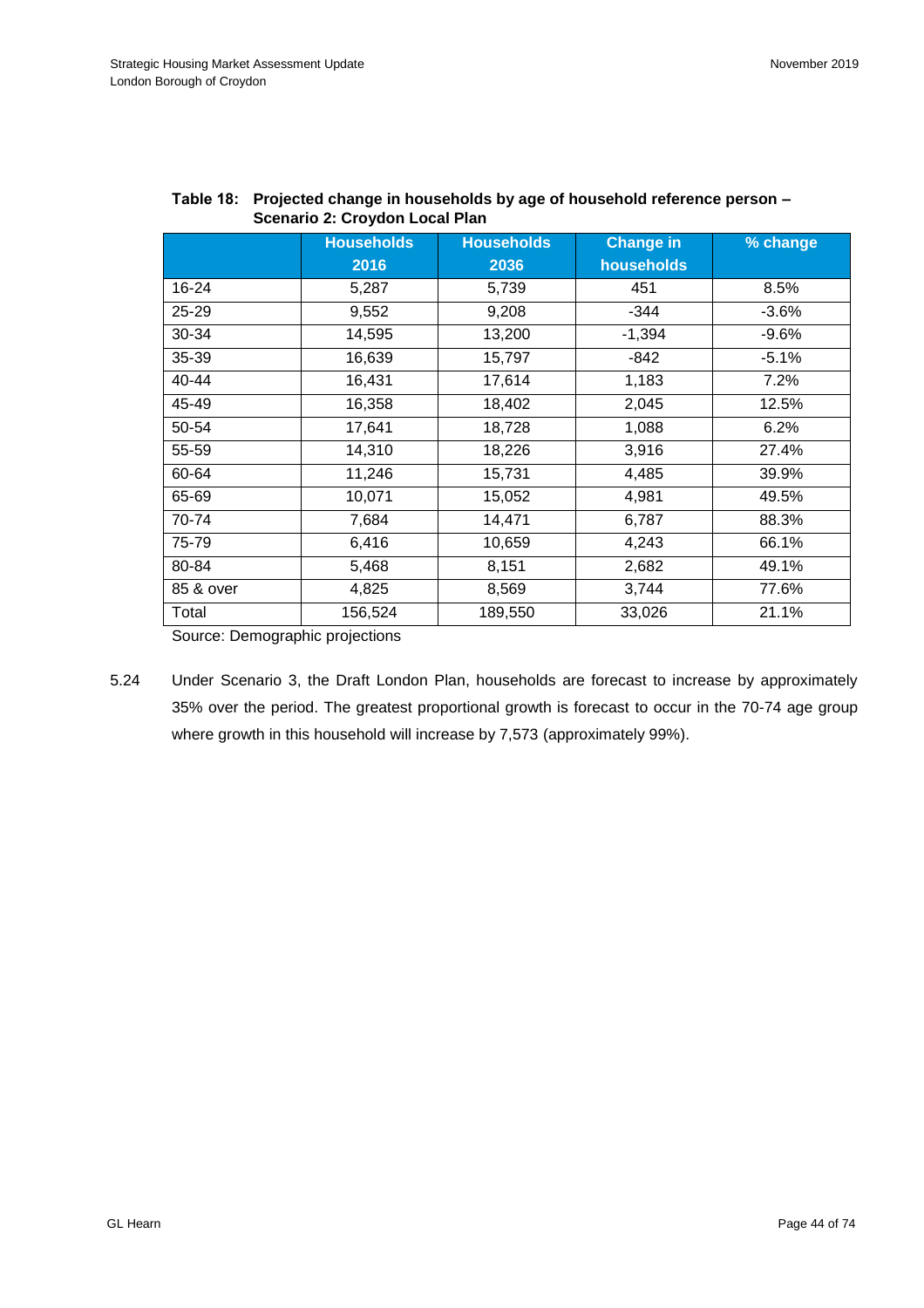|           | <b>Households</b> | <b>Households</b> | <b>Change in</b> | % change |
|-----------|-------------------|-------------------|------------------|----------|
|           | 2016              | 2036              | households       |          |
| 16-24     | 5,287             | 6,542             | 1,255            | 23.7%    |
| 25-29     | 9,552             | 10,730            | 1,177            | 12.3%    |
| 30-34     | 14,595            | 15,843            | 1,248            | 8.6%     |
| 35-39     | 16,639            | 19,003            | 2,364            | 14.2%    |
| 40-44     | 16,431            | 20,807            | 4,376            | 26.6%    |
| 45-49     | 16,358            | 21,075            | 4,717            | 28.8%    |
| 50-54     | 17,641            | 20,744            | 3,104            | 17.6%    |
| 55-59     | 14,310            | 19,726            | 5,416            | 37.8%    |
| 60-64     | 11,246            | 16,825            | 5,579            | 49.6%    |
| 65-69     | 10,071            | 15,999            | 5,927            | 58.9%    |
| 70-74     | 7,684             | 15,257            | 7,573            | 98.6%    |
| 75-79     | 6,416             | 11,153            | 4,737            | 73.8%    |
| 80-84     | 5,468             | 8,466             | 2,998            | 54.8%    |
| 85 & over | 4,825             | 8,918             | 4,093            | 84.8%    |
| Total     | 156,524           | 211,089           | 54,565           | 34.9%    |

| Table 19: Projected change in households by age of household reference person - |
|---------------------------------------------------------------------------------|
| <b>Scenario 3: Draft London Plan</b>                                            |

Source: Demographic projections

- 5.25 The analysis below also looks at projected changes to households by household type for each scenario.
- 5.26 The analysis for Scenario 1 is based on Stage 1 of the Standard Method household representative rates in the 2014-based household projections (with or without a part-return to trend HRR analysis). Stage 1 figures are used as these are the main figures driving the projections. The projections do also contain Stage 2 figures which provide an indication of household types.
- 5.27 The Scenario 1 analysis therefore looks at applying the Stage 2 figures to projections developed. As Stage 1 and 2 projections are to some extent independent from each other it will be noted that projected household growth does differ slightly (albeit by a modest amount).
- 5.28 We have examined growth in a range of household typologies with three categories for dependent children depending on the number of children. The findings give an indication of the number of family households as required by NPPF. Unfortunately, the CLG projections no longer look at projecting lone parent households separately from couples.
- 5.29 The table below shows the change in households under Scenario 1, the data shows relatively strong growth across all households, except for couple (aged under 65) households which is forecast to decline by -17%. Yet, couples (aged 65 years and over) households are forecast to increase by approximately 80%. This is linked to life expectancy improvements.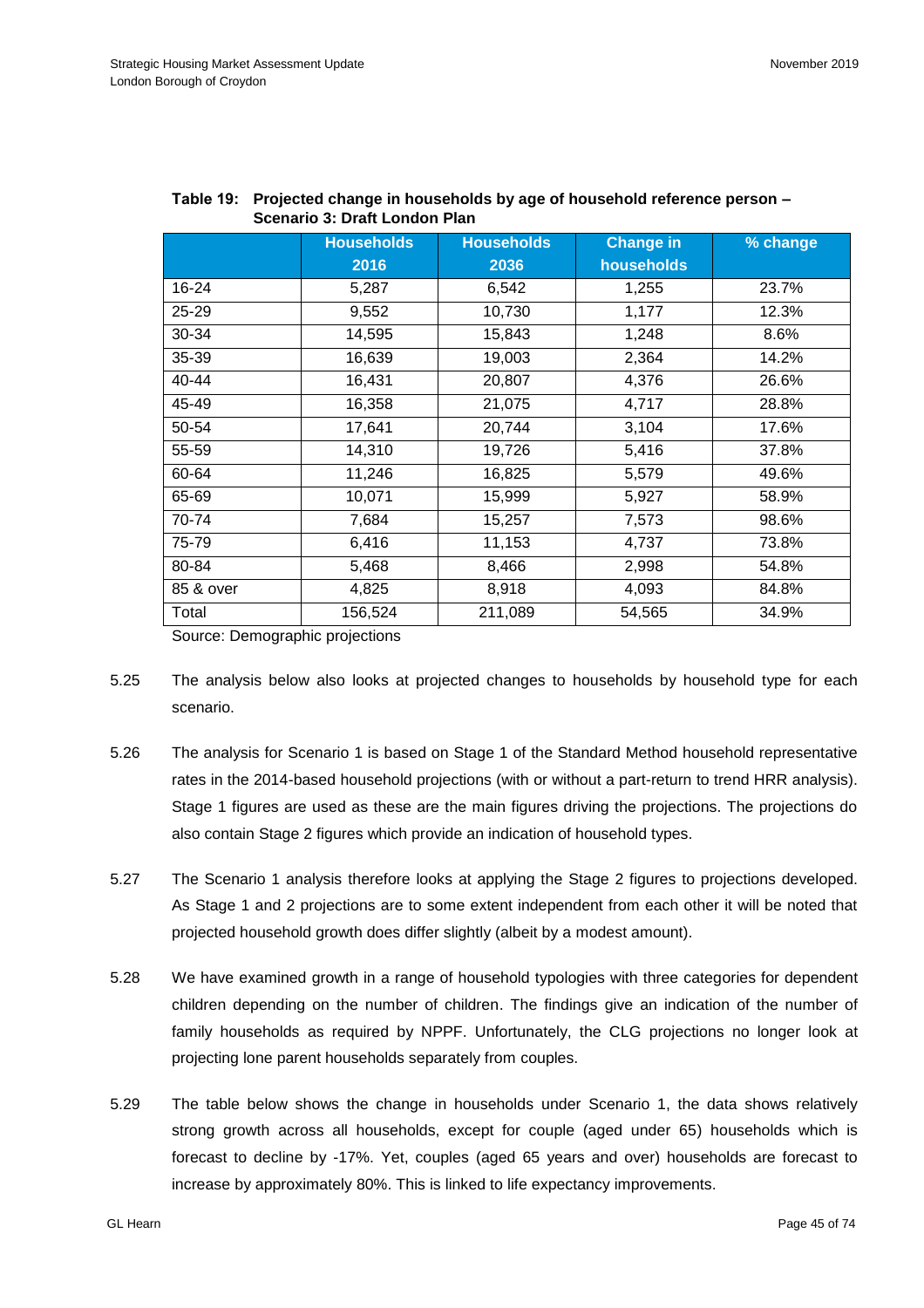| 2016    | 2036    | Change   | % change |
|---------|---------|----------|----------|
| 16,158  | 24,283  | 8,125    | 50.3%    |
| 29,242  | 30,936  | 1,694    | 5.8%     |
| 11,274  | 20,249  | 8,975    | 79.6%    |
| 16,096  | 13,338  | $-2,759$ | $-17.1%$ |
|         |         |          |          |
| 14,068  | 22,692  | 8,624    | 61.3%    |
| 26,240  | 32,387  | 6,147    | 23.4%    |
| 18,602  | 19,531  | 929      | 5.0%     |
| 9,343   | 10,602  | 1,259    | 13.5%    |
| 15,501  | 26,393  | 10,892   | 70.3%    |
| 156,524 | 200,410 | 43,886   | 28.0%    |
| 54,185  | 62,520  | 8,335    | 15.4%    |
|         |         |          |          |

## **Table 20: Change in household types in Croydon 2016-36 – Scenario 1: Standard Method**

Source: Demographic projections

- 5.30 Total households with dependent children are forecast to increase by approximately 15% over the period. Other households are forecast to experience the greatest proportional growth increasing by approximately 70% over the period. This will primarily be attributed to the growth of HMO, suggesting there will be growing demand in the market sector for slightly smaller profile of housing.
- 5.31 Under Scenario 2, the Croydon Local Plan, total households are forecast to increase by 7% over the period. There is relatively good growth across all household types, however one-person households (aged under 65), couple households (aged under 65) and households with two dependent children are forecast to decline.
- 5.32 The trend continues for the growth of older persons households with couple households (aged 65 and over) to experience the greatest proportional growth (approximately 75%) over the period. Linked to this is the growth of a couple and one or more other adults: No dependent children households which are forecast to increase by approximately 55% over the period.
- 5.33 Total households with dependent children are forecast to grow only slightly over the period, increasing by 7%. Other households are forecast to increase also increase under this scenario, growing by approximately 62% to 2036. Again, this will likely include a rise of HMO and all student households.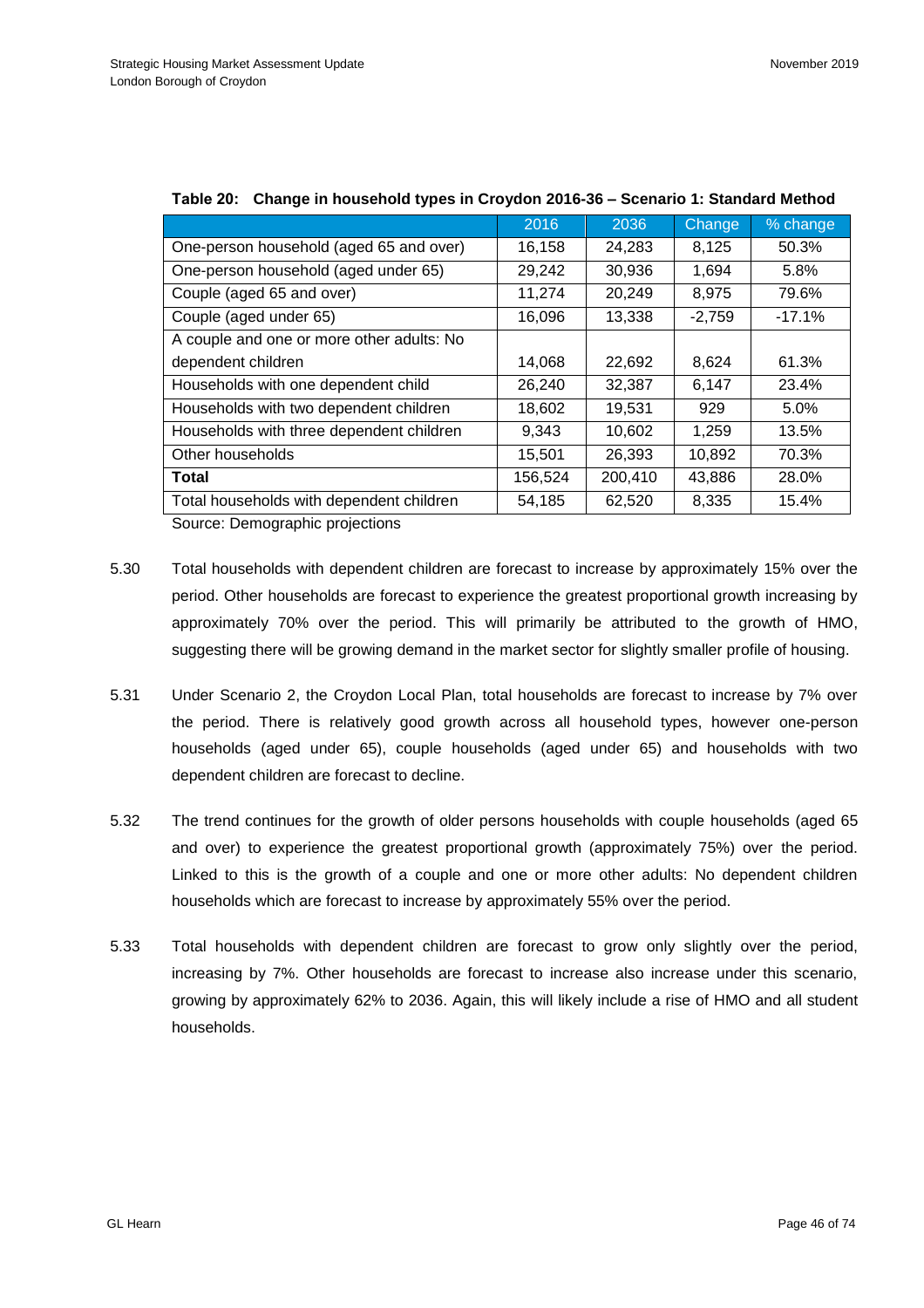| 2016    | 2036    | Change   | % change |
|---------|---------|----------|----------|
| 16,158  | 23,605  | 7,447    | 46.1%    |
| 29,242  | 28,973  | $-269$   | $-0.9%$  |
| 11,274  | 19,721  | 8,446    | 74.9%    |
| 16,096  | 12,440  | $-3,656$ | $-22.7%$ |
|         |         |          |          |
| 14,068  | 21,750  | 7,682    | 54.6%    |
| 26,240  | 30,097  | 3,858    | 14.7%    |
| 18,602  | 18,111  | -491     | $-2.6%$  |
| 9,343   | 9,791   | 448      | 4.8%     |
| 15,501  | 25,061  | 9,561    | 61.7%    |
| 156,524 | 189,550 | 33,026   | 21.1%    |
| 54,185  | 57,999  | 3,815    | 7.0%     |
|         |         |          |          |

|  |  | Table 21: Change in household types in Croydon 2016-36 – Scenario 2: Local Plan |
|--|--|---------------------------------------------------------------------------------|
|--|--|---------------------------------------------------------------------------------|

Source: Demographic projections

5.34 Scenario 3, the Draft London Plan, shows trends are similar to the other scenarios with substantial increase in older person's households (couples aged 65 and over) the rise of other households. One-person households are forecast to grow substantially over the period.

|  |  | Table 22: Change in household types in Croydon 2016-36 - Scenario 3: Draft London Plan |
|--|--|----------------------------------------------------------------------------------------|
|--|--|----------------------------------------------------------------------------------------|

|                                           | 2016    | 2036    | Change   | % change |
|-------------------------------------------|---------|---------|----------|----------|
| One-person household (aged 65 and over)   | 16,158  | 24.946  | 8,788    | 54.4%    |
| One-person household (aged under 65)      | 29,242  | 32,868  | 3,626    | 12.4%    |
| Couple (aged 65 and over)                 | 11,274  | 20,765  | 9,491    | 84.2%    |
| Couple (aged under 65)                    | 16,096  | 14,221  | $-1,876$ | $-11.7%$ |
| A couple and one or more other adults: No |         |         |          |          |
| dependent children                        | 14,068  | 23,617  | 9,549    | 67.9%    |
| Households with one dependent child       | 26,240  | 34,641  | 8,401    | 32.0%    |
| Households with two dependent children    | 18,602  | 20,929  | 2,327    | 12.5%    |
| Households with three dependent children  | 9,343   | 11,401  | 2,057    | 22.0%    |
| Other households                          | 15,501  | 27,701  | 12,201   | 78.7%    |
| <b>Total</b>                              | 156,524 | 211,089 | 54,565   | 34.9%    |
| Total households with dependent children  | 54,185  | 66,971  | 12,786   | 23.6%    |

Source: Demographic projections

## Mix of housing

5.35 This is linked to the housing need identified under each scenario. It should be noted that these projections will not necessarily be translated into policy but have been used to indicate the likely need for different sizes of homes moving forward.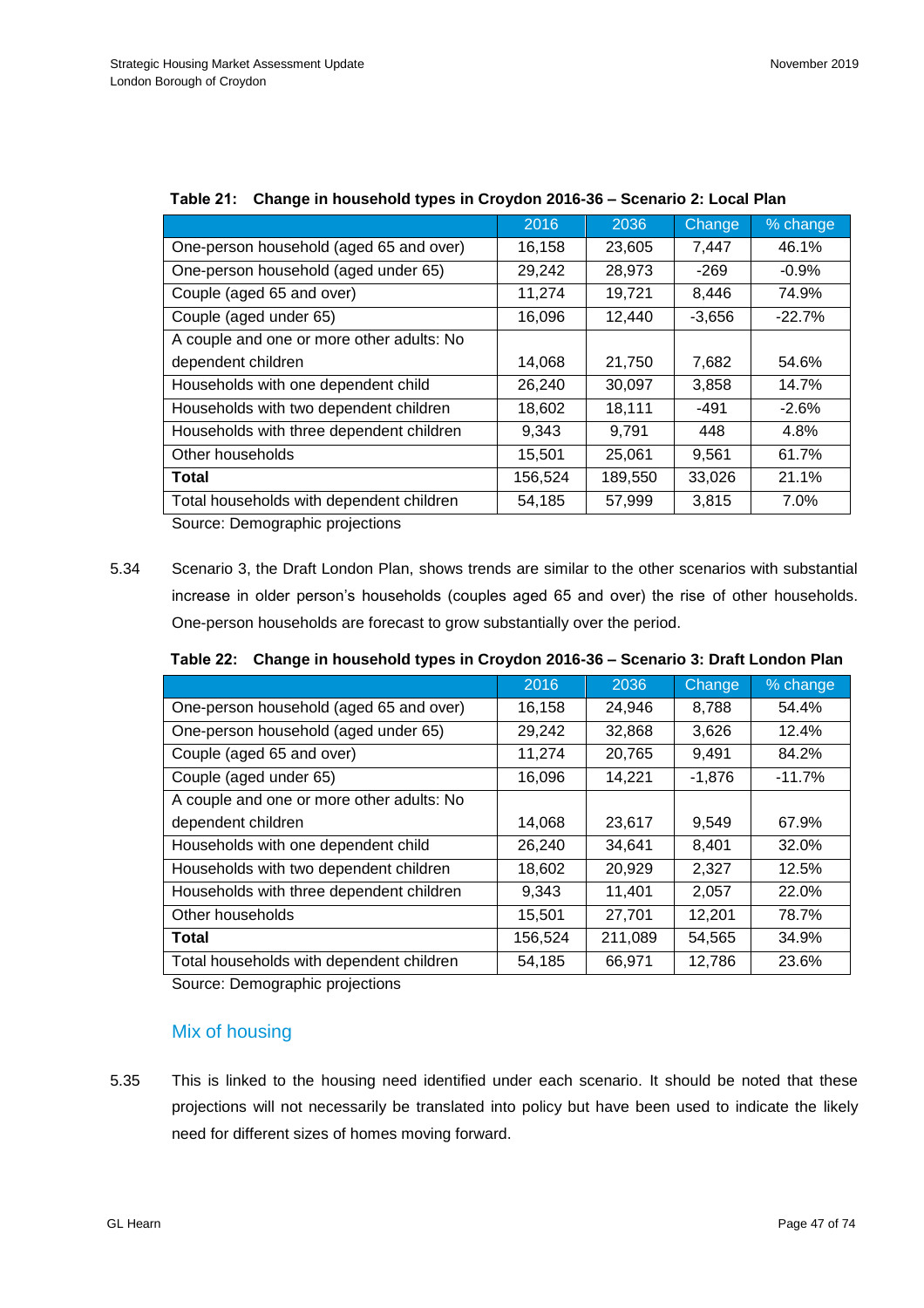- 5.36 It is necessary on this basis to make some judgement for modelling purposes on what proportion of net completions might be of market and affordable housing. To confirm, for **modelling purposes only**, it has been assumed that the following proportions of different tenures will be provided moving forward:
	- 60% market
	- 10% affordable home ownership
	- 30% social/affordable rented
- 5.37 It should be stressed that these figures are not policy targets. Policy targets for affordable housing on new development schemes in some cases are above this, but not all sites deliver policycompliant affordable housing provision, whilst some delivery is on sites below affordable housing policy thresholds.
- 5.38 Equally, some housing development is brought forward by Registered Providers and local authorities and may deliver higher proportions of affordable housing than in current policy. The figures used are not a policy position and have been applied simply for the purposes of providing outputs from the modelling process.
- 5.39 There are a range of factors which can influence demand for market housing in different locations. The focus of this analysis is on considering long-term needs, where changing demographics are expected to be a key influence. It uses a demographic-driven approach to quantify demand for different sizes of properties over the residual 16-year period to 2035.

## Key Findings and Recommended Mix

- 5.40 The tables below provide the output of the modelling by size of home by tenure under each scenario in both the market and affordable sectors under the modelling exercise. This is broadly based on historic occupancy profiles and is not a recommended policy mix.
- 5.41 When concluding on the most appropriate mix of housing for the Borough this should be used as a starting point but should be brought together with other information as well as contextual information and potentially even political ambition. For example, if affordability worsens and more people may be forced to buy smaller homes. Smaller homes may also become more commonplace as a result of the scarcity of land driving densities.
- 5.42 In the table below, Scenario 1, the Standard Method, the analysis shows the market is skewed towards larger houses (49% for 3-bedrooms). The affordable housing (rented) sector is more heavily skewed towards smaller dwellings, which is a similar trend for affordable home ownership. This reflects the change in older age group households and the need emerging from these groups aging and not downsizing and no family sized houses becoming available on the market.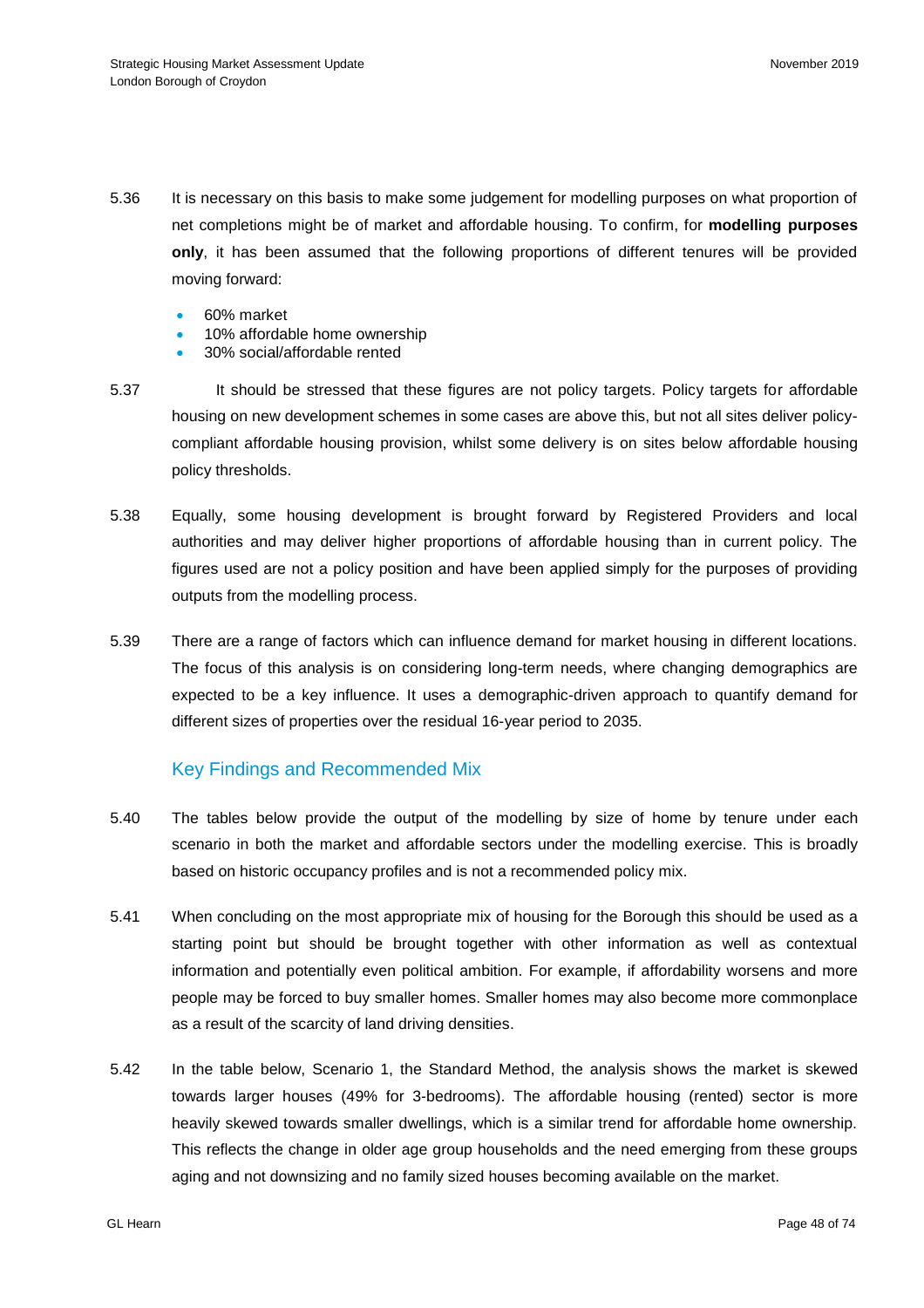|                             | 1-bedroom | 2-bedrooms | 3-bedrooms | 4+ -bedrooms |
|-----------------------------|-----------|------------|------------|--------------|
| <b>Market</b>               | 5%        | 21%        | 49%        | 25%          |
| Affordable home ownership   | 34%       | 35%        | 24%        | 8%           |
| Affordable housing (rented) | 37%       | 30%        | 28%        | 5%           |

### **Table 23: Mix of housing by size and tenure – Scenario 1: Standard Method**

Source: Housing Market Model

5.43 The housing mix under Scenario 2 again shows the market sector heavily skewed towards 3 bedroom products with affordable home ownership and affordable rented housing towards smaller dwellings.

|  | Table 24: Mix of housing by size and tenure - Scenario 2: Corydon Local Plan |  |
|--|------------------------------------------------------------------------------|--|
|--|------------------------------------------------------------------------------|--|

|                             | 1-bedroom | 2-bedrooms | 3-bedrooms | 4+ -bedrooms |
|-----------------------------|-----------|------------|------------|--------------|
| <b>Market</b>               | 4%        | 19%        | 51%        | 26%          |
| Affordable home ownership   | 35%       | 33%        | 25%        | 8%           |
| Affordable housing (rented) | 40%       | 28%        | 27%        | 4%           |

Source: Housing Market Model

5.44 Scenario 3, the Draft London Plan results in a similar pattern with affordable home ownership and affordable rented housing skewed towards smaller dwellings and market sector towards 3 and 4 bedrooms.

|                             | 1-bedroom | 2-bedrooms | 3-bedrooms | 4+-bedrooms |
|-----------------------------|-----------|------------|------------|-------------|
| <b>Market</b>               | 6%        | <b>21%</b> | 48%        | 25%         |
| Affordable home ownership   | 34%       | 36%        | 23%        | 8%          |
| Affordable housing (rented) | 35%       | 31%        | 28%        | 5%          |

Source: Housing Market Model

- 5.45 As mentioned previously whilst the output of the modelling provides estimates of the proportion of homes of different sizes that are needed, there are a range of factors which should be considered in setting policies for provision.
- 5.46 This is particularly the case in the affordable sector where there are typically issues around the demand for and turnover of one-bedroom homes (as well as allocations to older person households) – e.g. one bedroom homes provide limited flexibility for households (e.g. a couple household expecting to start a family) and as a result can see relatively high levels of turnover – therefore, it may not be appropriate to provide as much one-bedroom stock as is suggested by the modelling exercise.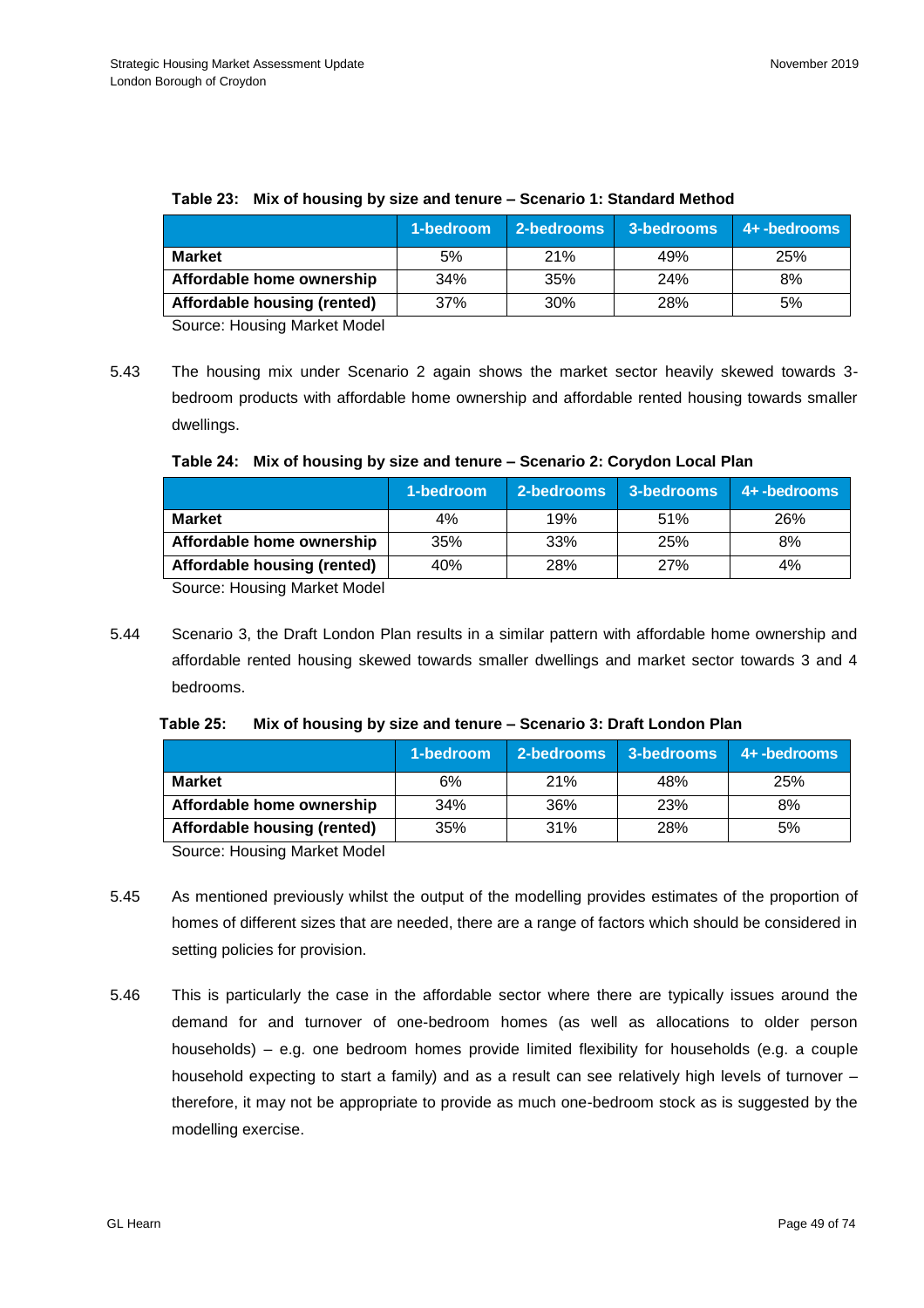- 5.47 At the other end of the scale, conclusions also need to consider that the stock of four-bedroom affordable housing is very limited and tends to have a very low turnover. As a result, whilst the number of households coming forward for four or more-bedroom homes is typically quite small the ability for these needs to be met is even more limited. There are also localised issues about the stock of different sizes of homes which need to be considered in conclusions (the relative lack of 2 bedroom affordable accommodation).
- 5.48 For these reasons, it is suggested in converting the long-term modelled outputs into a profile of housing to be provided (in the affordable sector) that the proportion of one-bedroom homes required is reduced slightly from these outputs with a commensurate increase in four or morebedroom homes also being appropriate.
- 5.48 In drawing up a policy the Council may also be mindful of the recent supply of stock which has been heavily skewed towards 1- and 2-bedroom homes. While this supply has readily been taken up by younger households it perhaps should be tempered to ensure there is a supply of larger home when they start a family.
- 5.48 This could be achieved in a number of ways including making policy which seeks more 3+ bedroom homes and/or a policy which encourages better use of the existing stock through downsizing. The extent of this potential supply is illustrated by the scale of under-occupation in Croydon. As the figure 9 shows within the owner-occupied sector 90% of four+ bedroom homes are under occupied.



**Figure 9: Under-Occupancy by Tenure and Size (2011)**

Source: ONS, Census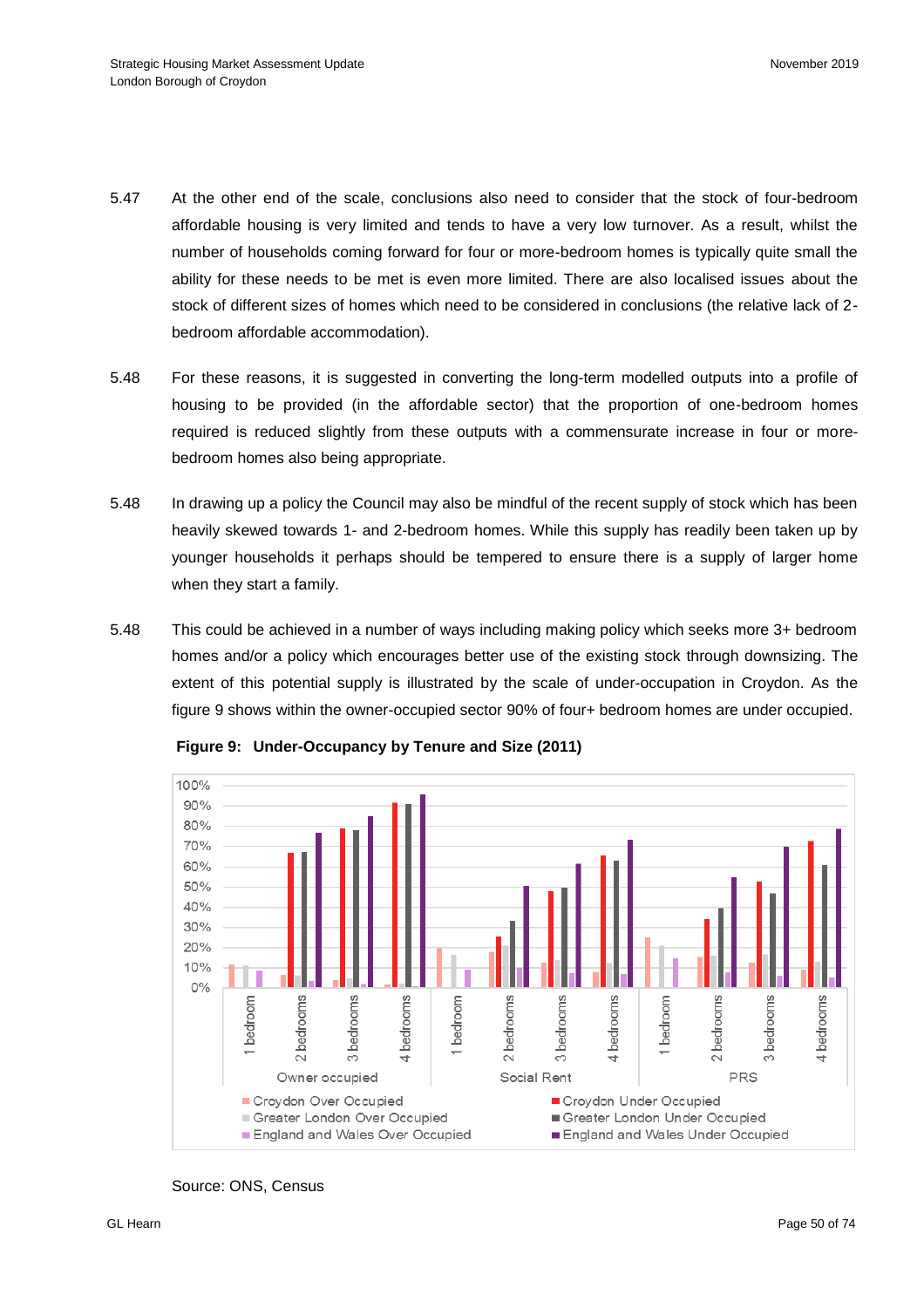- 5.49 The equivalent figure in the social rental sector is much lower at 63% although within smaller homes (2-bedroom homes) under-occupation is as low as 26%. This highlights the issue being a particular focus in the market sector.
- 5.50 This does suggest some potential for the Council to shift its focus to smaller units to encourage downsizing. Although any positive impact on the use of the existing stock and encouraging downsizing could only be achieved if quality older persons accommodation in the right location is provided.
- 5.51 Within the London SHMA<sup>4</sup> the move to reduce under-occupation saw a considerable reduction in the need for 3- and 4-bedroom homes with an increase in 1-bedroom homes which we have reflected below. However, such is the level of over-occupation within 1 and 2-bedroom homes in the PRS, Social Rental and to a lesser extent owner occupied sector then the shift should be perhaps towards 2- and 3-bedroom homes.
- 5.52 In order to understand the affordable rented housing mix, it is important to consider the current people on the housing waiting list to determine the profile of housing mix. The Local Authority Housing Statistics data for Croydon shows 5,138 people on the housing register. Of this, 57% require 2-bedroom homes. Given this, the analysis below shows a higher percentage requiring 2 bedorom homes and a smaller percentage requiring 3-bedroom and 1-bedroon homes.
- 5.53 There are thus a range of factors which are relevant in considering policies for the mix of affordable housing (rented) sought through development schemes. At a Borough-wide level, the analysis from Scenario 1, the Standard Method would support policies for the mix of affordable housing (rented) of:
	- 1-bed properties: 15-20%
	- 2-bed properties: 50-55%
	- 3-bed properties: 20-25%
	- 4-bed properties: 10-15%
- 5.54 The strategic conclusions recognise the role which delivery of larger family homes can play in releasing supply of smaller properties for other households; together with the limited flexibility which one-bed properties offer to changing household circumstances which feed through into higher turnover and management issues.
- 5.55 The need for affordable housing of different sizes will vary by area (at a more localised level) and over time. In considering the mix of homes to be provided within specific development schemes, the information herein should be brought together with details of households currently on the Housing Register in the local area and the stock and turnover of existing properties.

l

<sup>4</sup> [https://www.london.gov.uk/sites/default/files/london\\_shma\\_2017.pdf](https://www.london.gov.uk/sites/default/files/london_shma_2017.pdf)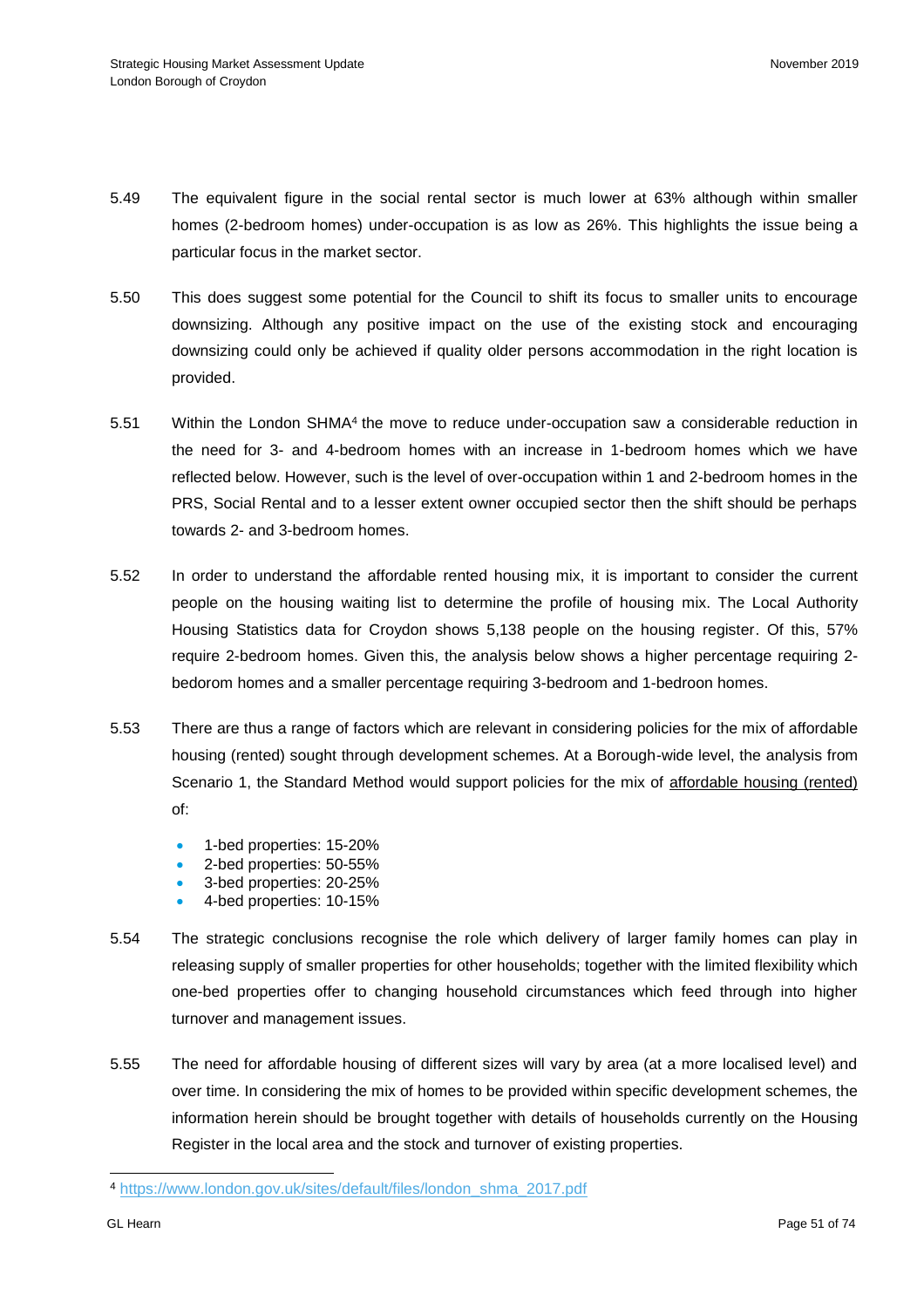- 5.56 In the affordable home ownership and market sectors, a profile of housing that more closely matches the outputs of the modelling is suggested, although some consideration of the current stock profile is also relevant.
- 5.57 Based on these factors, it is considered that the provision of affordable home ownership should be more explicitly focused on delivering smaller family housing for younger households. On this basis the following mix of affordable home ownership is suggested:
	- 1-bed properties: 30-35%
	- 2-bed properties: 40-45%
	- 3-bed properties: 15-20%
	- 4-bed properties: 5-10%
- 5.58 Finally, in the market sector, a balance of dwellings is suggested that takes account of the demand for homes and the changing demographic profile as well as addressing under-occupation. The findings show higher recommended proportions for larger houses compared with other tenure groups. The following mix of market housing is suggested:
	- 1-bed properties: 10-15%
	- 2-bed properties: 45-50%
	- 3-bed properties: 20-25%
	- 4-bed properties: 15-20%
- 5.59 Although the analysis has quantified this based on the market modelling and an understanding of the current housing market, it does not necessarily follow that such prescriptive figures should be included in the plan making process.
- 5.59 The 'market' is to some degree a better judge of what is the most appropriate profile of homes to deliver at any point in time, and demand can change over time linked to macro-economic factors and local supply.
- 5.59 The figures can however be used as a monitoring tool to ensure that future delivery is not unbalanced when compared with the likely requirements as driven by the demographic change in the area.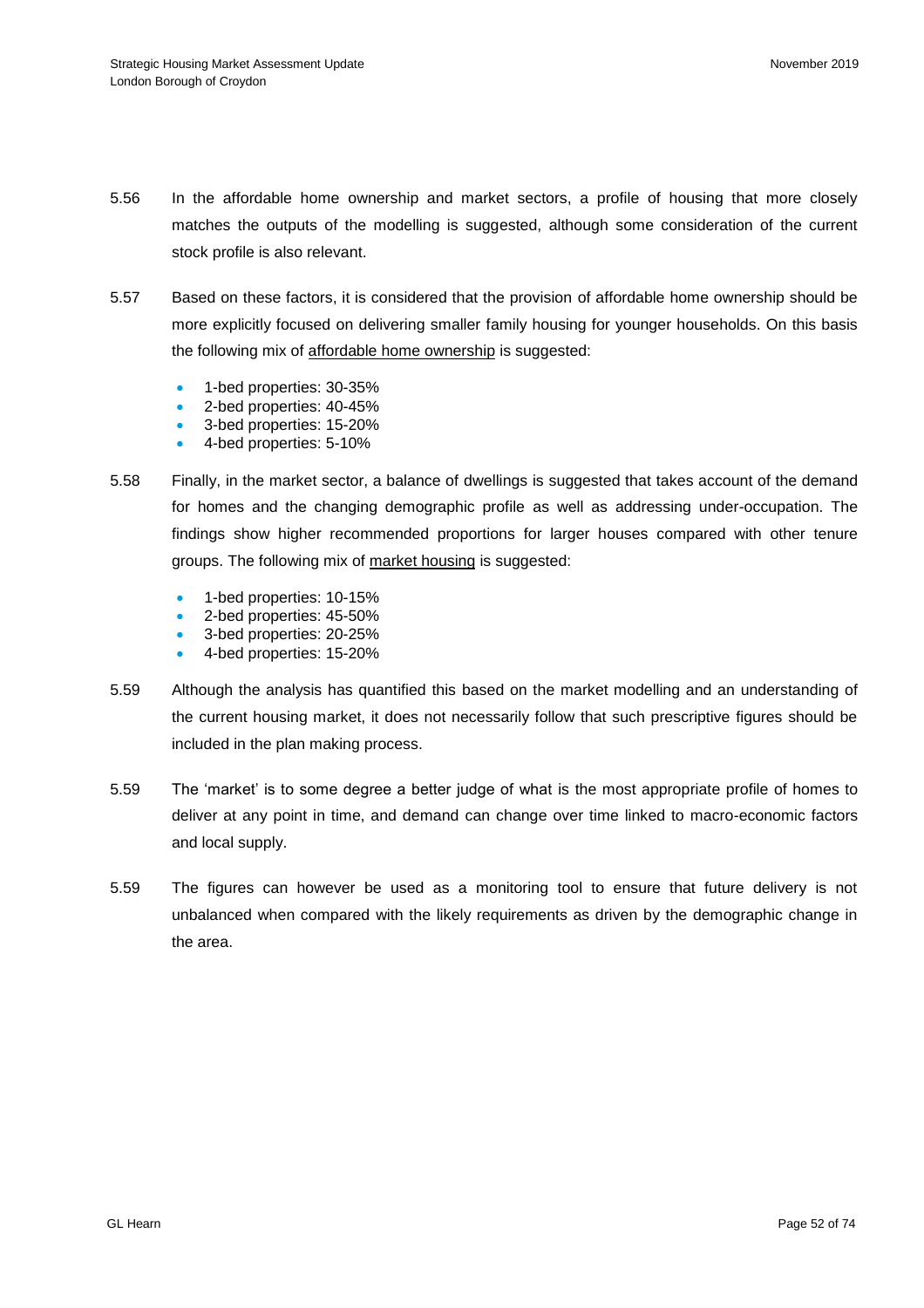## **Housing Mix (Size of Homes Needed): Key Messages**

- There are a range of factors which will influence demand for different sizes of homes, including demographic changes; future growth in real earnings and households' ability to save; economic performance and housing affordability.
- The strategic conclusions in the affordable sector recognise the role which delivery of larger family homes can play in releasing supply of smaller properties for other households; together with the limited flexibility which one-bed properties offer to changing household circumstances which feed through into higher turnover and management issues. The conclusions also take account of the current mix of housing in the Borough (by tenure).
- Based on the evidence, it is expected that the focus of new market housing provision will be on three-bed properties through brownfield and or greenfield delivery. Continued demand for family housing can be expected from newly forming households. There may also be some demand for medium-sized properties (2 and 3-beds) from older households downsizing and looking to release equity in existing homes, but still retain flexibility for friends and family to stay.
- The analysis linked to long-term (20-year) demographic change modelled the three scenarios. Based on Scenario 1, the Standard Method, the following represents an appropriate mix of affordable and market homes:

|                             | 1-bed      | 2-bed      | 3-bed      | $4+$ -bed  |
|-----------------------------|------------|------------|------------|------------|
| Market                      | $10 - 15%$ | 45-50%     | $20 - 25%$ | 15-20%     |
| Affordable home ownership   | 30-35%     | $40 - 45%$ | $15 - 20%$ | $5-10%$    |
| Affordable housing (rented) | $15 - 20%$ | $50 - 55%$ | $20 - 25%$ | $10 - 15%$ |

- The affordable housing mix should inform strategic policies. In applying these to individual development sites regard should be had to the nature of the development site and character of the area, and to up-to-date evidence of need as well as the existing mix and turnover of properties at the local level.
- The analysis of an appropriate mix of dwellings should also inform the 'portfolio' of sites which are considered by the local authority through its local plan process. Equally, it will be of relevance to affordable housing negotiations.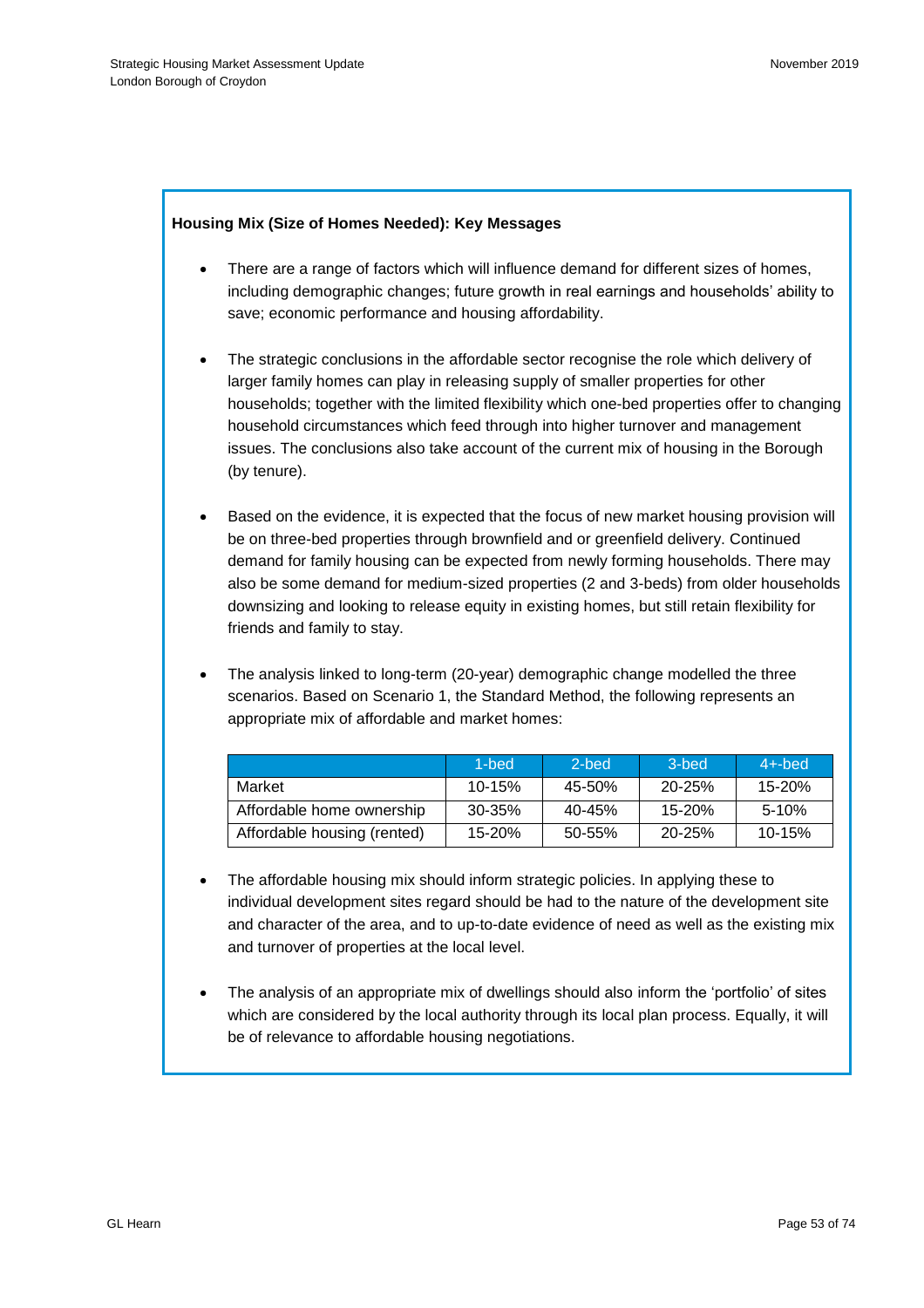# **6 NEEDS OF SPECIFIC GROUPS**

## **Introduction**

- 6.1 This section of the report examines the housing needs for specific groups in Croydon, focusing on the need for housing for older persons, those with disabilities and students.
- 6.2 The analysis in this section draws on a range of statistics, including those suggested in the PPG (for which the Government has provided a summary data sheet 'Guide to available disability data') – termed the Guide in the analysis to follow. The discussion below begins by looking at older persons' needs.
- 6.3 Additionally, for some analysis, it is necessary to project the population forward. Reference for this is made to the demographic projections developed in this study (linking to an LHN of 2,302 dwellings per annum based on aligning housing and economic growth).

# Current and Future Population of Older People

- 6.4 The table below provides baseline population data about older persons and compares this with London and England. The data has been taken from the published ONS mid-year population estimates and is provided for age groups from 65 and upwards. The data is for 2017 to reflect the latest published data for local authority areas and above.
- 6.5 The data illustrated in the table below shows that the population distribution of older persons in Croydon is very similar to the trend across London with a higher proportion of the population aged under 65 compared to the rest of the country.

|           | Croydon           |                 | London          | <b>England</b>  |
|-----------|-------------------|-----------------|-----------------|-----------------|
|           | <b>Population</b> | % of population | % of population | % of population |
| Under 65  | 333,453           | 87%             | 88%             | 82%             |
| 65-74     | 27,892            | 7%              | 6%              | 10%             |
| 75-84     | 16,533            | 4%              | 4%              | 6%              |
| $85+$     | 6,959             | 2%              | 2%              | 2%              |
| Total     | 384,837           | 100%            | 100%            | 100%            |
| Total 65+ | 51,384            | 13%             | 12%             | 18%             |

|  |  |  | Table 26: Older Person Population (2017) |  |
|--|--|--|------------------------------------------|--|
|--|--|--|------------------------------------------|--|

Source: ONS 2017 Mid-Year Population Estimates

6.6 It is estimated that 13% of Croydon's population is 65+ years old at 2017, which is similar to the trend across London at 12% and much lower than the rest of the country (18%).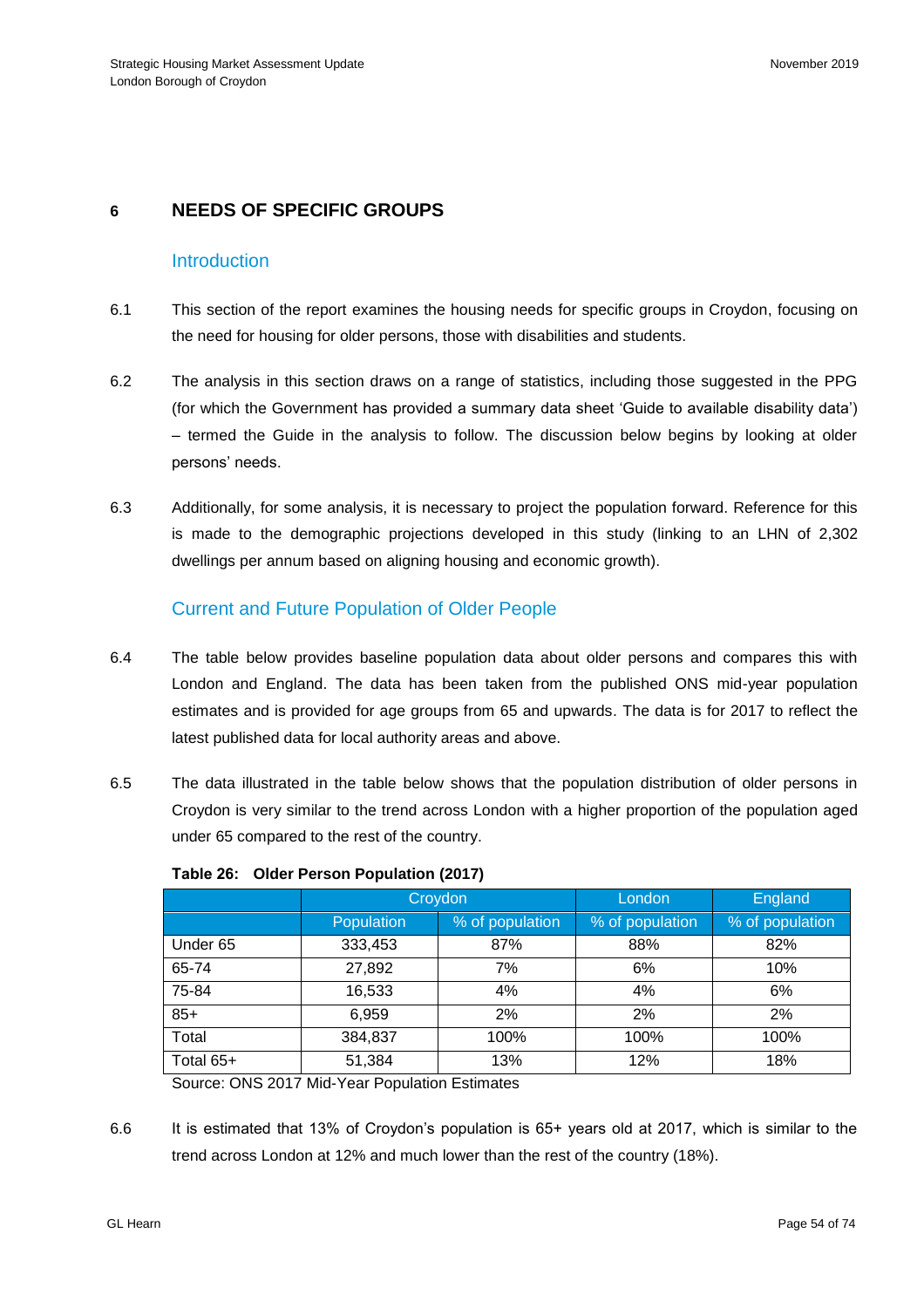- 6.7 As well as providing a baseline position for the proportion of older persons in the Borough, population projections can be used to provide an indication of how the numbers might change in the future compared with other areas. The data presented below uses the population projection linked to the housing need of 2,302 dpa.
- 6.8 In total population terms, the projections show an increase in the population aged 65 and over of 32,663 people (65%), this is against a backdrop of an overall increase of 15% in total population and an increase in the population aged under 65 of 7%.

|           | 2016 population | 2036 population | Change in<br>population | % change |
|-----------|-----------------|-----------------|-------------------------|----------|
| Under 65  | 333,053         | 357,285         | 24,232                  | 7%       |
| 65-74     | 27,099          | 43,574          | 16,475                  | 61%      |
| 75-84     | 16,406          | 26,978          | 10,572                  | 64%      |
| $85+$     | 6,743           | 12,359          | 5,616                   | 83%      |
| Total     | 383,301         | 440,197         | 56,896                  | 15%      |
| Total 65+ | 50,248          | 82,911          | 32,663                  | 65%      |

### **Table 27: Projected Change in Population of Older Persons (2016 to 2036)**

Source: GLH amendments to ONS subnational population projections (2016-based)

## People with Disabilities

- 6.9 The CLG Disability data guide provides data about households with a long-term illness or disability from the English Housing Survey. Whilst this provides a national perspective, the source cannot provide more localised data. Hence the analysis below has drawn on the 2011 Census (which has a definition of long-term health problem or disability (LTHPD)).
- 6.10 The table below shows the proportion of people with a long-term health problem or disability (LTHPD) and the proportion of households where at least one person has a LTHPD. The data suggests that across Croydon, some 28% of households contain someone with a LTHPD.

|  | Table 28: Households and people with Long-Term Health Problem or Disability (2011) |  |  |  |  |  |
|--|------------------------------------------------------------------------------------|--|--|--|--|--|
|--|------------------------------------------------------------------------------------|--|--|--|--|--|

|         | Households containing someone<br>with health problem |      | Population with health problem |      |
|---------|------------------------------------------------------|------|--------------------------------|------|
|         | <b>Number</b>                                        | $\%$ | <b>Number</b>                  | $\%$ |
| Croydon | 41,262                                               | 28%  | 53,113                         | 15%  |
| London  | 910,432                                              | 28%  | 1,157,165                      | 14%  |
| England | 7,217,905                                            | 33%  | 9,352,586                      | 18%  |

Source: 2011 Census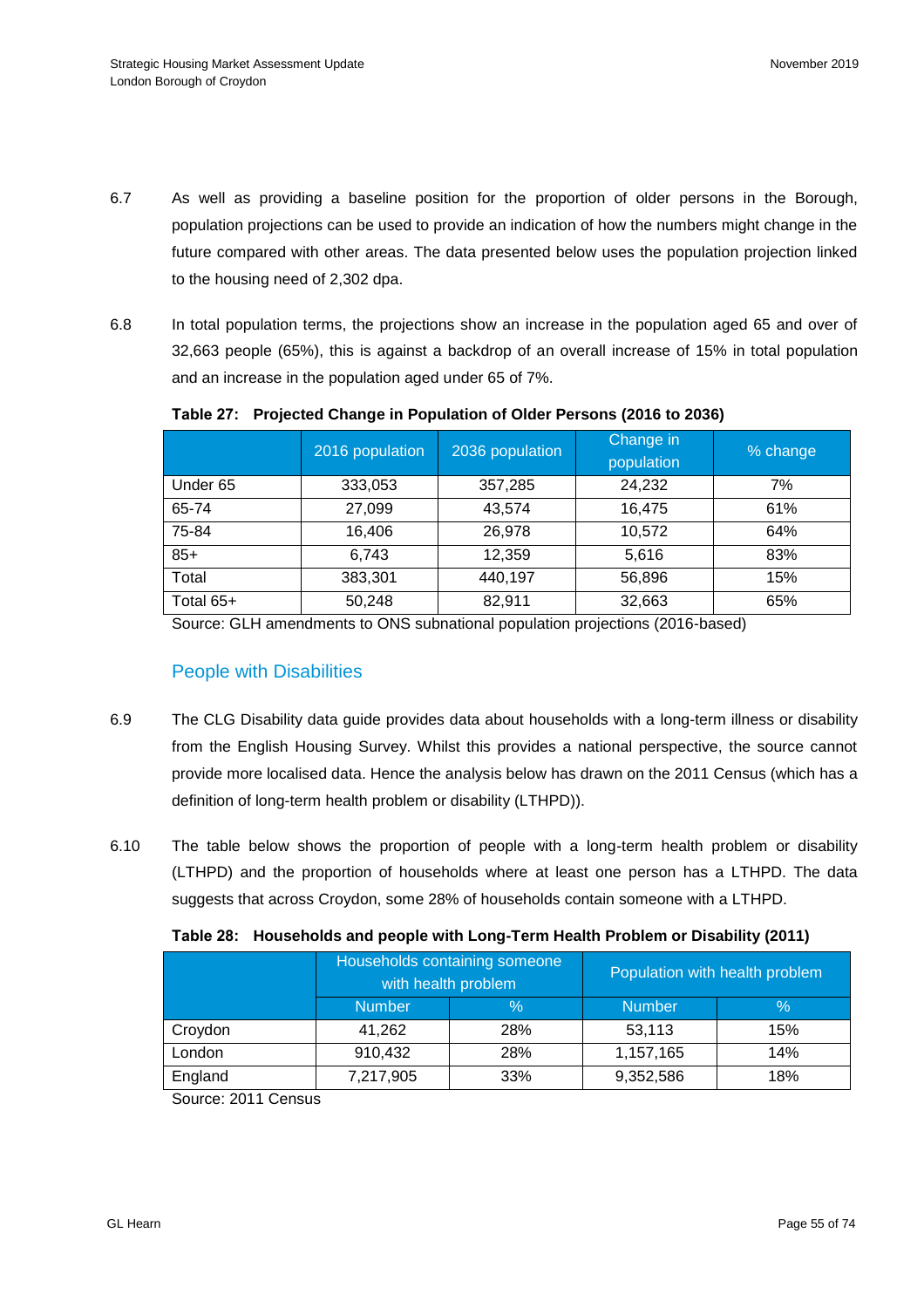6.11 This figure is lower than the national trend and broadly in-line with the London average. The figures for the population with a LTHPD show a similar pattern in comparison with London (an estimated 15% of the population of the Borough have a LTHPD) although slightly less than the rest of England.



**Figure 10: Population with Long-Term Health Problem or Disability in each Age Band**

- 6.12 The age-specific prevalence rates shown above can be applied to the demographic data to estimate the likely increase over time of the number of people with a LTHPD. In applying this information to the demographic projections, it is estimated that the number of people with a LTHPD will increase by around 22,822 (a 24% increase).
- 6.13 Across the Borough, a large percentage of this increase (61%) is expected to be in age groups aged 65 and over. The population increase of people with a LTHPD represents at least 40% of the total increase in the population estimated by the projections.

| Table 29: Estimated change in population with LTHPD (2016-2036) |  |
|-----------------------------------------------------------------|--|
|                                                                 |  |

|                    |        | Population with LTHPD | Change      | % change from |  |
|--------------------|--------|-----------------------|-------------|---------------|--|
|                    | 2016   | 2036                  | $(2016-36)$ | 2016          |  |
| Based on 2,302 dpa | 94.436 | 117.258               | 22.822      | 24.17%        |  |

Source: Derived from demographic modelling and Census (2011)

6.14 It is likely that the age profile will impact upon the numbers of people with a LTHPD, as older people tend to be more likely to have a LTHPD. Therefore, the figure below shows the age bands of people with a LTHPD. It is clear from this analysis that those people in the oldest age bands in Croydon are more likely to have a LTHPD, greater than London.

Source: 2011 Census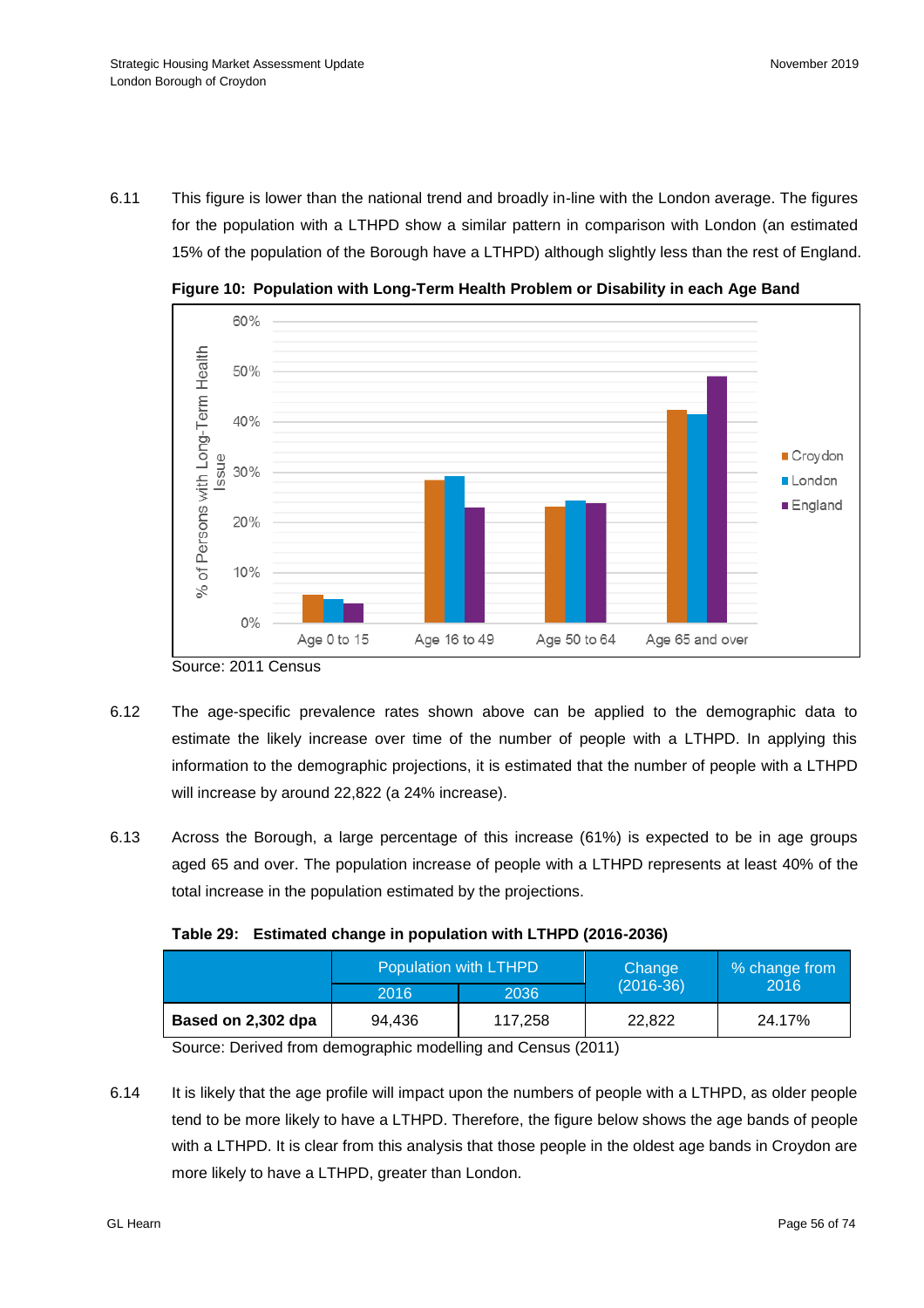- 6.15 The figure below shows the tenures of people with a LTHPD. It should be noted that the data is for the population living in households rather than households. The analysis clearly shows that people with a LTHPD in Croydon are more likely to live in owned outright housing (35%) which will be linked to the age profile of the population with a disability and also likely to live in social rented housing (27%).
- 6.16 Given that typically the lowest incomes are found in the social rented sector and to a lesser extent for outright owners, the analysis would suggest that the population/households with a disability are likely to be relatively disadvantaged when compared to the rest of the population.



**Figure 11: Tenure of people with LTHPD**

- 6.17 As a further sensitivity we have also examined the growth of people with disabilities which are likely to directly impact their demand for housing. This is drawn from projections from Projecting Older People Population Information (POPPI).
- 6.18 Linked to the standard methodology there is expected to be an increase in the number of people with dementia of around 2,750 between 2016 and 2036. There is an even larger increase in those with mobility problems (6891) over the same period.

Source: 2011 Census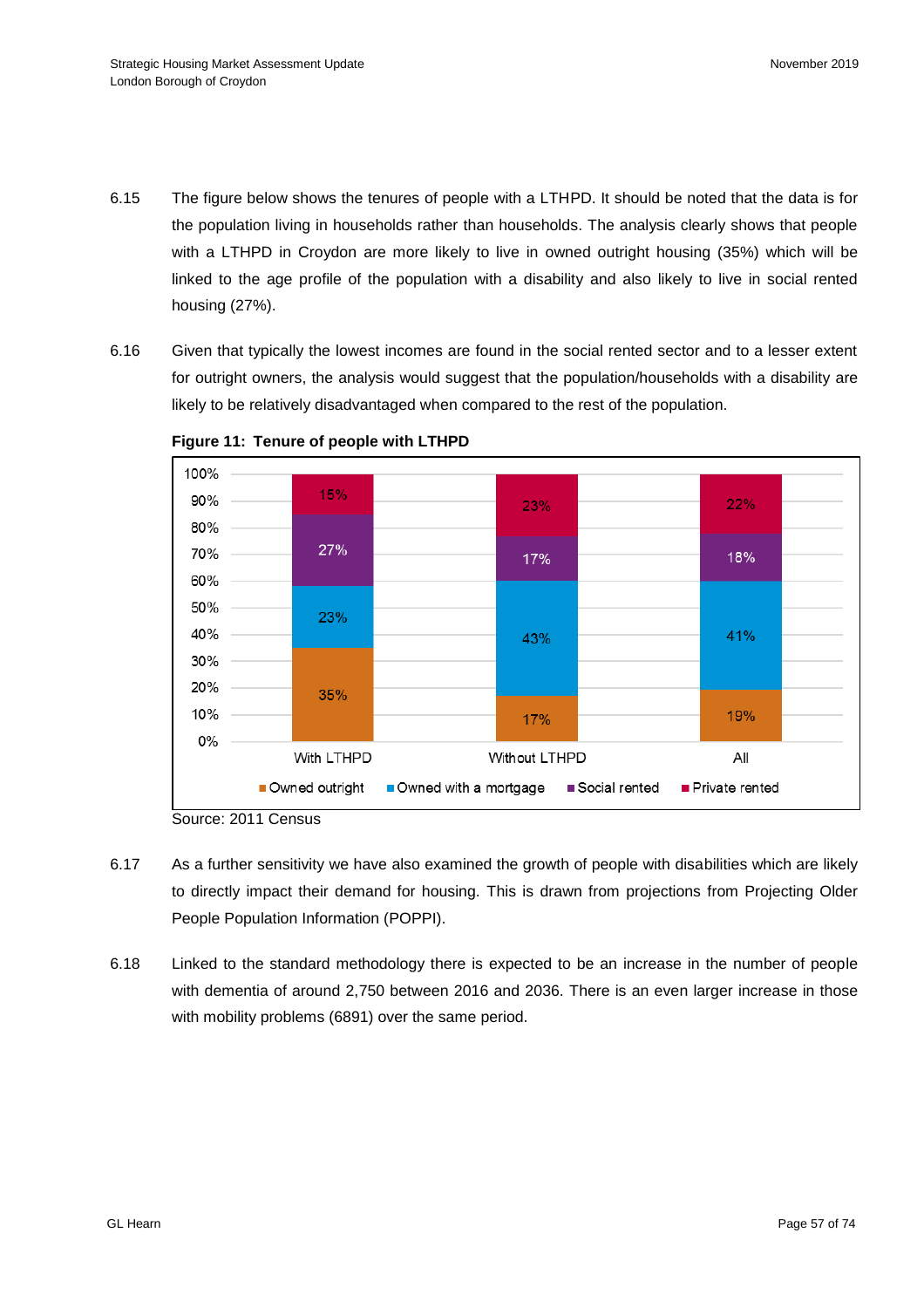|            | Type of illness/<br>disability | 2016  | 2036   | Change | % increase |
|------------|--------------------------------|-------|--------|--------|------------|
| Scenario 1 | Dementia                       | 3,500 | 6.251  | 2.751  | 78.6%      |
|            | Mobility problems              | 9,157 | 16,048 | 6,891  | 75.3%      |
| Scenario 2 | Dementia                       | 3,500 | 5,891  | 2,391  | 68.3%      |
|            | Mobility problems              | 9,157 | 15,088 | 5,932  | 64.8%      |
| Scenario 3 | Dementia                       | 3,500 | 6,149  | 2,650  | 75.7%      |
|            | Mobility problems              | 9,157 | 15,777 | 6,620  | 72.3%      |

## **Table 30: Estimated Population Change for range of Health Issues (2016 to 2036) – Croydon**

Source: Data from POPPI and demographic projections

# Housing for older people

- 6.19 Planning Practice Guidance note 56 (Housing: optional technical standards) sets out how local authorities can gather evidence to set requirements on a range of issues (including accessibility and wheelchair housing standards, water efficiency standards and internal space standards). This section looks at the first two of these (i.e. accessibility and wheelchair housing) as well as considering the specific needs of older people.
- 6.20 The PPG sets out that the reason for the approach to setting standards is designed to 'rationalise the many differing existing standards into a simpler, streamlined system which will reduce burdens and help bring forward much needed new homes' (56-001) and that 'local planning authorities will need to gather evidence to determine whether there is a need for additional standards in their area' (56-002).
- 6.21 The PPG sets out that local authorities should be using their assessment of housing need (and other sources) to consider the need for M4(2) (accessible and adaptable dwellings), and/or M4(3) (wheelchair user dwellings), of the Building Regulations. It sets out that there are a range of published statistics which can be considered, including:
	- the likely future need for housing for older and disabled people (including wheelchair user dwellings);
	- size, location, type and quality of dwellings needed to meet specifically evidenced needs (for example retirement homes, sheltered homes or care homes);
	- the accessibility and adaptability of existing housing stock;
	- how needs vary across different housing tenures; and
	- the overall impact on viability.
- 6.22 However, there may be topography constraints in Croydon which may create barriers which would restrict the design and development of accommodation for older and disabled people to these standards.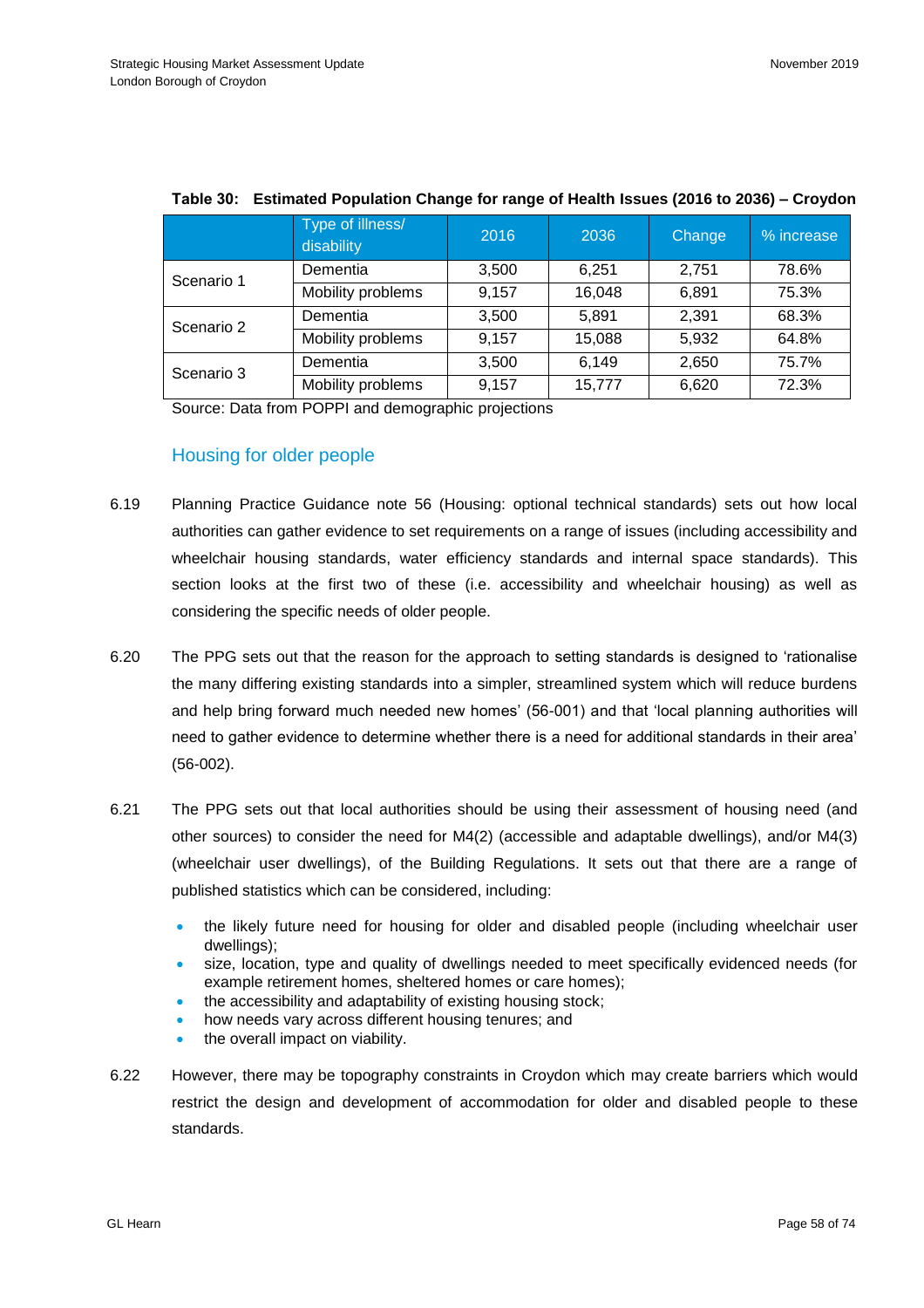- 6.23 This section of the report draws on a range of statistics, including those suggested in the PPG (for which the Government has provided a summary data sheet 'Guide to available disability data') – termed as the Guide in the analysis to follow. The discussion below begins by looking at older persons' needs.
- 6.24 For some analysis, it is necessary to project the population forward. Reference for this is made to the demographic projections developed in this study (linking to an LHN of 2,302 dwellings per annum based on aligning housing and economic growth).

## Need for Specialist Accommodation

- 6.25 Given the ageing population and higher levels of disability and health problems amongst older people, there is likely to be an increased requirement for specialist housing options moving forward. The analysis in this section draws on data from the Housing Learning and Information Network (Housing LIN) along with demographic projections to provide an indication of the potential level of additional specialist housing that might be required for older people in the future.
- 6.26 The data for need is calculated by applying prevalence rates to the population aged 75+ and as projected forward. The prevalence rates have been taken from a toolkit developed by Housing LIN, in association with the Elderly Accommodation Council and endorsed by the Department of Health.

## **Definitions of Different Types of Older Persons' Accommodation**

#### *Retirement/sheltered housing:*

A group of self-contained flats or bungalows typically reserved for people over the age of 55 or 60; some shared facilities lounge, garden, guest suite, laundry; plus, on-site supportive management. A regularly visiting scheme manager if s/he is available to all residents when on site. An on-call-only service does not qualify a scheme to retirement/sheltered housing. Developments usually built for either owner occupation or renting on secure tenancies.

#### *Enhanced sheltered housing:*

Sheltered housing with additional services to enable older people to retain their independence in their own home possible. Typically, there may be 24/7 (non-registered) staffing cover, at least one daily meal will be provided additional shared facilities. Also called assisted living and very sheltered housing.

#### *Extra care housing:*

Schemes where a service registered to provide personal or nursing care is available on site 24/7. Typically, at will be provided and there will be additional shared facilities. Some schemes specialise in dementia care or may have a dementia unit.

#### *Care beds:*

*Care homes:* Residential settings where a number of older people live, usually in single rooms, and have access to personal care services (such as help with washing and eating).

*Care homes with nursing:* These homes are similar to those without nursing care, but they also have registered nurses to provide care for more complex health needs.

#### Source: HOPSR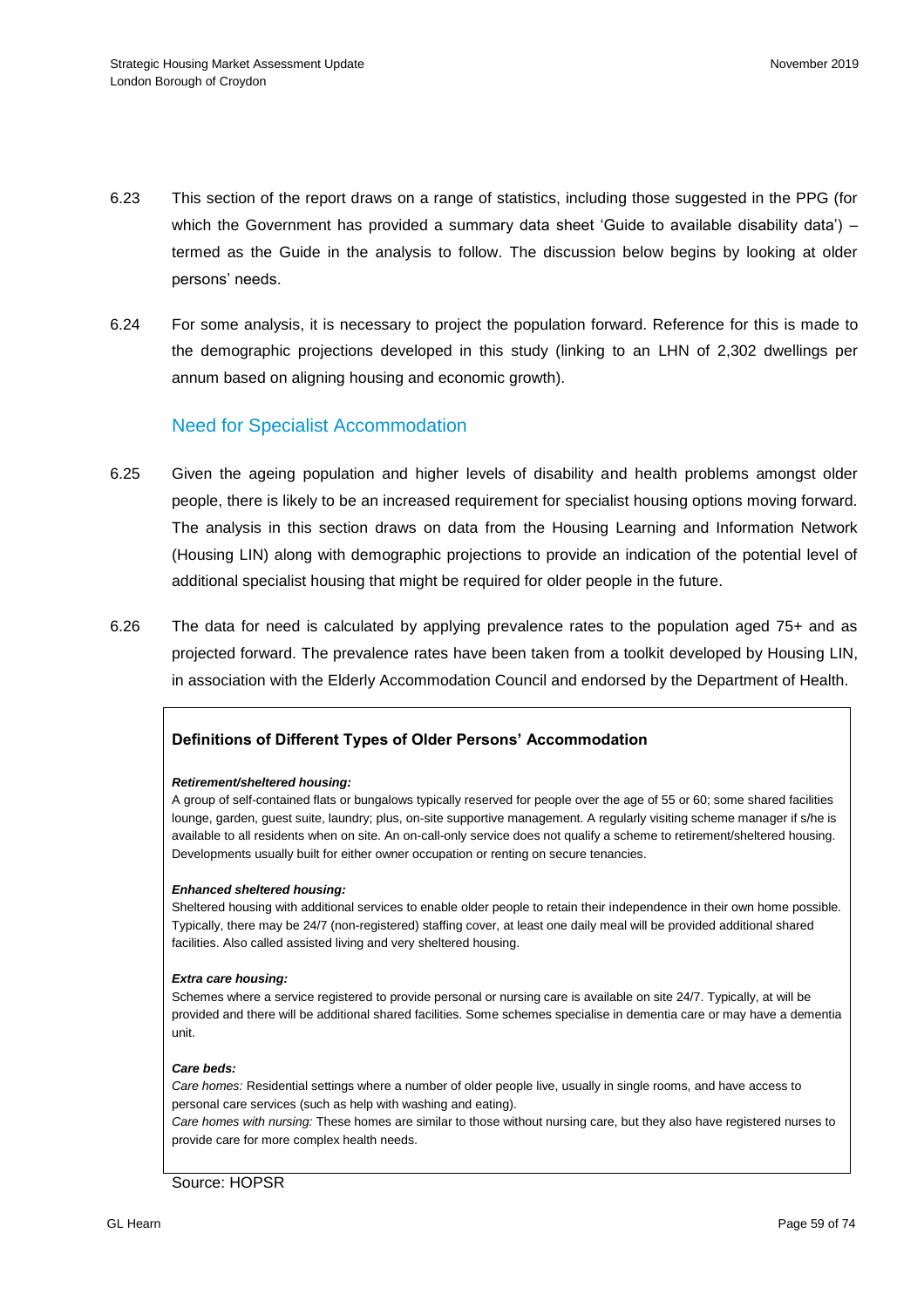- 6.27 This database includes the need across the following categories (discussed in more detail below): sheltered housing, enhanced sheltered housing, extra care, residential care and nursing care. Additionally, the analysis draws on current supply estimates from HOPSR (Housing for Older People Supply Recommendations) – a database developed by Sheffield Hallam University along with data from the Elderly Accommodation Counsel (EAC) which provides an indication of the current tenure mix of such accommodation.
- 6.28 As well as setting out overall prevalence rates for different types of housing, the Housing LIN provides some suggestions for the tenure split between rented and leasehold accommodation (essentially public vs. private provision), this varies depending on an area's level of deprivation.
- 6.29 The data draws on assumptions from the Shop@ tool with adjustments based on the relative health of older people locally (from 2011 Census data) and a tenure split based on local deprivation levels (2015 IMD).
- 6.30 Consideration has also been given to overall levels of disability in the older person population; given that these are slightly higher than the national average a small upwards adjustment has been made.
- 6.31 The tables below report the older person's dwelling requirements for each of the three scenarios. The dwelling requirements use two categories of accommodation (in addition to care beds). These are a) Housing with Support (which covers retirement/sheltered housing) and b) Housing with Care (which includes the enhanced sheltered and extra-care housing).
- 6.32 Across all scenarios, most of the demand is for housing with support, particularly leasehold.

## **Scenario 1: Standard Methodology**

6.33 The data in Scenario 1 in the table below suggests a current deficit of 745 dwellings (rented and leasehold) for housing with support and care and a shortfall of 453 care bed-spaces.

|                 |           | <b>Housing</b><br>demand<br>per<br>1,000<br>$75+$ | Current<br>supply | 2016<br>Demand | <b>Current</b><br>shortfall<br>(surplus) | Additiona<br>I demand<br>to 2036 | Shortfall/<br>(surplus)<br>by 2036 |
|-----------------|-----------|---------------------------------------------------|-------------------|----------------|------------------------------------------|----------------------------------|------------------------------------|
| Housing         | Rented    | 54                                                | 2,051             | 1,255          | (796)                                    | 877                              | 81                                 |
| with support    | Leasehold | 65                                                | 575               | 1,515          | 940                                      | 1,060                            | 2,000                              |
| Housing         | Rented    | 23                                                | 358               | 527            | 169                                      | 369                              | 538                                |
| with care       | Leasehold | 20                                                | 38                | 470            | 432                                      | 329                              | 761                                |
| Care bed-spaces |           | 105                                               | 1,985             | 2,438          | 453                                      | 1,705                            | 2,157                              |

**Table 31: Older Person Housing Requirements (2016 to 2036) Scenario 1: Standard Method** 

Source: Derived from demographic projections and Housing LIN/HOPSR/EAC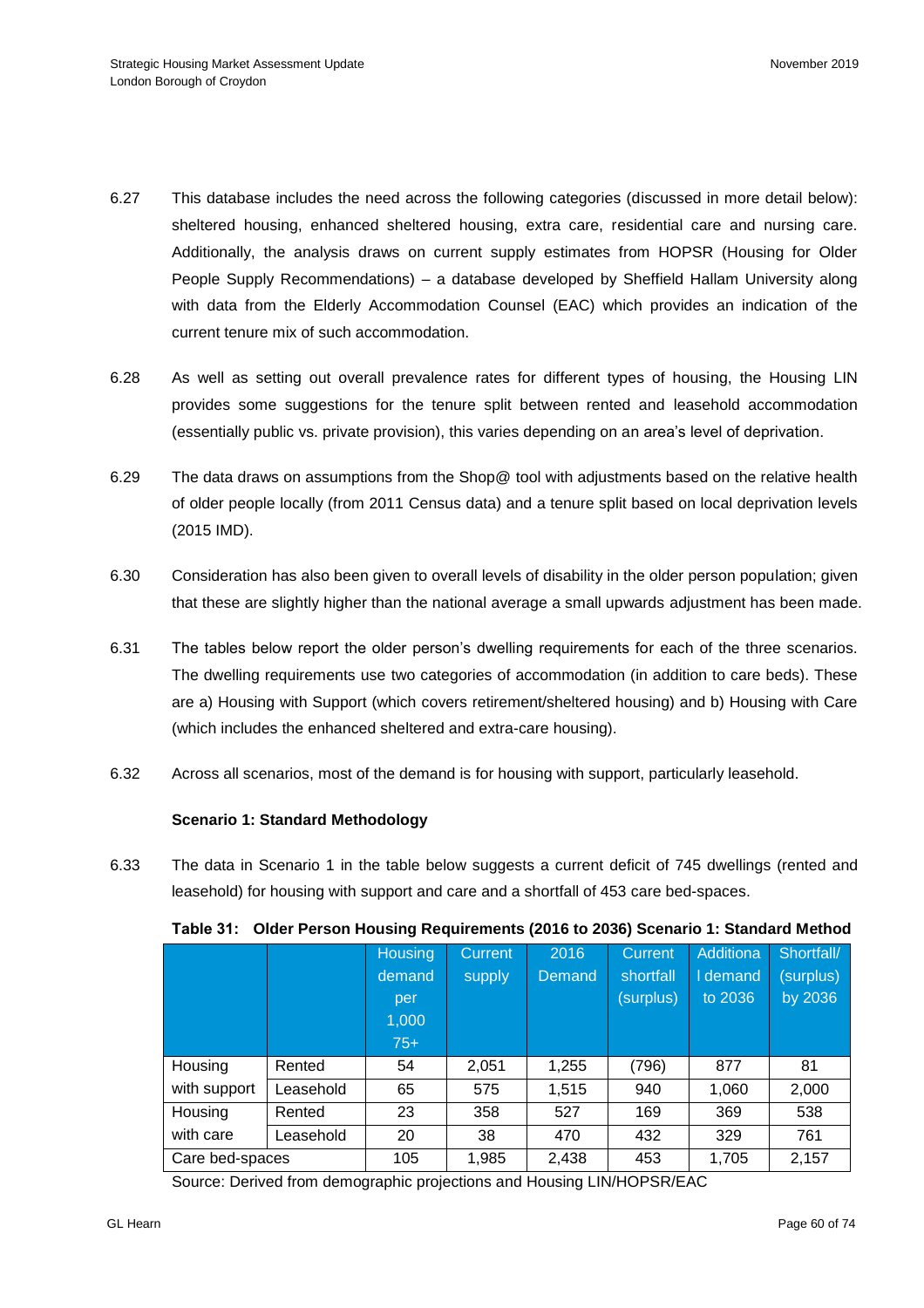6.34 Projecting these prevalence rates forward the changing and aging population results in a high deficit of 3,380 housing with support and/or care by 2036. There will also be an increased deficit in care bed spaces, reaching 2,157 at 2036.

## **Scenario 2: Croydon Local Plan**

6.35 The table below reports the older person housing requirements under Scenario 2, Croydon Local Plan. Under this scenario, the current deficit of 745 housing with support and housing with care increases to a deficit of 3,245 by 2036.

|                 |           | <b>Housing</b> | Current | 2016   | Current   | Additiona | Shortfall/ |
|-----------------|-----------|----------------|---------|--------|-----------|-----------|------------|
|                 |           | demand         | supply  | Demand | shortfall | I demand  | (surplus)  |
|                 |           | per            |         |        | (surplus) | to 2036   | by 2036    |
|                 |           | 1,000          |         |        |           |           |            |
|                 |           | $75+$          |         |        |           |           |            |
| Housing         | Rented    | 54             | 2,051   | 1,255  | (-796)    | 833       | 36         |
| with support    | Leasehold | 65             | 575     | 1,515  | 940       | 1,006     | 1,946      |
| Housing         | Rented    | 23             | 358     | 527    | 169       | 350       | 519        |
| with care       | Leasehold | 20             | 38      | 470    | 432       | 312       | 744        |
| Care bed spaces |           | 105            | 1,985   | 2,438  | 453       | 1,618     | 2,071      |

### **Table 32: Older Person Housing Requirements (2016 to 2036) Scenario 2: Local Plan**

Source: Derived from demographic projections and Housing LIN/HOPSR/EAC

6.36 Care bed-spaces currently have a deficit of 453 beds and are projected to experience additional demand for 1,618 beds with a surplus of 2,071 by 2036.

## **Scenario 3: Draft London Plan**

6.37 Under Scenario 3, the Draft London Plan, the current deficit of 745 housing with support and housing with care increases to a deficit of 3,511 by 2036.

## **Table 33: Older Person Housing Requirements (2016 to 2036) Scenario 3: Draft London Plan**

|                 |           | <b>Housing</b> | Current | 2016   | Current   | Additiona | Shortfall/ |
|-----------------|-----------|----------------|---------|--------|-----------|-----------|------------|
|                 |           | demand         | supply  | Demand | shortfall | I demand  | (surplus)  |
|                 |           | per            |         |        | (surplus) | to 2036   | by 2036    |
|                 |           | 1,000          |         |        |           |           |            |
|                 |           | $75+$          |         |        |           |           |            |
| Housing         | Rented    | 54             | 2,051   | 1,255  | $-796$    | 921       | 125        |
| with support    | Leasehold | 65             | 575     | 1,515  | 940       | 1,112     | 2,053      |
| Housing         | Rented    | 23             | 358     | 527    | 169       | 387       | 556        |
| with care       | Leasehold | 20             | 38      | 470    | 432       | 345       | 777        |
| Care bed spaces |           | 105            | 1,985   | 2,438  | 453       | 1,789     | 2,242      |

Source: Derived from demographic projections and Housing LIN/HOPSR/EAC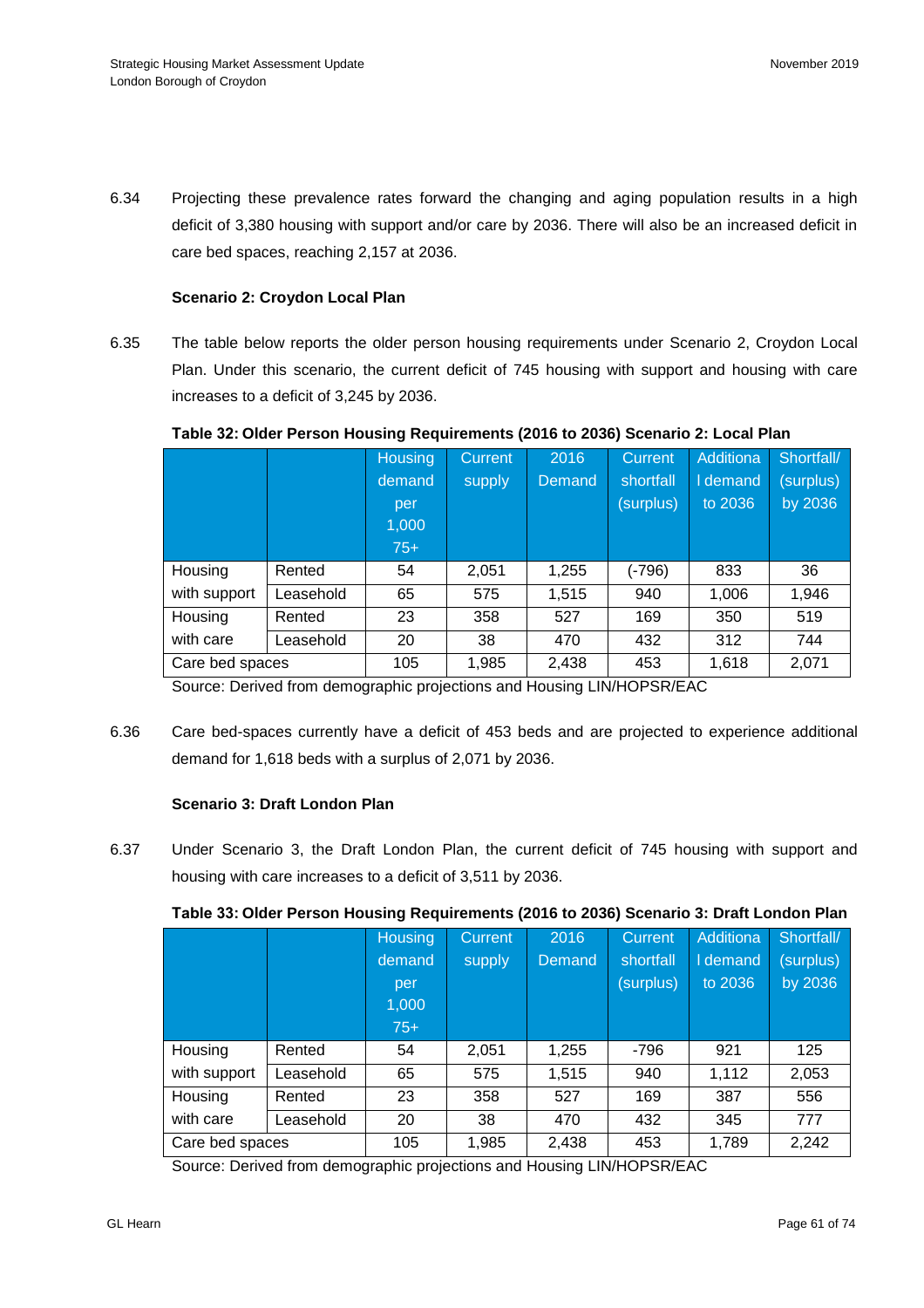- 6.38 Care bed spaces currently have a deficit of 453 beds and are forecast to experience a deficit of 2,242 beds by 2036.
- 6.39 For all scenarios most of the demand (2016) for specialist accommodation is for housing with support (61%) compared to 38% for housing with care. The data shows a split of demand for leasehold tenure (82%).
- 6.40 However, while the modelled outputs of the Housing LIN above are based on historic provision rates there are other ways of addressing this need. In Croydon, an alliance has been formed between the Council and local NHS services to deliver a new integrated model of care to support older people to be independent longer and reduce movement into residential care.
- 6.41 Policy interventions which aim to change historic patterns of provision are not considered in the modelled figures, but should inform the need for different types of older person housing in future.

# Student accommodation

- 6.42 In terms of planning to meet the needs of student accommodation, the PPG (Paragraph 017) outlines that strategic policymakers need to plan for sufficient student accommodation whether it consists of communal halls of residence or self-contained dwellings.
- 6.43 It is recognised that encouraging more dedicated student accommodation may take pressure off the private rented sector and increases the overall housing stock. The table below shows the growth in student households between 2001 and 2011.

|                         | 2001   | 2011    | Change (%) |  |  |
|-------------------------|--------|---------|------------|--|--|
| Croydon                 | 81     | 319     | 294%       |  |  |
| London                  | 14.034 | 24.384  | 74%        |  |  |
| England                 | 79,143 | 124.285 | 57%        |  |  |
| .<br>$\sim$<br>$\cdots$ |        |         |            |  |  |

**Table 34: Change in student households (2001 to 2011)**

Source: 2001 and 2011 Census

- 6.44 In comparison to London and the rest of the nation, Croydon has experienced significant growth in the number of student households, increasing by an additional 238 (294%) between 2001 and 2011. However, the growth is from a very low base and compared to the wider number of households this is negligible.
- 6.45 Currently, most students living in Croydon are in the private rental market (59%), 24% are living rent free (potentially living in tied accommodation) and 9% in social rent. A small proportion are owneroccupiers (7%) and in shared ownership (1%).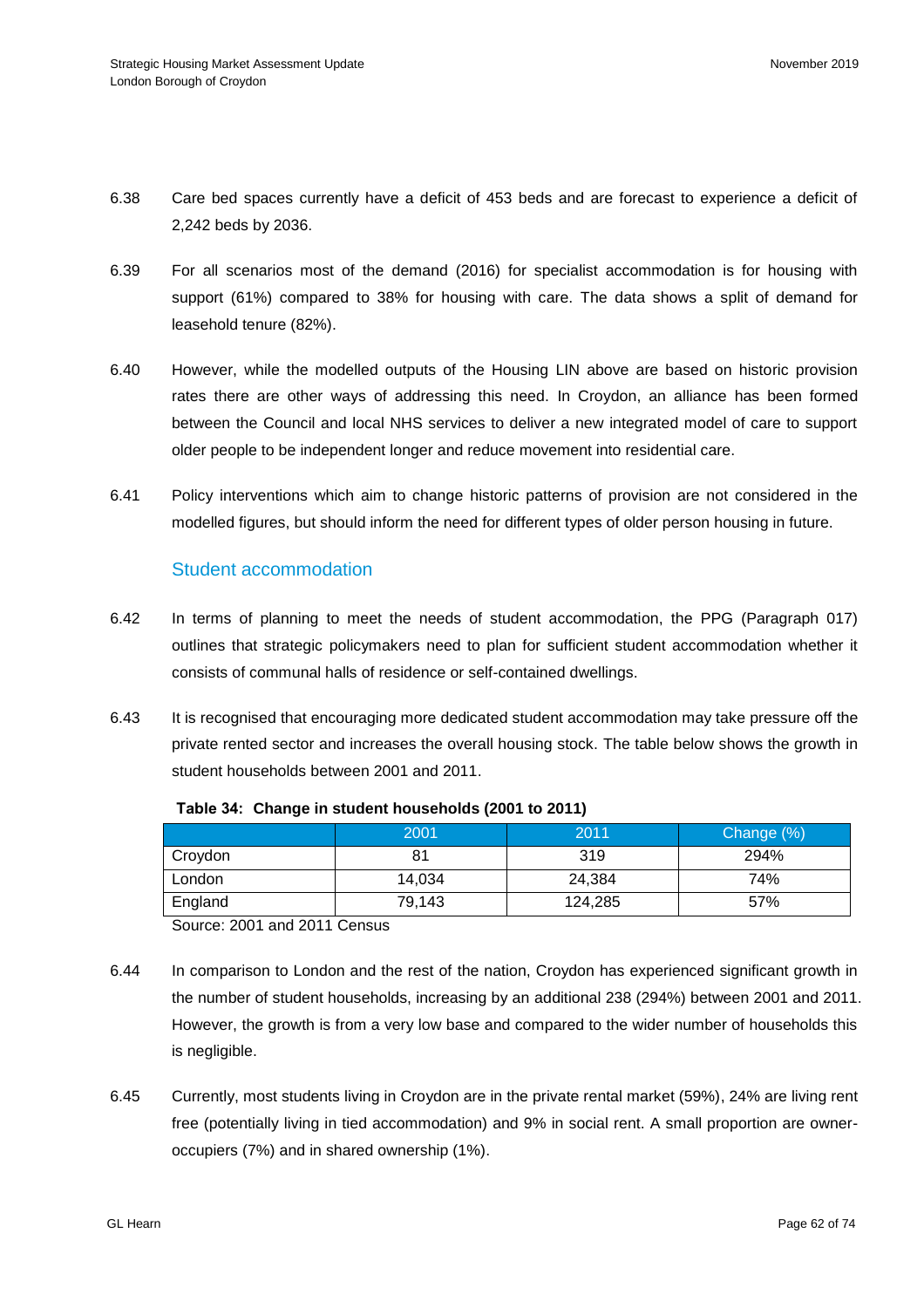6.46 This make up of students by tenure is similar to the London trend, however there is a greater proportion (87%) of students privately renting in London and less (4%) in social rented housing. The London trends in student accommodation is more aligned with what is happening at a national level.

## Private Rented Sector

6.47 This section looks at a range of statistics in relation to the private rented sector (PRS) in Croydon. Where possible, comparisons are made with other tenures (i.e. owner-occupied and social rented) as well as contrasting data with other areas. The aim is to bring together a range of information to inform the need for additional private rented housing in the Borough.

### **Size of the Private Rented Sector**

- 6.48 The table below shows the tenure split of housing in 2011 in Croydon, London and England.
- 6.49 The data identifies approximately 28,762 households living in private rented housing in Croydon– 20% of all households. This proportion is notably higher than London (16%) and yet lower than the national rate of 24%.
- 6.50 In Croydon, there are approximately 1,710 households (1%) recorded as living in 'other' PRS accommodation which is likely to be housing linked to employment. This split is aligned with the proportion across London and England (1%).

|                                    | Croydon | London     | England   |
|------------------------------------|---------|------------|-----------|
| Owns outright                      | 34,882  | 6,745,584  | 689,898   |
| Owns with mortgage/loan            | 50,348  | 7,229,440  | 886,309   |
| Social rented                      | 25,887  | 3,903,550  | 785,993   |
| Private rented                     | 28,762  | 3,401,675  | 775,591   |
| Other                              | 1,710   | 314,249    | 43,494    |
| Total                              | 141,589 | 21,594,498 | 3,181,285 |
| % private rented                   | 20%     | 16%        | 24%       |
| $\sim$ $\sim$ $\sim$ $\sim$ $\sim$ |         |            |           |

#### **Table 35: Households by Tenure in Croydon (2011)**

Source: Census (2011)

- 6.51 As well as looking at the current tenure profile, it is of interest to consider how this has changed over time. The table below shows change in tenure for Croydon from the 2001 and 2011 Census.
- 6.52 There has been significant growth in the number of households living in privately rented accommodation (69%) and only a slight increase in outright owners (2%). Increase in outright owners is attributed to mortgages being paid off, which may have been assisted by a period of lowinterest rates.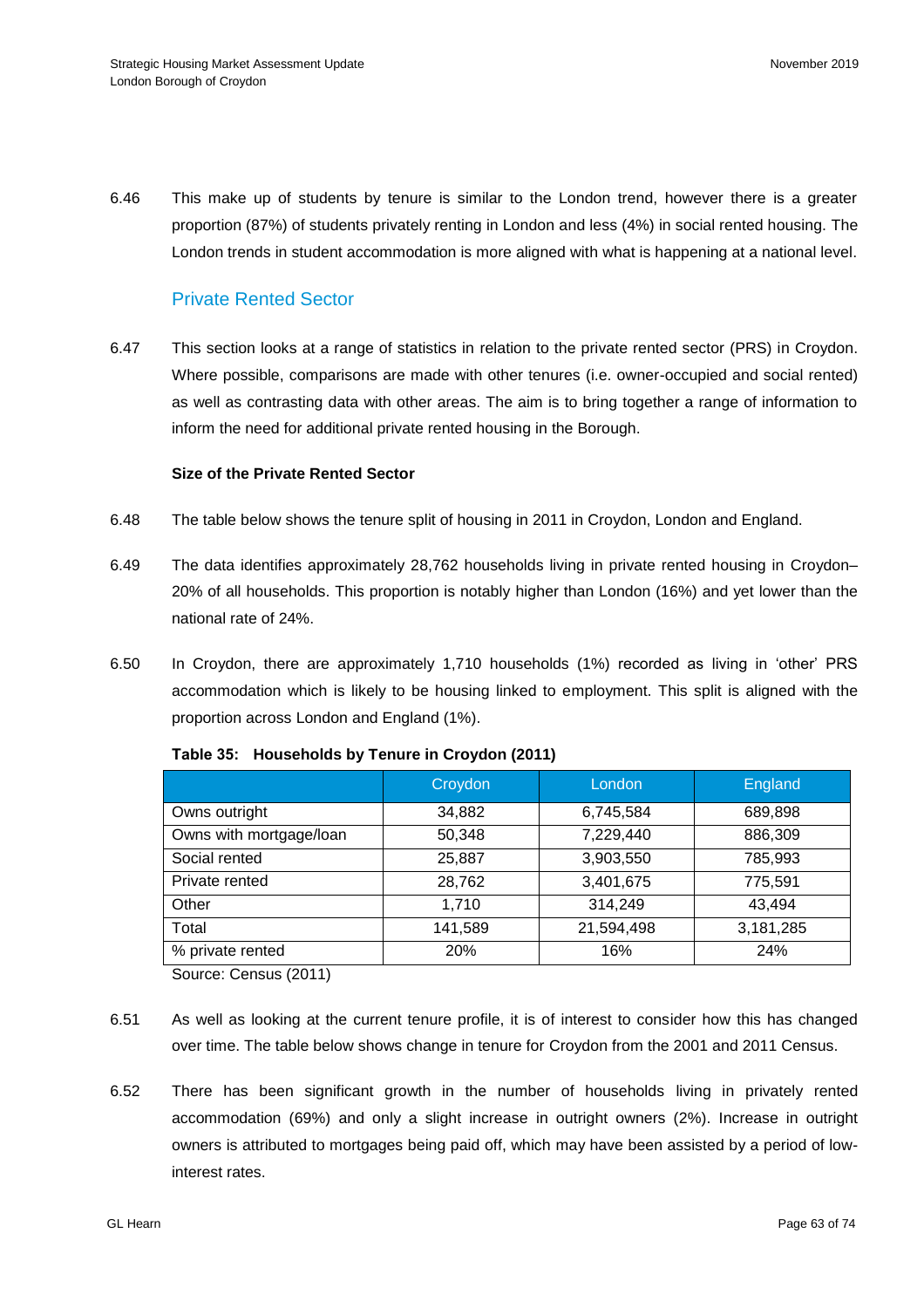6.53 There has been a decline in the number of owners with a mortgage (-16%) and a decrease in the number of other households (46%).

|                         | 2001<br>households | 2011<br>households | Change   | % Change |
|-------------------------|--------------------|--------------------|----------|----------|
| Owns outright           | 34,169             | 34,882             | 713      | 2%       |
| Owns with mortgage/loan | 60,143             | 50,348             | $-9,795$ | -16%     |
| Social rented           | 23,339             | 25,887             | 2,548    | 11%      |
| Private rented          | 16,969             | 28,762             | 11,793   | 69%      |
| Other                   | 3,166              | 1,710              | $-1,456$ | $-46%$   |
| Total                   | 137,786            | 141,589            | 3,803    | 3%       |

**Table 36: Change in tenure (2001-11) – Croydon**

Source: 2001 and 2011 Census

- 6.54 The PRS has clearly been growing rapidly over time, in Croydon the South East Region and the rest of the nation. It is also worth considering what further changes may have occurred since 2011. Unfortunately, robust local data on this topic is not available, however, a national perspective can be drawn from the English Housing Survey (EHS) which has data up to 2016. The figure below shows changes in three main tenures back to 1980.
- 6.55 This clearly shows the increase in the number of households living in private rented accommodation from about 2001 and also a slight decrease in the number of owners. Since 2011, the EHS data shows that that PRS has risen by a further 25%.



**Figure 12: Trends in tenure, 1980 to 2015-16 – England**

Source: English Housing Survey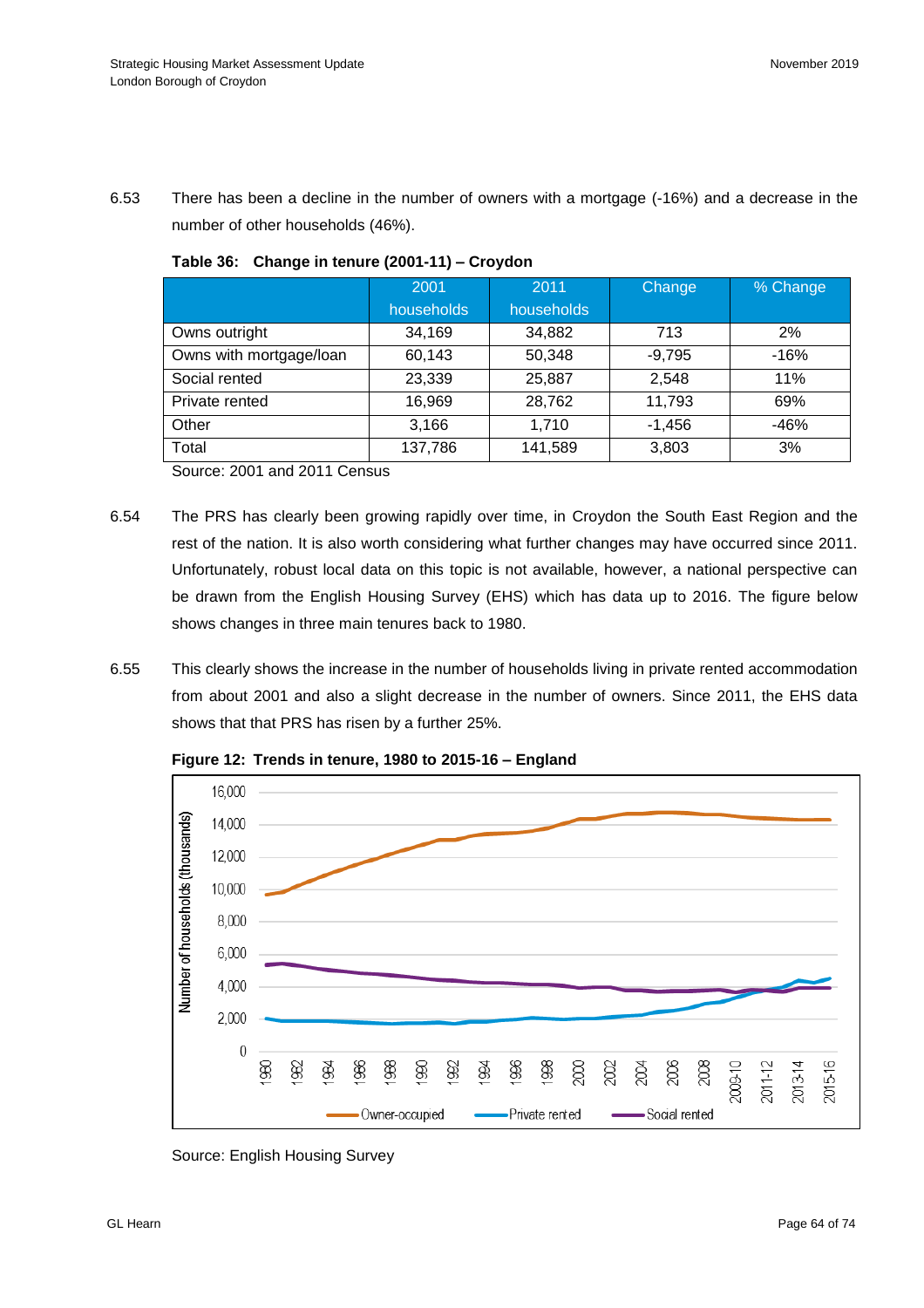# Self and Custom-build

- 6.56 Housing Needs Assessments should investigate the contribution that self-build makes toward the local supply. Laying the Foundations – a Housing Strategy for England 2010 sets out that only one in 10 new homes in Britain was self-built in 2010 – a lower level than in other parts of Europe. It identifies barriers to self or custom-build development as including:
	- A lack of land;
	- Limited finance and mortgage products;
	- Restrictive regulation; and
	- A lack of impartial information for potential custom home builders.
- 6.57 Government aspires to make self-build a 'mainstream housing option' by making funding available to support self-builders and by asking local authorities to champion the sector. Up to £30m of funding has been made available via the Custom Build programme administered by the HCA to provide short-term project finance to help unlock group custom build or self-build schemes. The fund can be used to cover eligible costs such as land acquisition, site preparation, infrastructure, S106 planning obligations etc.
- 6.58 In the London Borough of Croydon, there are currently 60 individuals and 1 association on the custom and self-build register. Of those on the register, 31% are located in Croydon. Others are located in areas across London and outside of London including Milton Keynes.
- 6.59 Those registered identified the reason why they are interested in designing and or building their own home. A high proportion noted the desire to own a home of their own design and specifications (38%), 19% wanted an environmentally low-impact home and the same proportion wanted to physically build their own home. Notably, 6% identified that they wanted a home that they can afford to buy.
- 6.60 Of those registered, 24% are on annual incomes over £100k, 20% are on annual incomes under £50k and 12% are on income of £60k and £70k.

## Service Families

- 6.61 MOD statistics report that at April 2018, there were a total of 20 military and civilian personnel (including 10 military and 10 civilians) located in Croydon. This is part of a total of 7,720 (4,380 military and 3,340 civilians) located in London.
- 6.62 There are no barracks or bases in Croydon and the number of service personnel located in the Borough is quite low, however there will be a need to ensure service personnel and their families are accommodated in suitable accommodation. However, the Council should engage with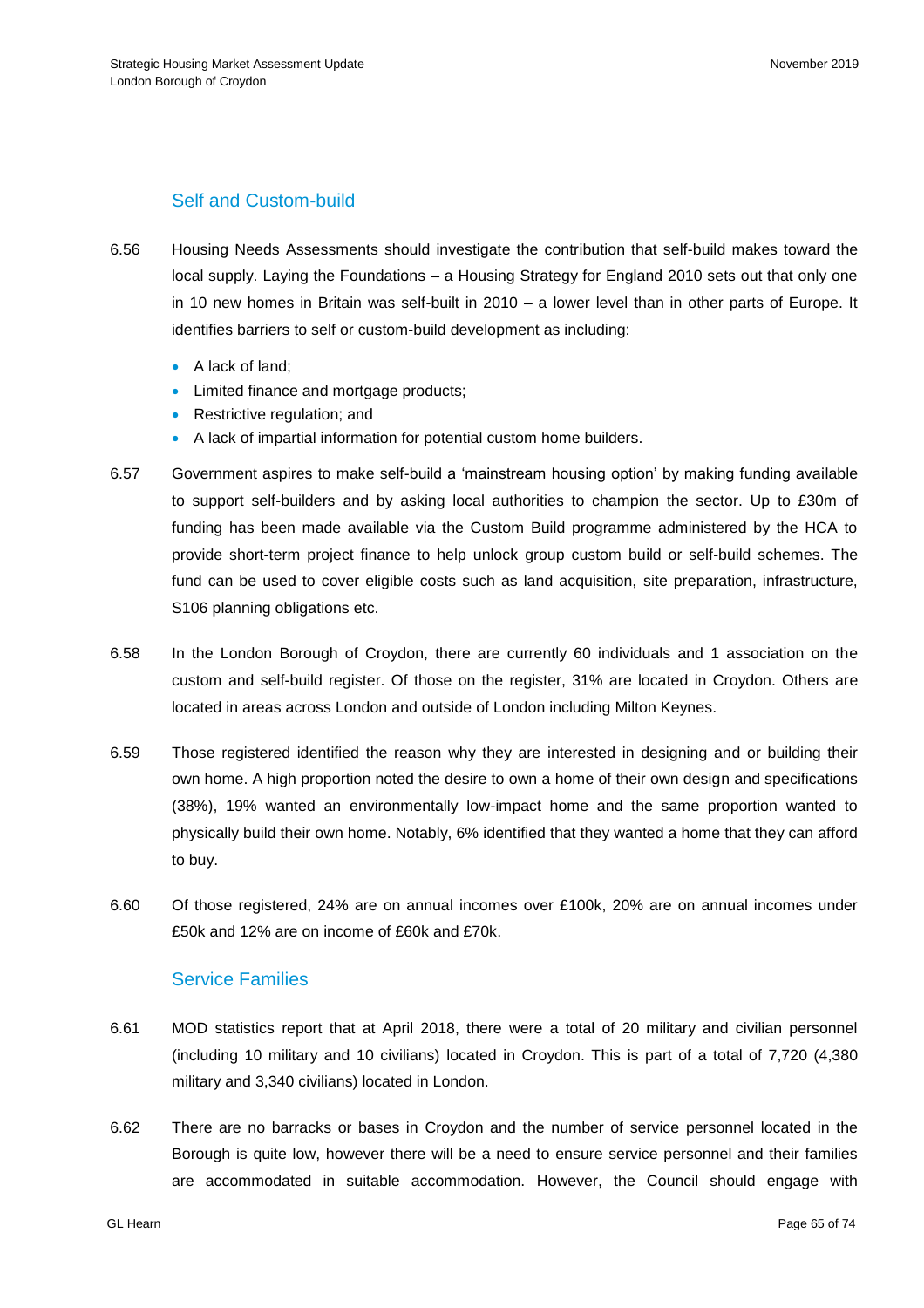neighbouring local authorities through the Duty to Co-operate for any matter relating to housing need for service families.

- 6.63 The Allocation of Housing (Qualification Criteria for Armed Forces) (England) Regulations ensure that Service personnel (including bereaved spouses or civil partners) can establish a 'local connection' with the area in which they are serving or have served.
- 6.64 This prevents ex-service personnel would not suffer disadvantage from any 'residence' criteria chosen by the Local Authority in their allocations policy. In addition, any ex-armed forces personnel with mental health issues who present themselves to the Council as homeless would be assisted as a vulnerable group and will be given priority need for housing.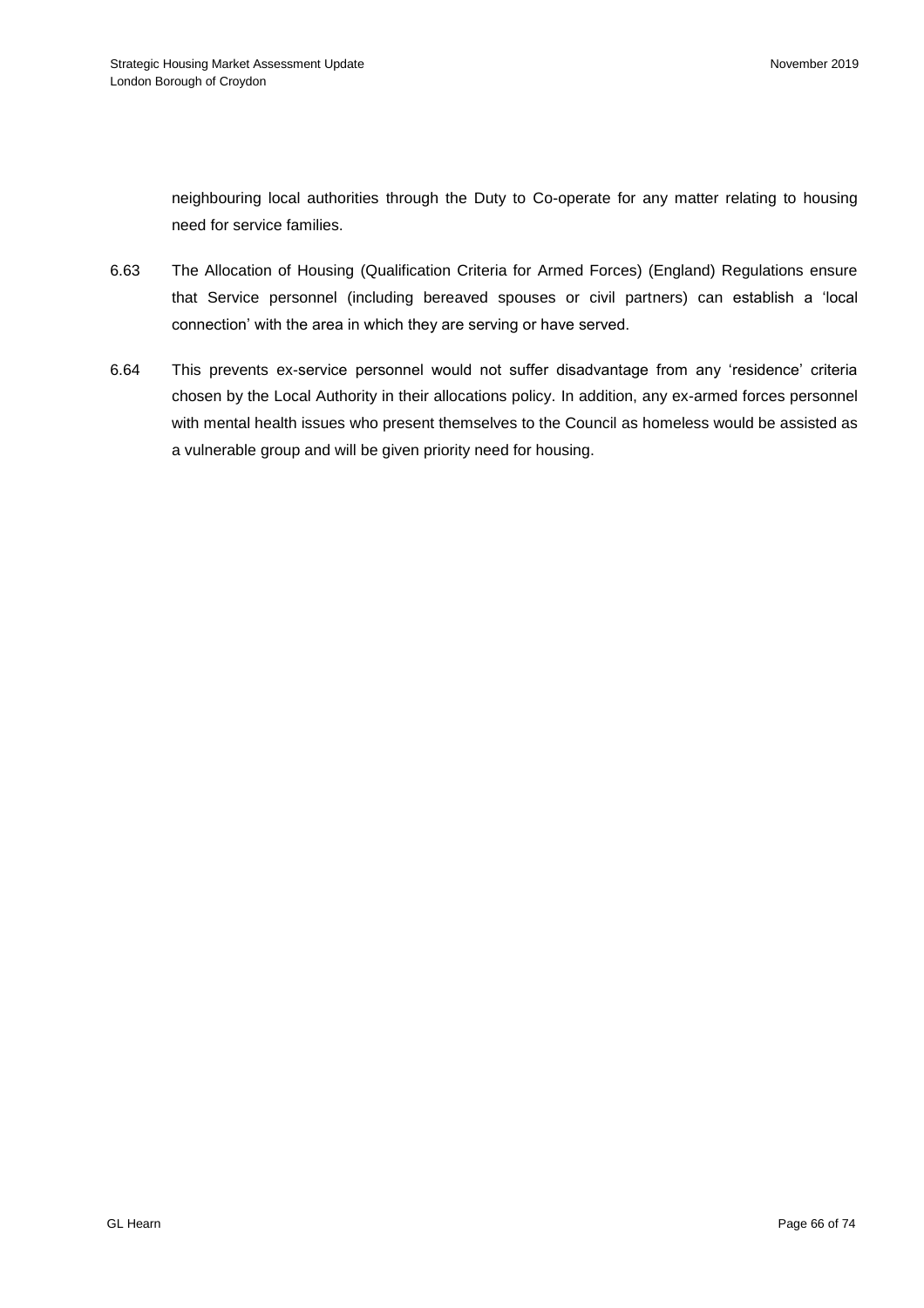## **Specific Groups: Key Messages**

- This section of the report examines the housing needs for specific groups in Croydon, focusing on the need for housing for older persons, those with disabilities and students.
- It is estimated that 13% of Croydon's population is 65+ years old at 2017. The projections show an increase in the population aged 65 and over of 32,663 people (65%), this is against a backdrop of an overall increase of 15% in total population and an increase in the population aged under 65 of 7%.
- The table below sets out the current and future need for specialist accommodation based on the standard method.

|                 |           | <b>Current shortfall (surplus)</b> | Shortfall/ (surplus) by 2036 |
|-----------------|-----------|------------------------------------|------------------------------|
| Housing with    | Rented    | 796)                               |                              |
| support         | Leasehold | 940                                | 2,000                        |
| Housing with    | Rented    | 169                                | 538                          |
| care            | Leasehold | 432                                | 761                          |
| Care bed-spaces |           | 453                                | 2,157                        |

- These are based on historic provision rates there are other ways of addressing this need such as policy interventions to support older people to be independent longer and reduce movement into residential care.
- It is estimated that the number of people with a LTHPD will increase by around 22,822 (a 24% increase).
- Linked to the standard methodology there is expected to be an increase in the number of people with dementia of around 2,750 between 2016 and 2036. There is an even larger increase in those with mobility problems (6,891) over the same period.
- Croydon has experienced significant growth in the number of student households +238 (+294%) between 2001 and 2011. However, the growth is from a very low base.
- The PRS has clearly been growing rapidly over time in Croydon. This can be linked to affordability and a lack of access to mortgage products.
- In the London Borough of Croydon, there are currently 60 individuals and 1 association on the custom and self-build register. Of those on the register, 31% are located in Croydon. Others are located in areas across London and outside of London including Milton Keynes.
- There were a total of 20 military and civilian personnel (including 10 military and 10 civilians) located in Croydon.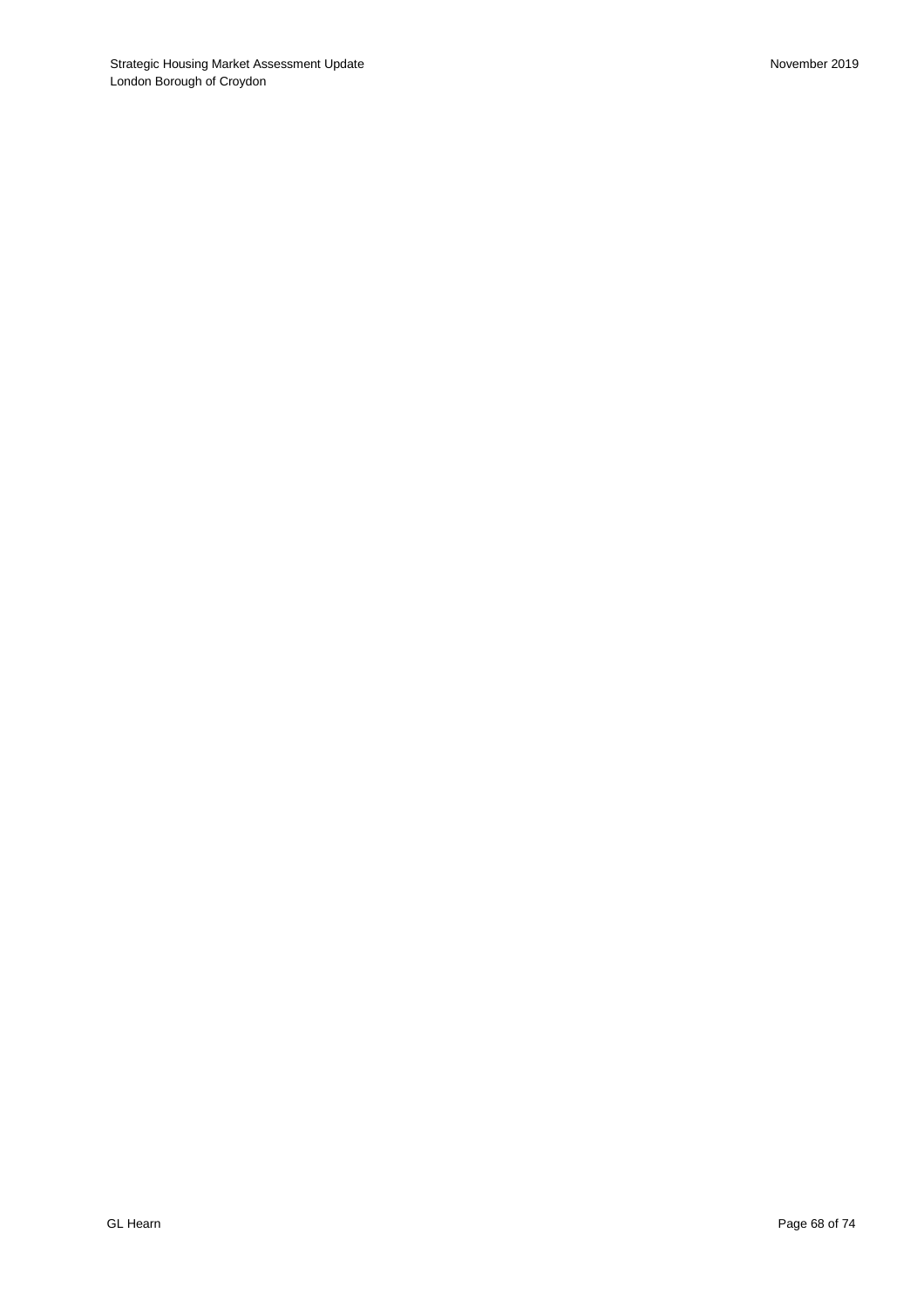# **7 SUMMARY AND CONCLUSIONS**

7.1 The Croydon SHMA Update follows the approach to housing need using the standard methodology as set out by the Government in the NPPF (February 2019). Two other housing growth scenarios have been modelled to understand potential housing mix linked to the Croydon Local Plan and Draft London Plan.

### **Standard Methodology**

- 7.2 The standard methodology seeks to simplify the approach to housing need and has three components:
	- Starting Point or Baseline;
	- Market Signals Adjustment; and
	- Cap.
- 7.3 The starting point is the 2014-based household projections and we have examined the growth in the period 2019-29. As set out in the table below over this period the 2014-based projections show a household growth of 2,473 households per annum.
- 7.4 The standard methodology then seeks to adjust the demographic baseline based on market signals. In 2017 the median workplace affordability ratio in Croydon was 11.2 (published in May 2018). The adjustment factor is therefore 0.446 (or 44.6%).

#### **Table 37: Housing Need Derived from Baseline and Affordability Adjustment**

|           | <b>Household Change</b><br>(19-29) | Step 2 Output |
|-----------|------------------------------------|---------------|
| 2019-2029 | 24.726                             | 3,574         |

Source: ONS and DHCLG, 2016 and 2018

- 7.5 Applying this to the 2014-based household projections over the 2019-2029 period would take the housing need to 3,574 dwellings per annum.
- 7.6 The final stage of the proposed methodology is to cap the LHN to a level which is deliverable. In the case of Croydon (which has a recently adopted Local Plan) the cap is applied to the lower of the adopted Local Plan figure (1,644 dpa) or the output from stage 2 (3,574 dpa) i.e. 40% above the Local Plan figure. This cap means the uplift is reduced from 44.6% to 40% and results in a need for 2,302 dpa.
- 7.7 The analysis has also modelled housing growth under Scenario 2, the Croydon Local Plan and Scenario 3, the Draft London Plan. Scenario 2 identified a housing need of 1,644 dwellings per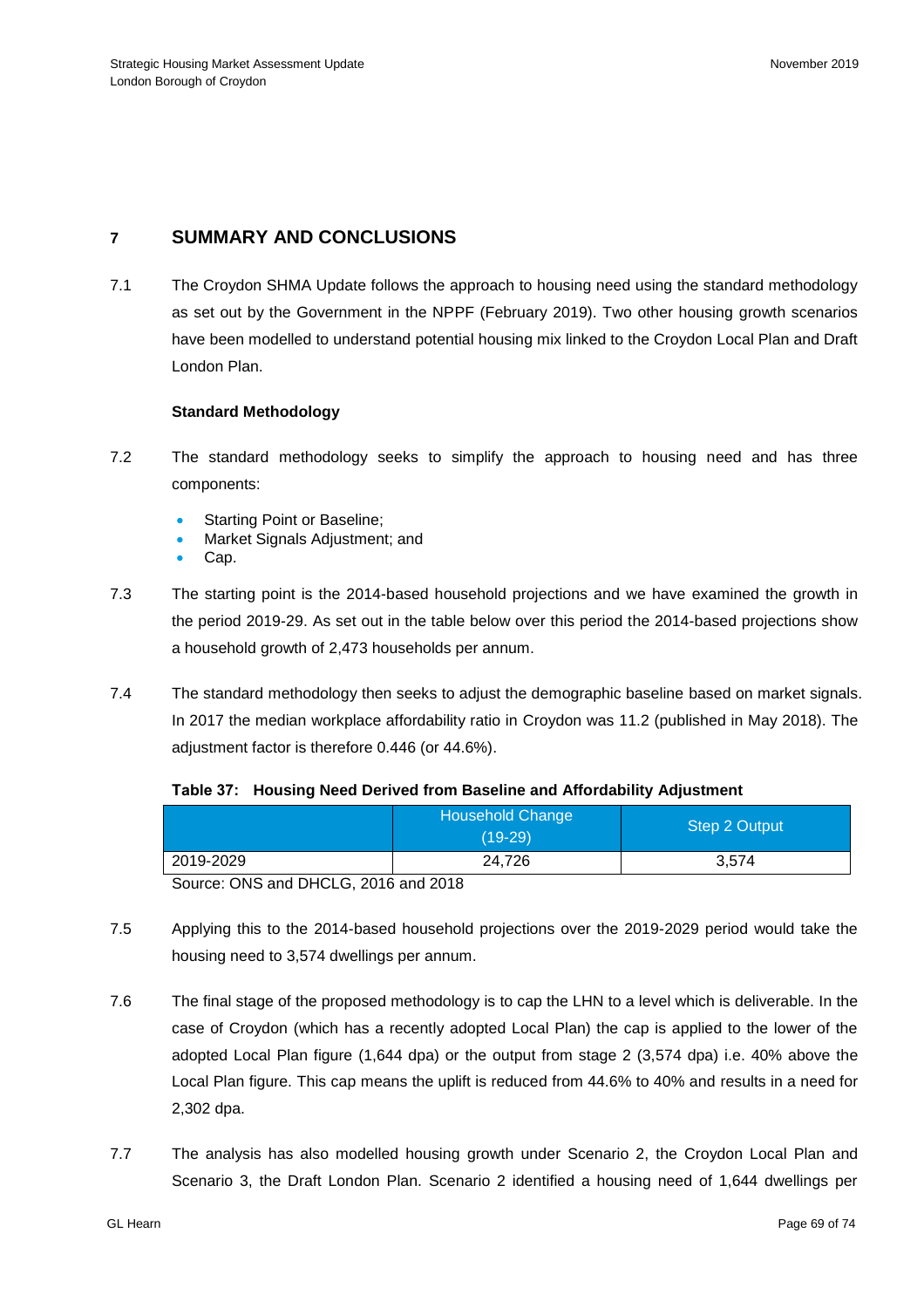annum (34,016 dwellings in total) over the period 2016 to 2036. Scenario 3 identified a greater housing need at 2,949 dwellings per annum (56,202 dwellings in total) over the period 2019/20 to 2028/29.

### **Affordable Housing Need**

- 7.8 The report has considered the net need for affordable rented housing; using the Basic Needs Assessment Model recommended in the PPG. Using the LHN figure in Scenario 1, the analysis calculates an overall gross need for affordable rented housing of 2,966 units per annum over the period to 2036 in Croydon. Accounting for re-let supply of 788 units per annum reduce the need to a net need of 2,178 units per annum to 2036.
- 7.9 Affordable housing need was also identified for Scenario 2 and Scenario 3. A total gross need of 2,782 was found for Scenario 2 and 3,147 under Scenario 3. Considering re-let supply, the net need arrived at 1,994 under Scenario 2 and 2,359 under Scenario 3.
- 7.10 The affordable housing need identified in Scenario 1 was compared with the previous assessment undertaken in the SHMA (2015) (which used slightly different assumptions). This indicated that affordable housing need in the Borough has increased notably since the previous assessment.

## Tenure Mix

- 7.11 In analysing the need for housing of different tenures, it needs to be recognised that there are a series of choices to be made regarding the provision of new affordable housing; essentially a tradeoff between the affordability of accommodation and the number of homes that can viably be provided. Hence the analysis in this report can only provide a guide to the types of affordable housing that should be provided.
- 7.12 To aid the decision-making process regarding these choices, the following breakdown of tenure could be used as a starting point.
	- 60% market
	- 10% affordable home ownership
	- 30% social/affordable rented
- 7.13 However, this comes with a series of caveats including the viability of providing different types of affordable housing. Further, the cost of affordable home ownership properties can sometimes exceed those of lower cost market homes and thus cannot be truly considered as "affordable", albeit they might be recognised as such by the government.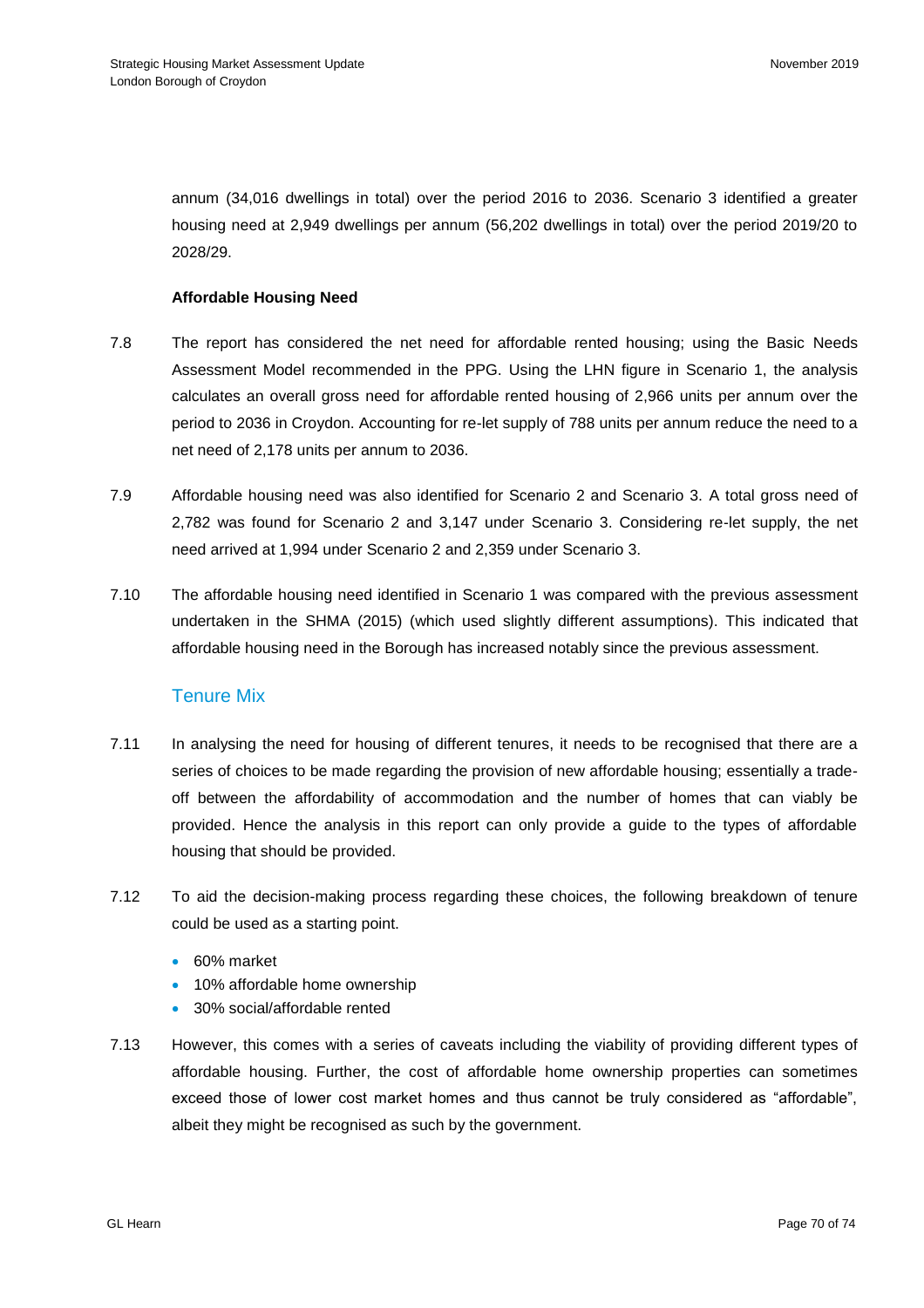## **Need for Different Types and Sizes of Homes**

- 7.14 The modelling outputs provide an estimate of the proportion of homes of different sizes that are needed, there are a range of factors which should be considered in setting policies for provision. The mix of affordable rented housing sought through development at a borough-wide level should be as follows:
	- 1-bed properties: 15-20%
	- 2-bed properties: 50-55%
	- 3-bed properties: 20-25%
	- 4-bed properties: 10-15%
- 7.15 The strategic conclusions recognise the role which delivery of larger family homes can play in releasing supply of smaller properties for other households. The limited flexibility which one-bed properties offer to changing household circumstances create flow on implications such as higher turnover and management issues and the issue of single people under 35 years old only being eligible to claim benefits for a room in a shared house.
- 7.16 The provision of affordable home ownership should be more explicitly focused on delivering smaller housing for the rise of households with dependent children (approximately 30% change by 2036) and the rise of other households, primarily comprising of student households (approximately 85% change by 2036). On this basis, the following mix of affordable home ownership housing is suggested:
	- 1-bed properties: 30-35%
	- 2-bed properties: 40-45%
	- 3-bed properties: 15-20%
	- 4-bed properties: 5-10%
- 7.17 In the market sector, a balance of dwellings is suggested that takes account of both the demand for homes and the changing demographic profile and addressing under-occupation. The following mix of market housing is suggested:
	- 1-bed properties: 10-15%
	- 2-bed properties: 45-50%
	- 3-bed properties: 20-25%
	- 4-bed properties: 15-20%
- 7.18 The figures can, however, be used as a monitoring tool to ensure that future delivery is not unbalanced when compared with the likely requirements as driven by the demographic change in the area or linked to macro-economic factors and local supply.
- 7.19 The need for affordable housing of different sizes will vary by area (at a more localised level) and over time. In considering the mix of homes to be provided within specific development schemes, the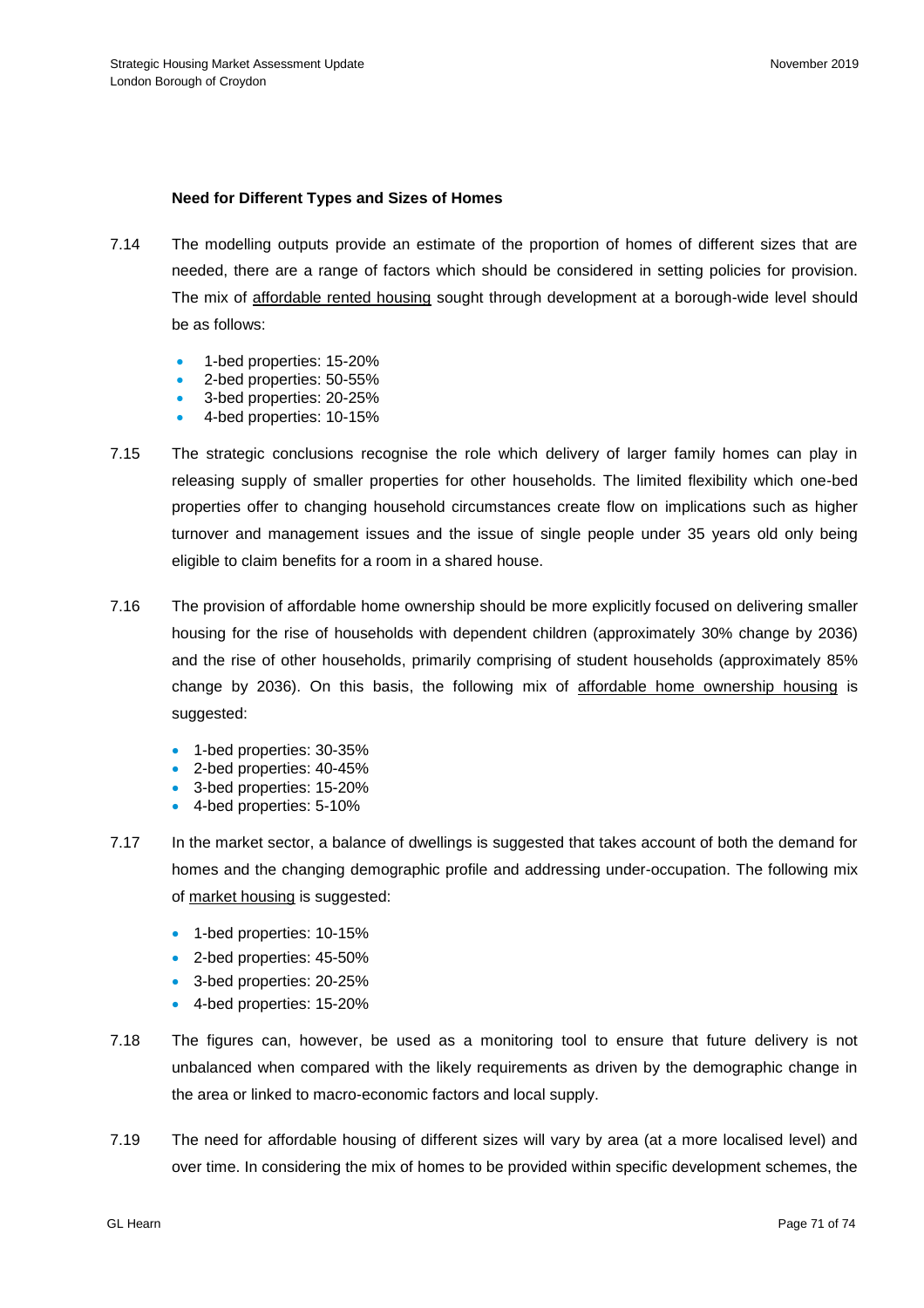details of households currently on the Housing Register in the local area and the stock and turnover of existing properties should be taken into account.

- 7.20 The identified housing mix should inform strategic planning and housing policies. In applying recommended housing mix to individual development sites, regard should be had to the nature of the development site and character of the area, and to up-to-date evidence of need as well as the existing mix and turnover of properties at the local level.
- 7.21 In drawing up a housing mix policy the Council may also be mindful of other considerations including the waiting list, the recent and pipeline supply or local aspiration which might mean moving away from our recommendations.

## Older Persons Housing Need

- 7.22 The Housing Needs Assessment indicates that the number of residents aged over 65 in Croydon is forecast to increase by 65% over the period to 2036 based on the standard methodology. Because of a growing older population and increasing life expectancy, there is a clear need to accommodate households that require adaptations to properties to meet their changing needs whilst others may require more specialist accommodation or support. There is clear evidence of need for properties which are capable of accommodating people's changing needs.
- 7.23 Based principally on the expected growth in the population of older persons, by 2036, there is an expected shortfall in housing with support and housing with care (a total shortfall of 3,380 homes – excluding care home bedspaces). It also identifies a need for an additional 2,309 care bed-spaces.

|              |           | Housing<br>demand per<br>$1,00075+$ | <b>Current</b><br>supply | 2019<br>demand | <b>Current</b><br>surplus | Additional<br>demand<br>to 2036 | <b>Surplus</b><br>by 2036 |
|--------------|-----------|-------------------------------------|--------------------------|----------------|---------------------------|---------------------------------|---------------------------|
| Housing      | Rented    | 54                                  | 2,051                    | 1,255          | $-796$                    | 956                             | 159                       |
| with support | _easehold | 65                                  | 575                      | 1,515          | 940                       | 1,154                           | 2,095                     |
| Housing      | Rented    | 23                                  | 358                      | 527            | 169                       | 401                             | 570                       |
| with care    | Leasehold | 20                                  | 38                       | 470            | 432                       | 358                             | 790                       |
| Care beds    | ۰         | 105                                 | 1,985                    | 2,438          | 453                       | 1,857                           | 2,309                     |

## **Table 38: Need for Specialist Housing for Older People in Croydon, 2016-2036**

Source: Derived from demographic projections and Housing LIN/HOPSR/EAC

7.24 Registered care provision falls within a C2 use class, with households who live in care homes counted as part of the institutional rather than the household population. As such provision of residential care is treated in the analysis of this report from that for C3 dwellings (and is separate to the C3 housing LHN).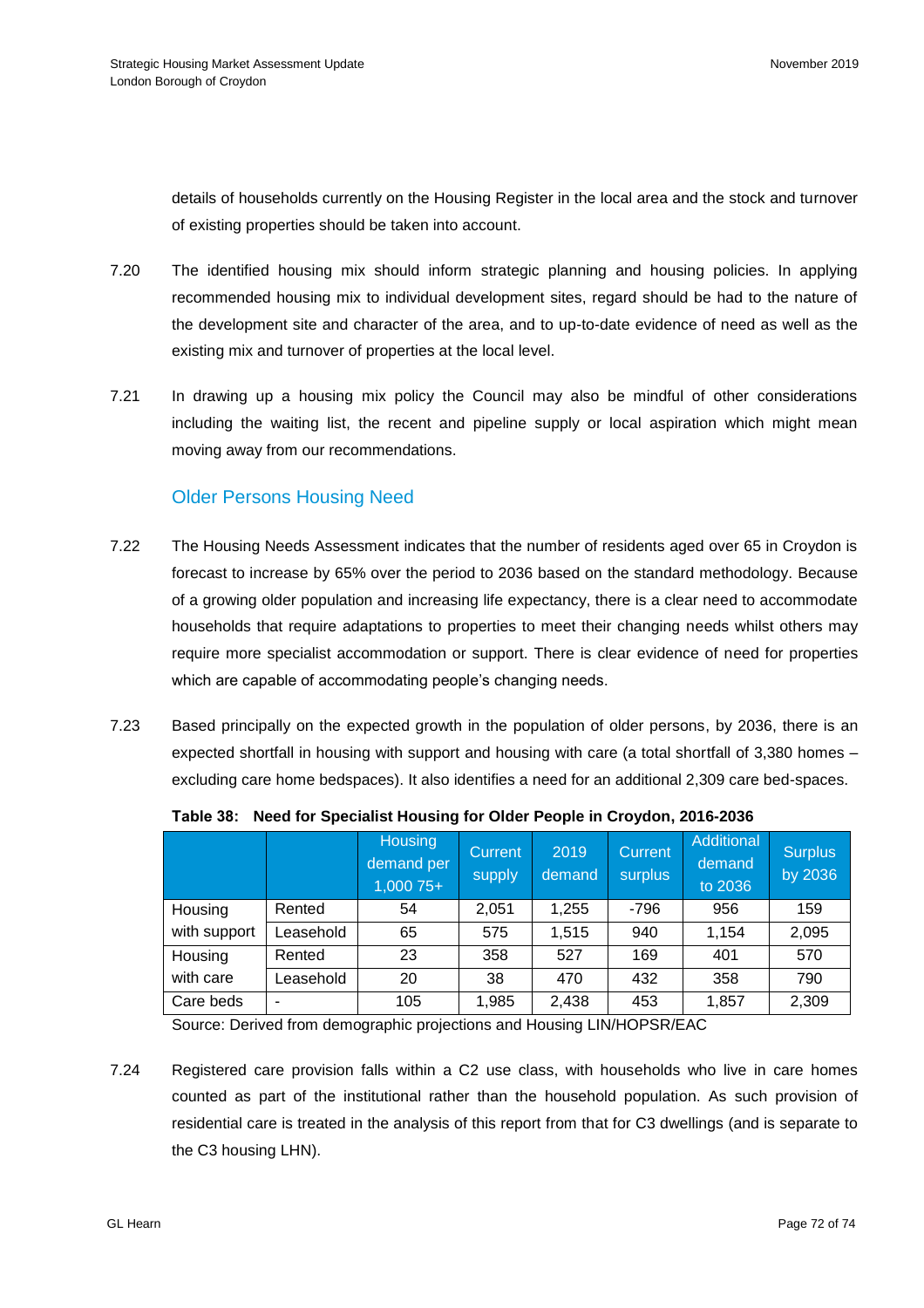- 7.25 Decisions about the appropriate mix of specialist housing should take account of the current stock, other local needs evidence as appropriate, and policies regarding accommodation and care for older persons.
- 7.26 GL Hearn recommends that the Council should consider how best to deliver the identified specialist housing need, including, for instance, the potential to identify sites in accessible locations for specialist housing or to require the provision of specialist housing for older people as part of larger strategic development schemes.
- 7.27 Given the evidence, the Council could consider (as a start point) requiring all dwellings to meet the M4(2) standards (which are similar to the Lifetime Homes Standards) and at least 10% of homes which are allocated by the local authority meeting M4(3). Although this would need to take into consideration such things as site topography or layout. It should however be noted that there will be cases where this may not be possible (e.g. due to viability or site-specific circumstances) and so any policy should be applied flexibly.